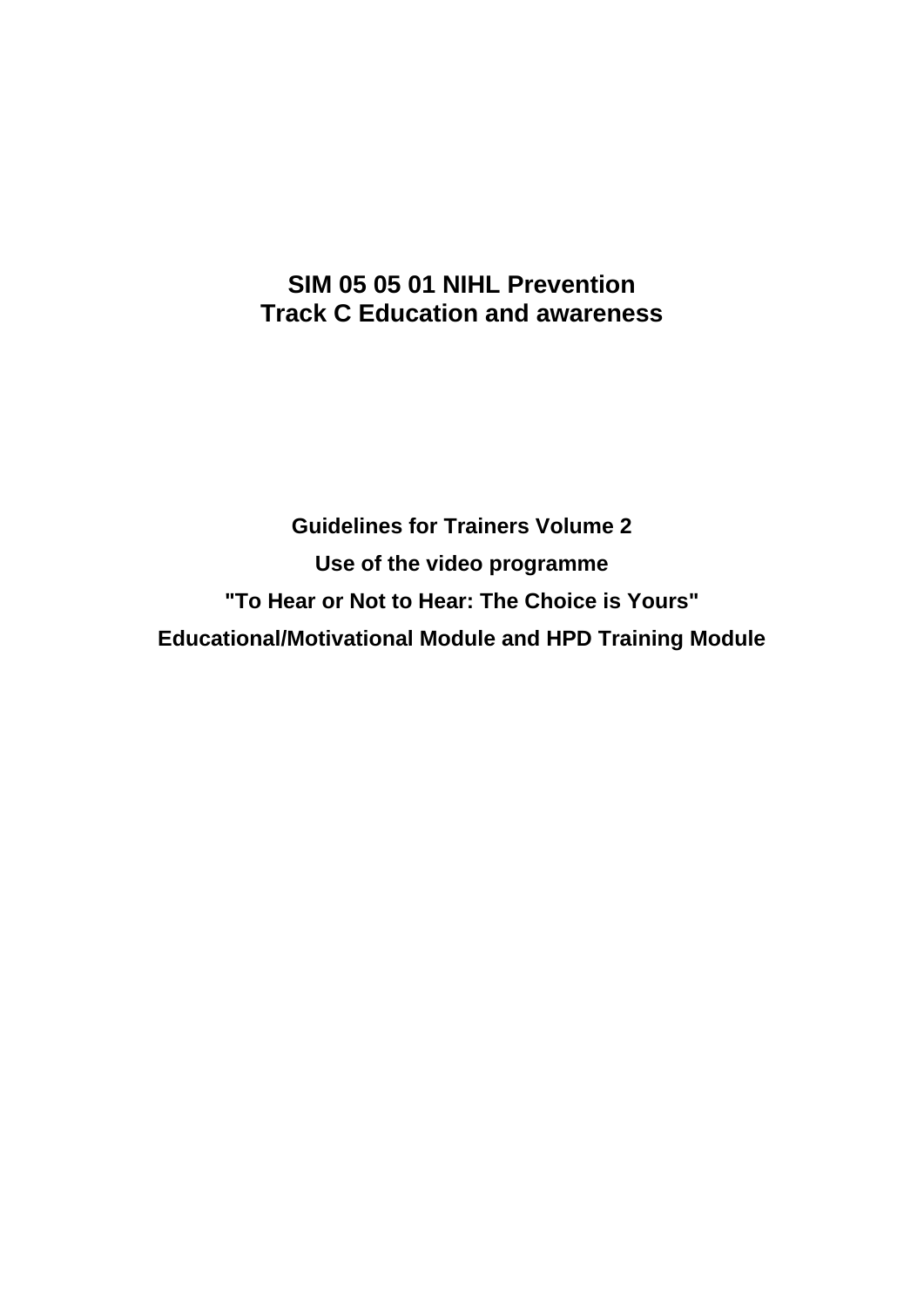#### **Preface**

These guidelines for trainers are intended to assist in deriving maximal benefits from the use of the video programme, "To Hear or Not to Hear: The Choice is Yours". The programme is divided into two modules, the first being educational/motivational, while the second provides detailed training for using and caring for hearing protection devices (HPDs). The video has been produced in English, South Sotho, Xhosa and Zulu language versions.

Education, motivation and training comprise essential elements of any personal protection strategy, and this is especially true where some employees may be resistant to the use of HPDs as part of the employer's hearing conservation programme. Accordingly, employees must be made aware of the risks and potential consequences of exposure to dangerous noise, in order that they are motivated to protect their hearing. The next requirement is to train employees in ways of protecting themselves. In response to these needs, the CSIR: Centre for Mining Innovation produced the video and these guidelines in its use on behalf of the Mine Health and Safety Council (MHSC), as outputs of Project SIM 05 05 01, Track C.

For further information contact:

The Research Group Leader Occupational Health & Ergonomics CSIR: Centre for Mining Innovation P O Box 91230 Auckland Park 2006 Tel: (011) 358-0000 Fax: (011) 482-3267 Email: info@csir.co.za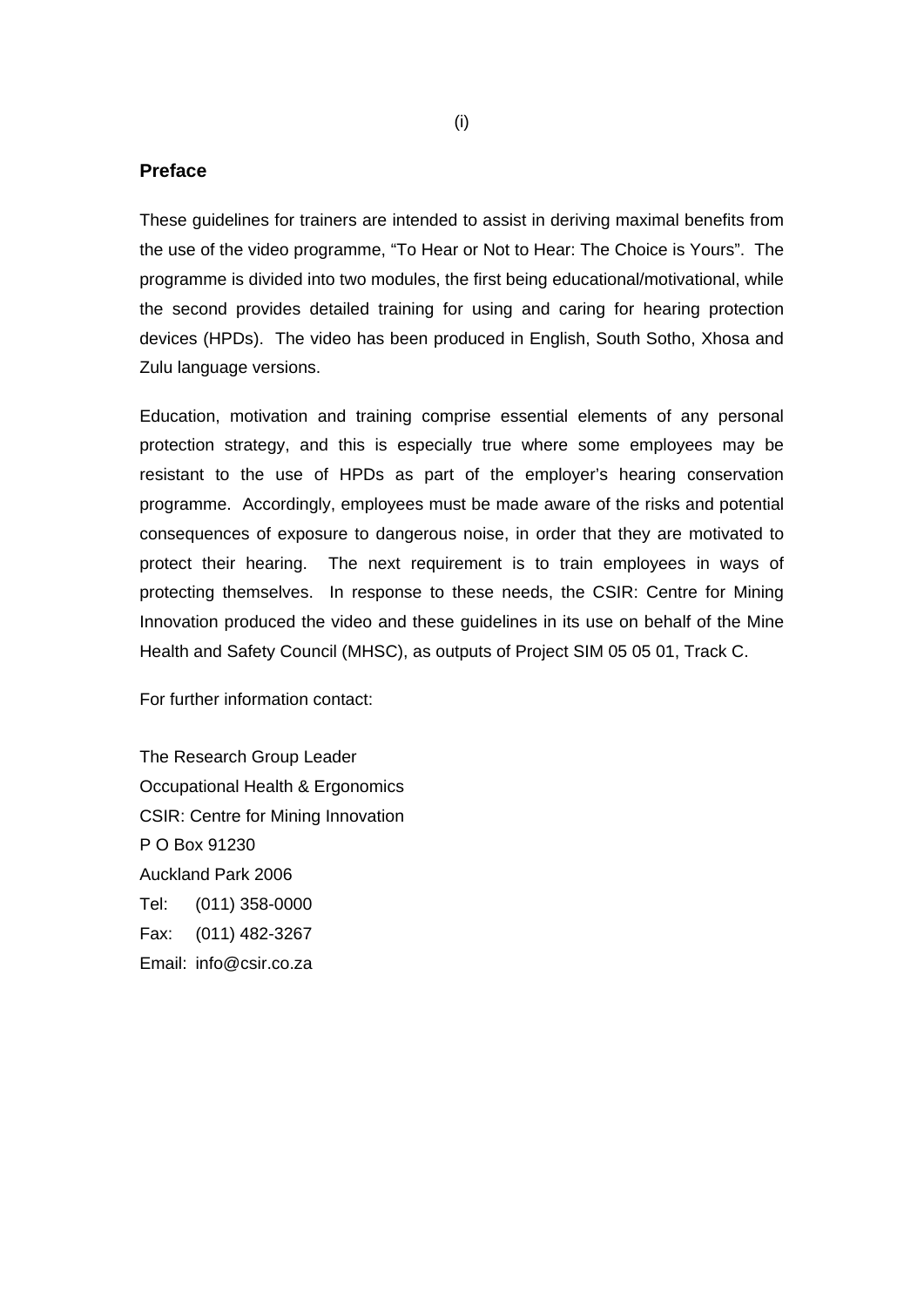# **Contents**

|   | Page                                                                |  |
|---|---------------------------------------------------------------------|--|
|   |                                                                     |  |
| 1 | Introduction and general information to assist the trainer  1       |  |
| 2 |                                                                     |  |
| 3 |                                                                     |  |
|   | Briefing the group before screening the Educational/<br>3.1         |  |
|   | 3.2<br>Group discussion after screening the Educational/            |  |
|   |                                                                     |  |
|   | Group discussion before screening the HPD Training Module  5<br>3.3 |  |
|   | Group discussion after screening the HPD Training Module  5<br>3.4  |  |
|   | 3.5                                                                 |  |
|   |                                                                     |  |
|   |                                                                     |  |
|   |                                                                     |  |
|   |                                                                     |  |
|   |                                                                     |  |
|   |                                                                     |  |
|   |                                                                     |  |
|   |                                                                     |  |
|   |                                                                     |  |
|   |                                                                     |  |
|   |                                                                     |  |
|   |                                                                     |  |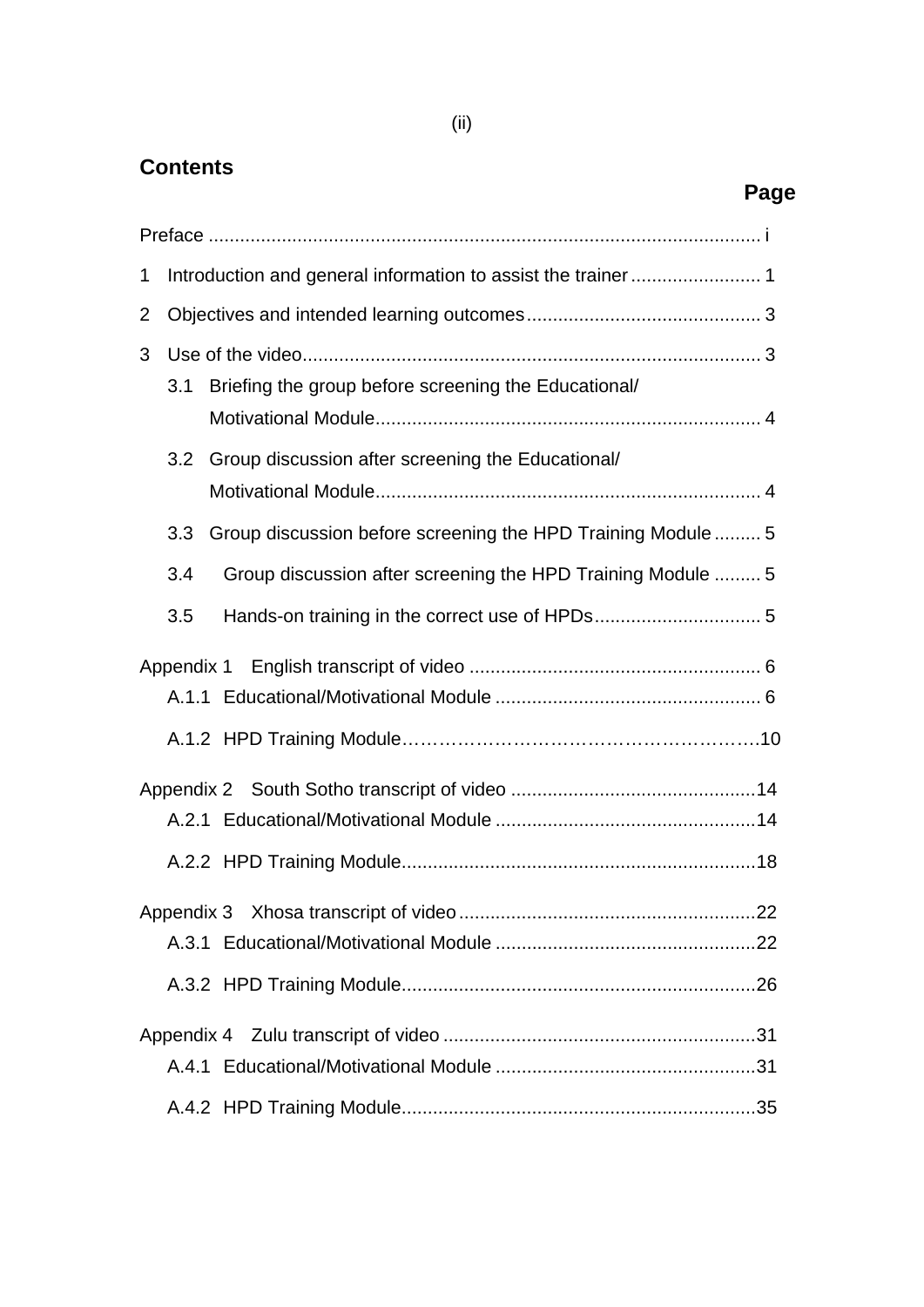### **1 Introduction and general information to assist the trainer**

The use of a suitable video programme can greatly assist the trainer in ensuring that employees are equipped with the knowledge and skills necessary to perform their duties safely and productively. As with any training materials, deriving full value from the video requires the trainer to be familiar with the content and training objectives/intended learning outcomes of the programme. This makes it possible to prepare the group members for what they are about to see and hear, as well as to pre-direct their attention to key points and, where appropriate, pre-empt any potential negative reaction from members of the group. To this end, the video programme is supplied with this guideline for trainers in which the scripts for the two modules (Educational/Motivational Module and HPD Training Module) are appended in English, South Sotho, Xhosa and Zulu (Appendices 1 to 4, respectively).

The video is in DVD (digital video disk) format and is most easily played with a DVD player, in which case loading the video files onto computer (detailed below) will not be necessary. When one of the disks is inserted into a DVD player the title menu appears on-screen and the trainer can select which of the four programmes (Part 1 or Part 2 in one of the two language versions) is to be shown. Regardless of whether a DVD player or computer is used, the programme should be played through suitable speakers and a video projector or large-screen television for optimal audibility and visibility. Ensure that the room's lighting is suitable for viewing and that the volume setting is appropriate.

If the programme is to be played from a computer (using Windows Media Player® or similar), it is best to copy the video files to the computer's hard disk, to ensure proper playback. To avoid a reduction in the computer's performance, save the video files to the C or D drive, rather than to the Desktop. To do so, proceed as follows:

- 1) Place the DVD with the required language version in the computer's CD/DVD drive and select "Open folder to view files using Windows Explorer". Right-click on the VIDEO\_TS folder and select copy or, alternatively, click on the folder, then on "Edit" in the Toolbar at the top of the screen and select "Copy".
- 2) Right-click on the green START button at the bottom-left of the screen and slect Explore. Select a folder on either the C or D drive in which to save the video files. Alternatively, click on "File" at the top-left of the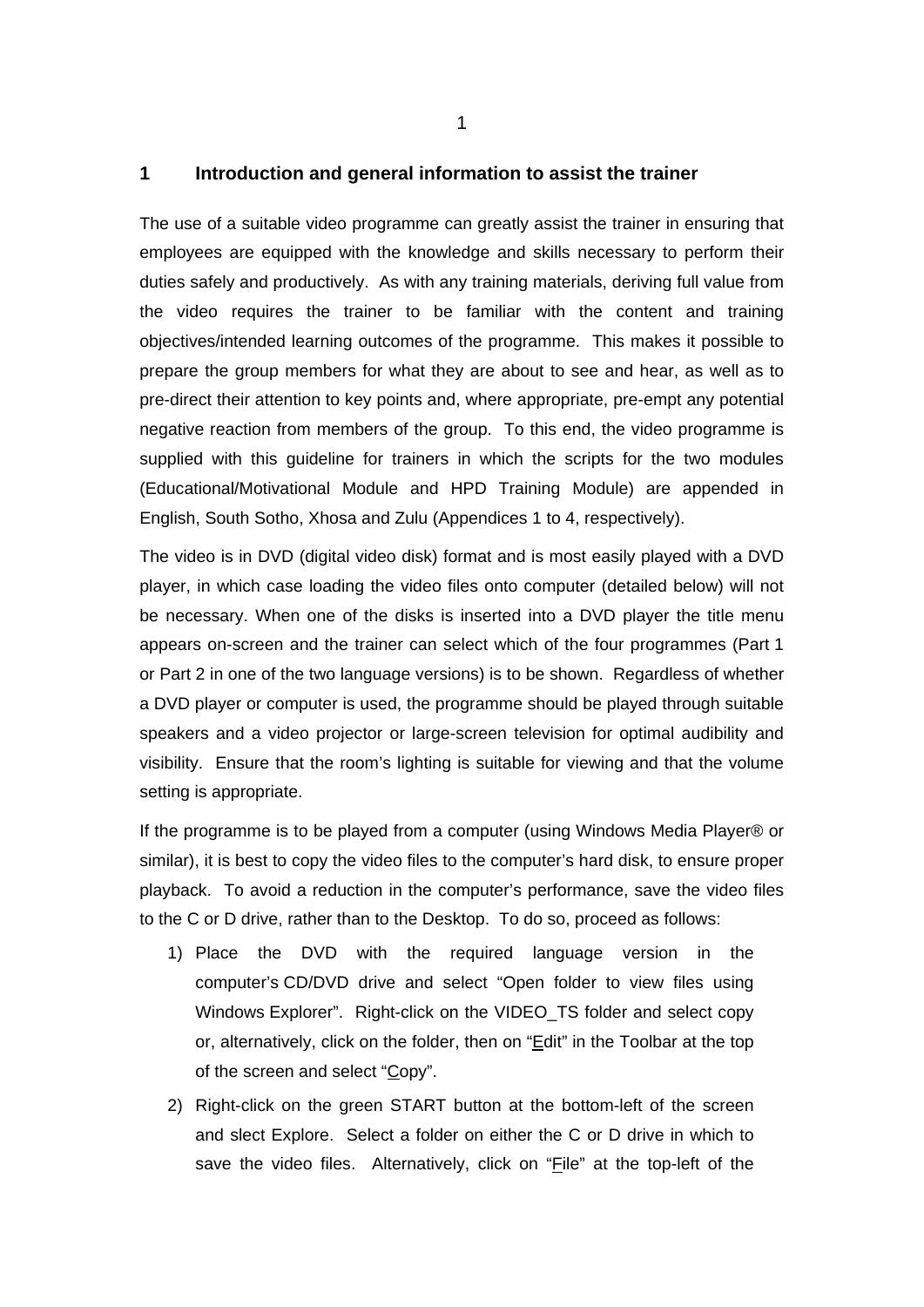screen and select "New" and "Folder". Over-type "New Folder" with the desired name, e.g. "DVD". Alt-Tab back to the CD/DVD (E) drive or select

it from the Taskbar at the bottom of the screen. Right-click on the VIDEO\_TS folder and select "Copy".

- 3) Alt-Tab back to Explore or select it from the Taskbar. Right-click on the folder created in Step 2) and select "Paste" or, alternatively, click on the folder then on "Edit" in the Toolbar at the top of the screen and select "Paste".
- 4) Once all of the video files have been copied to the selected folder (approximately 10 minutes), click on the folder and then on the VIDEO TS folder that it now contains. The 19 files in the folder will be displayed as a list of file details or as icons, depending on which view has been selected in Explore. If the Windows Media Player icon does not appear to the left of the file names, right-click on each file, select "Properties" and then "General". Click on the "Change" button and select Windows Media Player. Repeat for each file until the Windows Media Player icon appears to the left of all the files.
- 5) Right-click on the VIDEO\_TS.IFO file and select "Send to" and "Desktop (create shortcut.DeskLink).

To play the video, proceed as follows:

- 1 Go to the Desktop and double-click on the icon "Shortcut to VIDEO\_TS" or, alternatively, right-click on the icon and select "Open". This will launch Windows Media Player. The Title Menu will appear, with the Mine Health and Safety Council logo and icons for Part 1 (Educational/Motivational Module) and Part 2 (HPD Training Module) in English and South Sotho, English and Xhosa or English and Zulu, depending on which of the three disks the files were copied from.
- 2 Before selecting a programme for screening, click on the "DVD" button at the bottom of the screen and select "Full Screen". Then select the desired module and language version to play the programme. Playback can be paused, stopped, reversed or advanced with the relevant controls at the bottom of the screen. To change playback to a different module or language version, click on the "DVD" button, select "Title Menu" and click on the icon for the desired programme.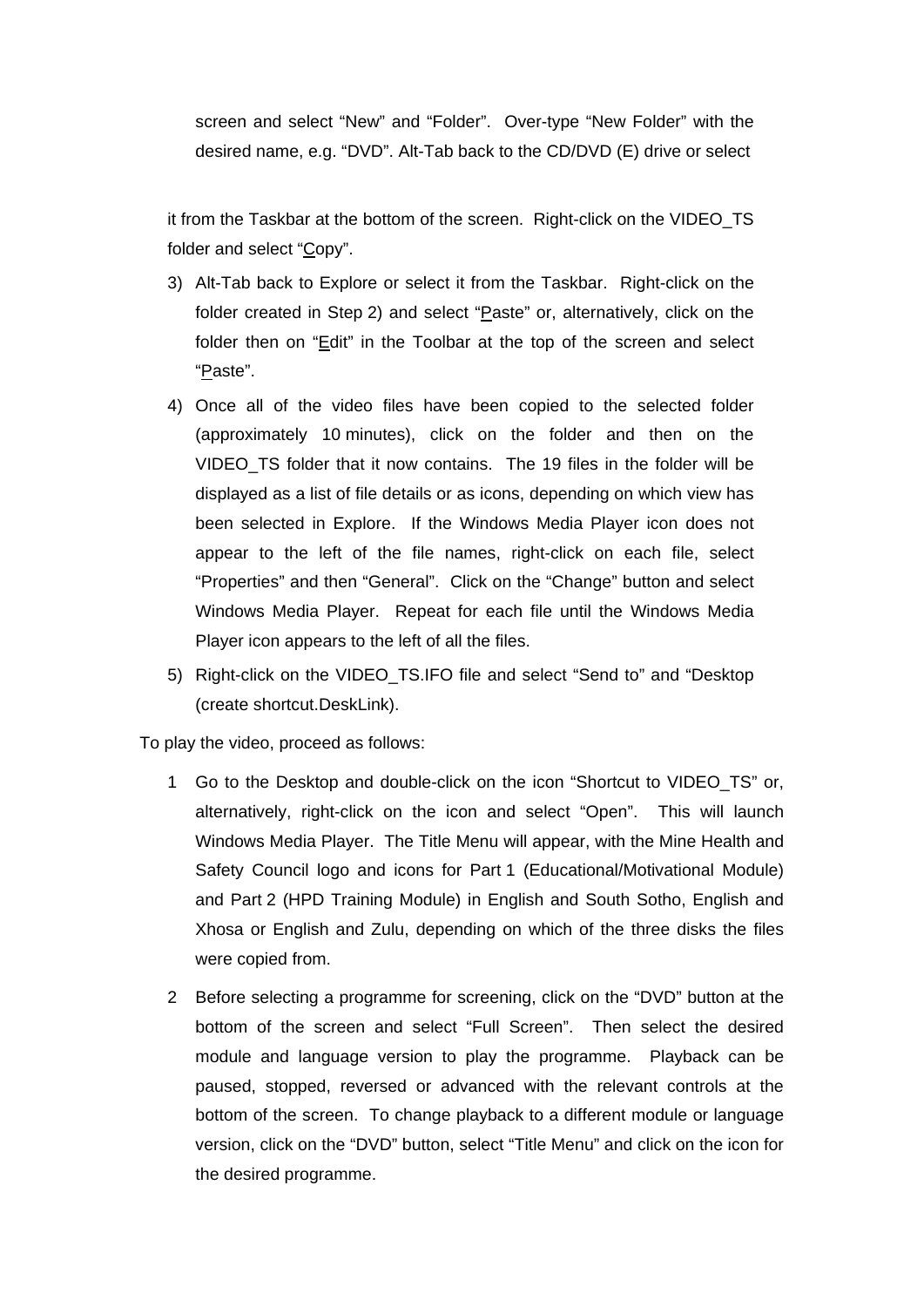### **2 Objectives and intended learning outcomes**

After participating in a preparatory discussion, viewing the video and then discussing the issues raised in the film, employees should come away with:

- 1 an increased awareness of noise as a hazard;
- 2 a basic understanding of how loud noise damages hearing and a recognition of the fact that noise-induced hearing loss (NIHL) is irreversible;
- 3 an appreciation of the personal consequences of NIHL and a desire to avoid those consequences;
- 4 knowledge of how to recognise dangerous noise;
- 5 knowledge of the various types of hearing protection devices (HPDs), their advantages and disadvantages, correct use, and how to care for them;
- 6 an understanding of the benefits that HPDs offer, viz. protection against hearing loss, improved communication in loud noise (which contributes to safety and productivity) and reduced fatigue; and
- 7 acceptance of the employer's personal protection strategy.

### **3 Use of the video**

The programme is presented in two modules, the first of which is educational and motivational (approximately 12 minutes long), while the second module is instructional (approximately 14 minutes long). Although both modules could be shown in succession, greater benefit would be gained through the use of an intervening group discussion. There is little point in moving on to the instructional part of the programme before members of the group have accepted the importance of protecting themselves against loud noise. If the trainer is of the opinion that trainees are already sufficiently aware of noise as a hazard and are motivated to avoid its consequences, the trainer could decide to screen only the instructional or HPD training module.

The video has been produced in four language versions, which should cater for most mineworkers in the target audience, i.e. those who are most at risk.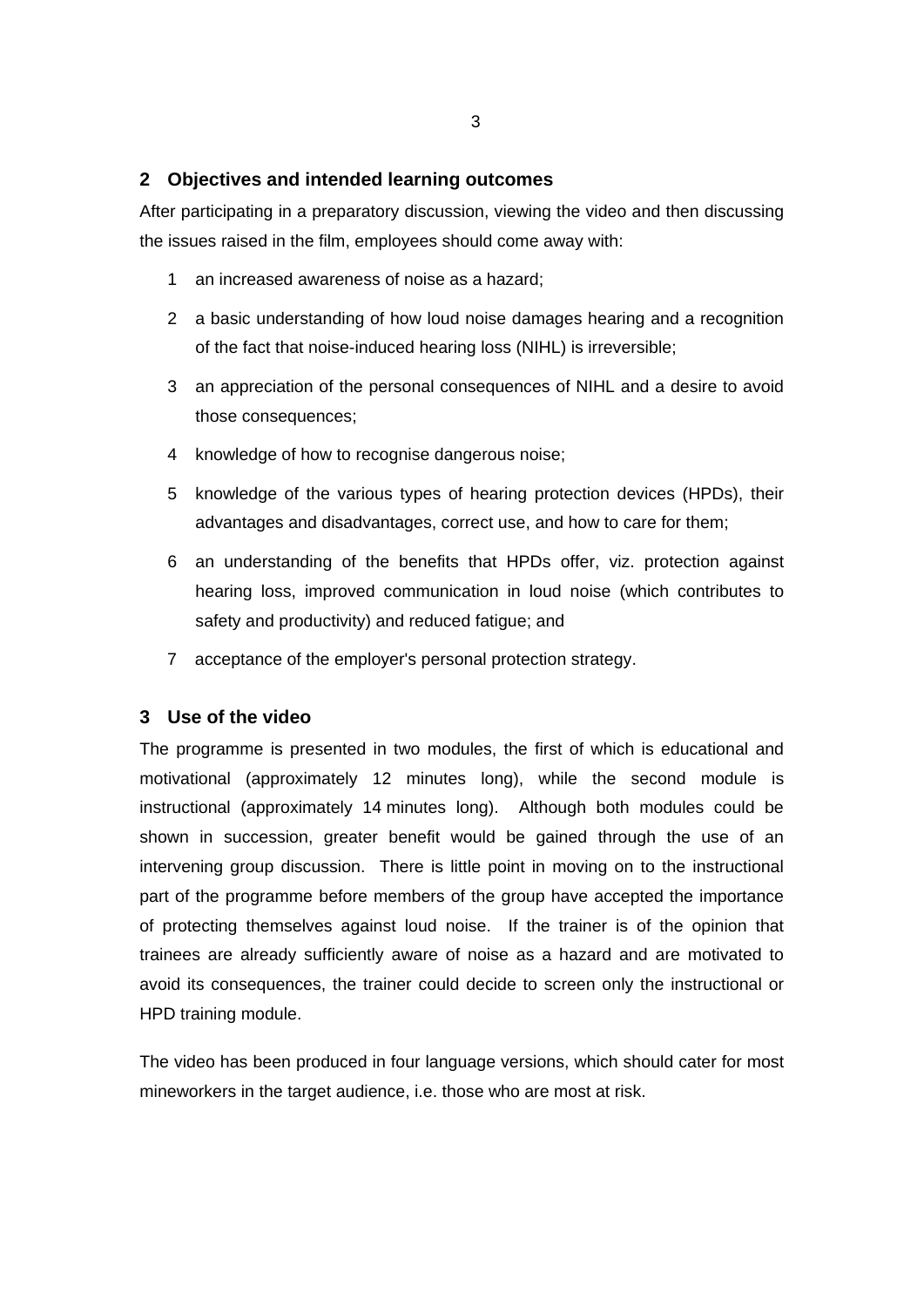#### **3.1 Briefing the group before screening the Educational/Motivational Module**

There is no need to engage in a lengthy discussion that could pre-empt the message of the video. However, the group should be informed that the film deals with noise in the workplace, a hazard that most of them will encounter. Members of the group should be asked to consider the information contained in the film and compare it with what they already know about loud noise, and should be told that they will be given an opportunity to discuss the film and their reactions to it.

#### **3.2 Group discussion after screening the Educational/Motivational Module**

This discussion should be led by the trainer and should be structured to the extent that it reinforces the message of the programme. Accordingly, it is essential to identify, discuss and resolve any doubts or concerns among members of the group. The best way to ensure this is by encouraging group members to participate and state their views, even their objections. If these are not aired and resolved, they will persist among some members of the group and these members may continue to disregard the importance of protecting themselves. The trainer should assume the role of a facilitator and, in doing so, encourage the expression of opposing views so that they can be resolved to achieve a favourable outcome.

The trainer should anticipate likely opposing views and positions, and prepare himself or herself for dealing with them. Reference to *Guidelines for Trainers Part 3, "Frequently Asked Questions ..."* will assist in this regard.

Depending on the group, the trainer should, as far as possible, encourage members of the group to respond to any objections/resistance to the use of hearing protection. Particularly where a more experienced or respected employee describes his own experiences with noise and supports the use of HPDs, it will encourage other people to appreciate noise as a hazard and to accept the use of HPDs. Although the discussion approach may be more time consuming than a traditional lecture its effectiveness in dealing with negative attitudes and beliefs is much greater and it encourages all participants to consider the issues and make their own decisions, making them more likely to adhere to prevention measures regardless of whether a supervisor or safety officer is present.

The group should reach consensus that loud noise is a hazard to their health that could threaten their jobs, and commit to protecting themselves against it.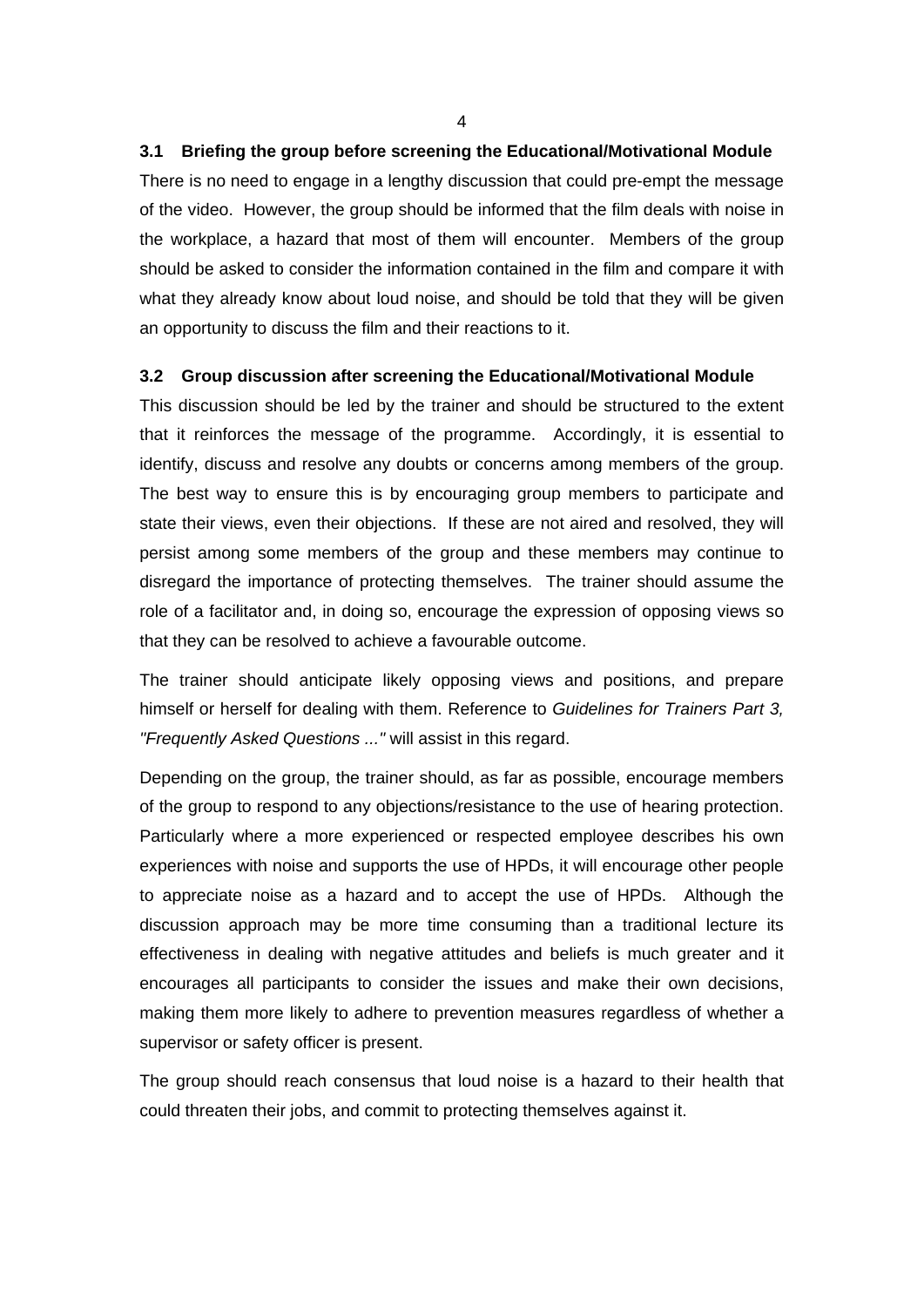### **3.3 Group discussion before screening the HPD Training Module**

Members of the group should be reminded that the Educational/Motivational Module of the video programme showed how noise is a hazard that can damage people's hearing with serious consequences and explained the benefits of using HPDs to protect themselves against loud noise. They should be told that the next module of the video will examine the different types of HPDs and how to use and care for them correctly. If some of the HPD types shown in the film are not available at a given mine, this should be pointed out before the programme is shown, to avoid raising viewers' expectations.

#### **3.4 Group discussion after screening the HPD Training Module**

When the programme has ended, the trainer should provide ample opportunity for members of the group to raise queries and concerns, retaining the interactive discussion approach used after screening the Educational/Motivational Module. Although the HPD Training Module is primarily instructional and most questions are likely to relate to specific concerns about the use and care of particular HPD types, there may also be issues such as becoming accustomed to HPDs, particularly earplugs, or hearing speech and warning signals more clearly while wearing HPDs in loud noise. The trainer should reinforce the advice given in the film for individuals who find it difficult to hear with HPDs, i.e. to seek assistance in choosing different types of HPDs.

#### **3.5 Hands-on training in the correct use of HPDs**

Time should be allowed for trainees to practise fitting HPDs if this has not already been done, particularly those who will be likely to use earplugs. The trainer should distribute the devices to the group, preferably offering a choice from those that are available at the mine. Employees should practise the correct method of fitting their HPDs with assistance from the trainer for those who require it, and a demonstration of commonly made mistakes and how to overcome fitting problems.

If time permits, a demonstration could be given on the improved intelligibility of speech and warning signals that HPDs provide in loud noise (as detailed in Section 5 of *Guidelines for Trainers Part 1, "Induction Talk for Employees in Noisy Occupations"*).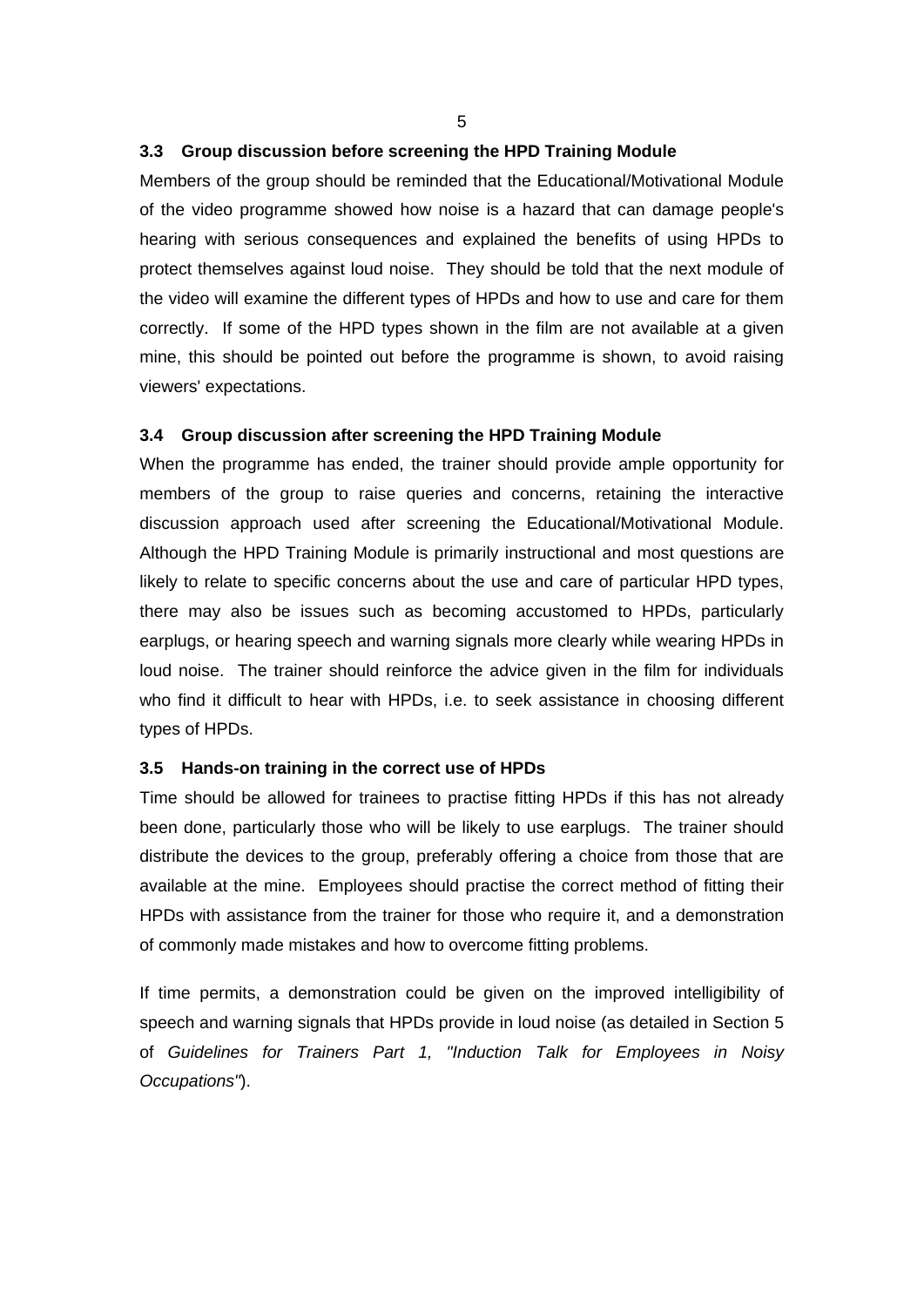# **Appendix 1 English transcript for video programme**

## **"To Hear or Not to Hear: The Choice is Yours"**

## **A.1.1 Educational/Motivational Module**

| <b>Audio</b>                                                                                                                                                                                                                                                                                                                                                              | <b>Visual</b>                                                                                                                            |
|---------------------------------------------------------------------------------------------------------------------------------------------------------------------------------------------------------------------------------------------------------------------------------------------------------------------------------------------------------------------------|------------------------------------------------------------------------------------------------------------------------------------------|
| Opening music                                                                                                                                                                                                                                                                                                                                                             | MHSC logo                                                                                                                                |
| The people who work on the mines are not ordinary<br>1<br>people doing ordinary jobs. They are strong, skilled<br>people who know how to work together and get the job<br>done.                                                                                                                                                                                           | Scenes of underground mining activities                                                                                                  |
| 2 Everyday these people work with powerful machinery<br>in difficult conditions to wrench nature's wealth from<br>the rock, then process and refine it in the plant.                                                                                                                                                                                                      | Scenes of opencast mining and smelting operations<br>Opencast scene featuring signage for personal protective<br>equipment (PPE)         |
| 3 They are fully aware of the difficult conditions where<br>they work and make sure that they use their PPE to<br>reduce the risk of injury. They wear safety boots to<br>protect their feet, guards for their knees, gloves for<br>their hands, goggles for their eyes, hardhats for their<br>heads and earplugs or earmuffs to protect their ears<br>and their hearing. | Sequence of scenes showing safety boots worn by<br>mineworkers: waterproof garments, knee guards, gloves,<br>goggles, hardhats, and HPDs |
| They work hard, but they work smart, and working<br>4<br>smart means working safe. Yet there is one type of<br>injury that some people do not take as seriously as<br>they should.                                                                                                                                                                                        | Scenes of underground coal mining activities                                                                                             |
| It is not an obvious injury, like an injured hand or a<br>5<br>broken leg. This is a different kind of damage and it<br>happens to every person who does not guard against<br>it. It is a terrible kind of damage because the person<br>does not know it is happening and because there is no<br>cure or treatment to fix it. The damage is permanent.                    | Close-up of injured hand being dressed                                                                                                   |
| Because there is no pain, the person may only notice<br>6<br>the damage after someone else points out the problem<br>or at the annual hearing test. But, by this time, the<br>person has already become disabled with hearing loss.<br>Sound effect: Audiometric test signals, each one<br>louder than the previous                                                       | Close-ups of faces of female and male mineworkers inside<br>audiometric test booth                                                       |
| Dissolve to title: "To Hear or Not to Hear: The Choice is<br>Yours"                                                                                                                                                                                                                                                                                                       |                                                                                                                                          |
| 7 Narrator's translation of Subject 1's voice<br>"I have found that when you no longer hear, your status is<br>lowered. People no longer regard you as a person."                                                                                                                                                                                                         | Close-up of Subject 1                                                                                                                    |
| 8 Narrator's translation of Subject 2's voice<br>"It is difficult for me because I cannot hear at work.<br>I cannot perform as expected. Because of this I am<br>struggling to work. I no longer earn underground pay. I<br>was transferred from underground. Now I am<br>transferred to surface."                                                                        | Close-up of Subject 2 (man with hearing aid)                                                                                             |
| Hearing loss not only affects the deaf person, but also the<br>9<br>person's friends and family, as experienced by Octavia,<br>the wife of a mineworker, and her two children.                                                                                                                                                                                            | Still shots of Octavia and her two sons, followed by close-up of<br>Octavia speaking                                                     |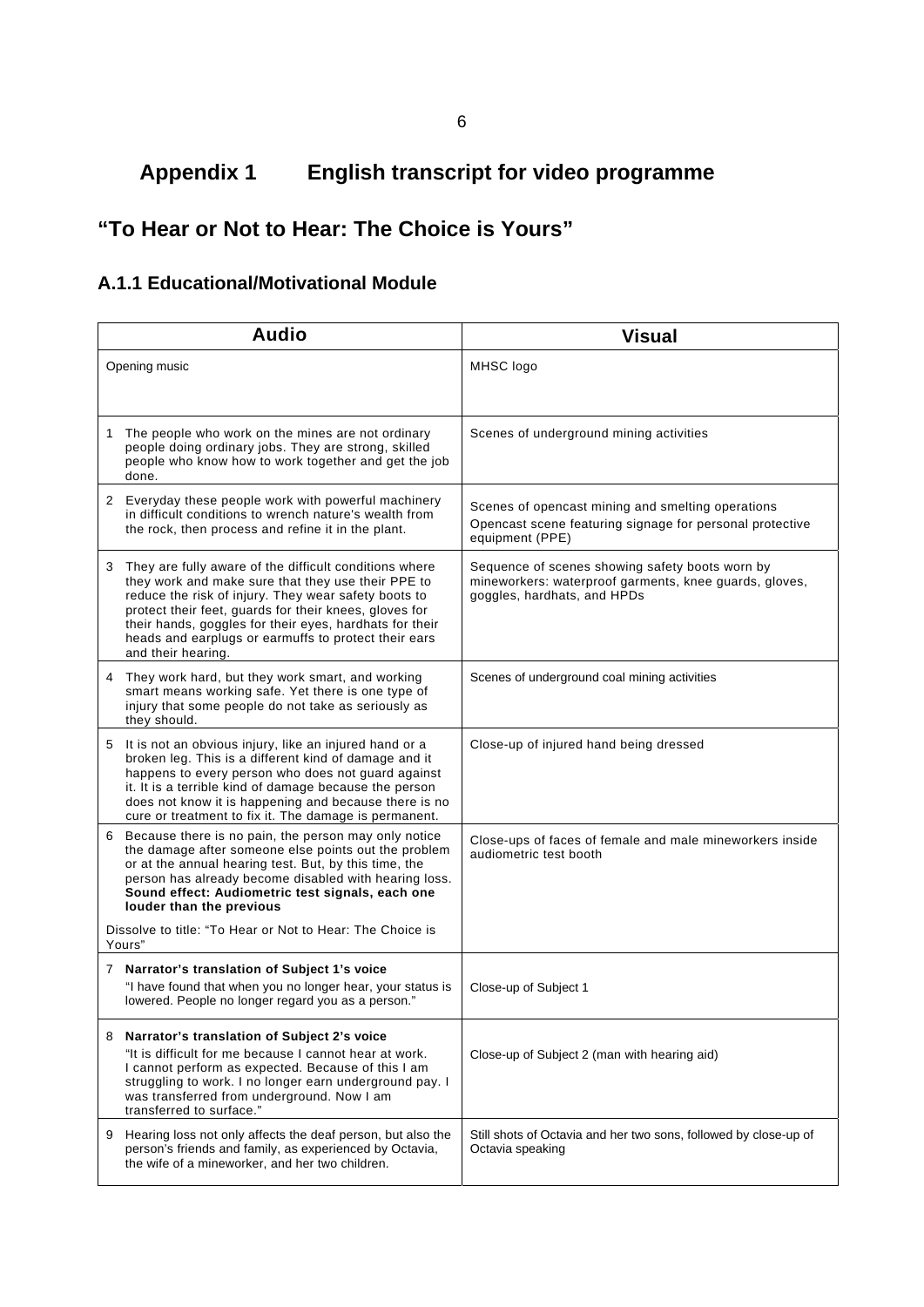| <b>Audio</b>                                                                                                                                                                                                                                                                                                                                                                                                   | <b>Visual</b>                                                                                                                                                                                     |
|----------------------------------------------------------------------------------------------------------------------------------------------------------------------------------------------------------------------------------------------------------------------------------------------------------------------------------------------------------------------------------------------------------------|---------------------------------------------------------------------------------------------------------------------------------------------------------------------------------------------------|
| 10 Narrator's translation of Octavia's voice (the wife of<br>a mineworker)<br>"It is not like before – he was a soft man full of jokes<br>and playing ball games. It was not as if there was a<br>mother and a father. He was like one of the children and<br>we were a united family."                                                                                                                        | Camera pulls back to show Octavia in room with her two<br>sons and the interviewer                                                                                                                |
| 11 Narrator's translation of Sibusisu's voice (Octavia's<br>younger son)<br>"I feel that he is troubling us. When we laugh he thinks<br>we are gossiping and making jokes about him. When we<br>talk he thinks we are talking about him. He doesn't allow<br>us to watch TV. He doesn't even want us to play<br>cassettes or listen to stories. When we try to play<br>cassettes he shouts at us and hits us." | Close-up of Sibusisu                                                                                                                                                                              |
| 12 Narrator's translation of Octavia's voice<br>"When you want him to hear you, you must shout into<br>his ears. And not just once, you must shout for a long<br>time. Because of this, I can no longer discuss private<br>matters or family affairs with him and I feel frustrated."                                                                                                                          | Close-up of Octavia                                                                                                                                                                               |
| 13 "He fights because he thinks we are making a fool of<br>him. Even at work he says people are making him a<br>laughingstock. He no longer has any friendship with his<br>co-workers and that hurts me. They think that he is too<br>proud to talk to them. They do not understand that he is<br>not doing this purposely. It is because he is deaf."                                                         | Wide view of Octavia and children in room with interviewer,<br>zooming to close-up of Octavia as she speaks                                                                                       |
| 14 Noise-induced hearing loss has nothing to do with how<br>strong or weak a person is or how young or old.<br>Someone who fails to guard against loud noise can<br>develop severe hearing loss even at a very young age.                                                                                                                                                                                      | Group of underground coalminers, dissolving to scene of<br>drilling at a surface operation                                                                                                        |
| 15 Hearing loss is caused by working with loud machines<br>and not wearing hearing protection devices or HPDs,<br>such as earplugs or earmuffs.                                                                                                                                                                                                                                                                | Dump truck passing in foreground of drill operators from<br>previous scene, dissolving to scene of dump truck and<br>loaders, then dissolving to wider view of activities at surface<br>operation |
| 16 Narrator's translation of Subject 2's voice<br>"I would tell a person, if I see him working without his<br>protectors, as a person who has lost his hearing working<br>underground, I would tell him that he should use HPDs<br>to protect his ears."                                                                                                                                                       | Close-up of Subject 2 (man with hearing aid)                                                                                                                                                      |
| 17 Signs in the workplace warn us to wear boots, gloves,<br>hardhats, goggles and HPDs when they are necessary.                                                                                                                                                                                                                                                                                                | Shot of warning signs for PPE: Boots, gloves, hardhats,<br>goggles and HPDs                                                                                                                       |
| 18 Everyone working at the mine knows that they should<br>wear a hardhat to protect their heads. But some people<br>do not seem to know that they should also wear HPDs<br>to protect their hearing.                                                                                                                                                                                                           | Mineworker at surface operation wearing hardhat and<br>earplugs, dissolving to scenes of underground mineworkers,<br>some with and some without HPDs                                              |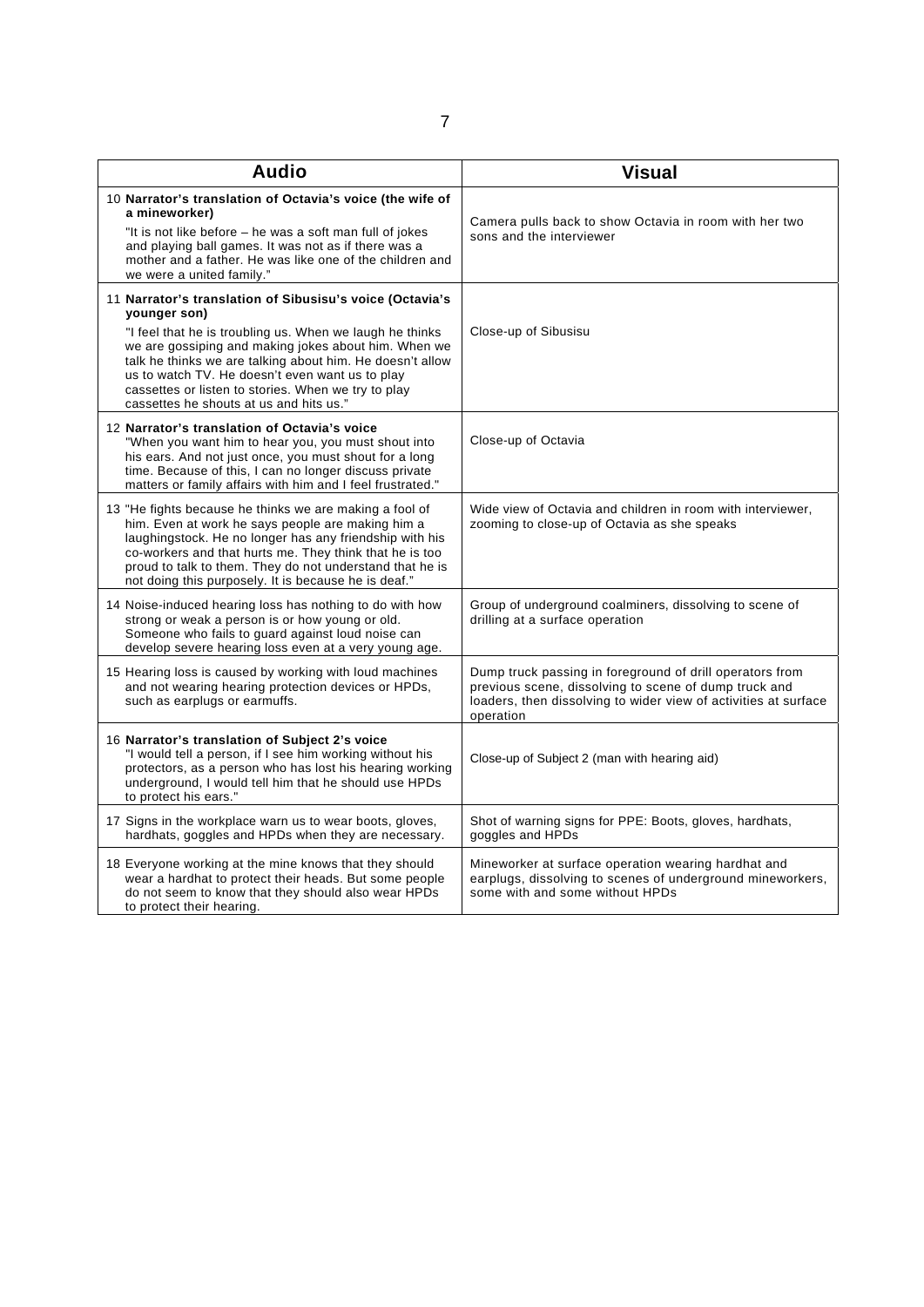| <b>Audio</b>                                                                                                                                                                                | <b>Visual</b>                                                                                                                                                                                                             |
|---------------------------------------------------------------------------------------------------------------------------------------------------------------------------------------------|---------------------------------------------------------------------------------------------------------------------------------------------------------------------------------------------------------------------------|
| 19 Let's look at how our ears work, and how loud noise<br>damages them. Here we can see sound waves entering<br>the ear and striking the eardrum, causing it to vibrate.                    | Animation of head and outer ear, with sound waves entering<br>the ear, travelling down the ear canal, causing the eardrum to<br>vibrate and push the middle ear ossicles against the inner ear                            |
| As the eardrum moves back and forth, it pushes these<br>three tiny bones against the inner ear, which creates                                                                               | Close-up of eardrum and middle ear ossicles                                                                                                                                                                               |
| waves in the liquid that is inside.                                                                                                                                                         | Pull back to include view of inner ear and hair cells                                                                                                                                                                     |
| The waves travel through the liquid and disturb these<br>tiny hairs, causing them to move back and forth. As they<br>move, messages are sent to the brain so that we can<br>hear the sound. | Close-up of inner ear, showing movement of hair cells<br>Pull back to include view of impulses travelling along the auditory<br>nerve towards the brain, as well as middle and outer ear with<br>depiction of sound waves |
| Loud noise causes bigger waves in the liquid. If the<br>noise is too loud, the waves damage or destroy some of<br>the hairs, more and more each day.                                        | Zoom to close-up of inner ear, showing damage to some of the<br>hair cells                                                                                                                                                |
| If this happens, the person will no longer be able to hear<br>certain sounds and, because the damage cannot be                                                                              | Pull back to show auditory nerve with a reduced number of<br>impulses travelling towards the brain                                                                                                                        |
| treated or repaired, the hearing loss is permanent.                                                                                                                                         | Pull back further, for view of ear: of the external ear canal, middle<br>ear, inner ear and auditory nerve                                                                                                                |
| 20 Some people think if their hearing is already damaged that<br>there is no point in wearing HPDs.                                                                                         | Scene of dump truck in opencast operation, dissolving to<br>mineworker in foreground without HPDs                                                                                                                         |
| What they don't understand is that the damage gets<br>worse and worse. It may become so bad that the person<br>is no longer able to work safely and is declared unfit for<br>the job.       |                                                                                                                                                                                                                           |
| 21 Narrator's translation of Subject 2's voice                                                                                                                                              |                                                                                                                                                                                                                           |
| There are even some people who think that it would be<br>good to lose hearing and get the compensation money.<br>But listen to what this man says:                                          | Close-up view, panning across bank notes                                                                                                                                                                                  |
| "Now you, if I ask you, do you see money being better, or<br>would you ask God to bring back your hearing: what<br>would you choose to take?"                                               | Dissolve to close-up of Subject 2 (man with hearing aid)<br>listening to interviewer's question                                                                                                                           |
| Narrator's translation of Subject 2's voice                                                                                                                                                 | Close-up of Subject 2 answering interviewer's question                                                                                                                                                                    |
| "I would prefer to hear again. I feel the loneliness. I don't<br>know what it is the others are laughing about and I feel<br>the loneliness within me."                                     |                                                                                                                                                                                                                           |
| 22 Each time someone goes into a noisy place without<br>wearing HPDs, their hearing is damaged a little bit<br>more.                                                                        | Close-up of warning sign for noise and hearing protection,<br>pulling back to view of pump chamber                                                                                                                        |
| The first few times, their ears may feel a bit numb and<br>after the shift and they will not be able to hear properly<br>for a while.                                                       | Dissolve to scene of conveyor belt, then milling plant<br>Close view of plant operator, pulling back to wider view of<br>plant                                                                                            |
| They may also hear a ringing or hissing sound coming<br>from inside their ears.                                                                                                             |                                                                                                                                                                                                                           |
| Sound effect: High-pitched ringing sound                                                                                                                                                    |                                                                                                                                                                                                                           |
| 23 This is a warning that the noise was too loud and was<br>damaging their ears.<br>If they continue going into the noise without using HPDs,                                               | Dissolve to scene of a man at a social festival, with "dulled"<br>sound as he hears it. Pull back to wider view and dissolve to<br>close-up of Zulu dancers, with "crisp" sound as it actually is.                        |
| their hearing will be permanently damaged and become<br>worse each time they go back into the noisy workplace.<br>They will hear less and less clearly until, eventually, they may          | View of people in stands, with "dull" sound as heard by woman<br>pulling at her ear                                                                                                                                       |
| be unable to understand what other people say to them.                                                                                                                                      | Scene of horn players, with sound of the music suddenly<br>becoming "dulled", dissolving to scene of three women in crowd,<br>still with "dulled" music                                                                   |
| 24 How will this person be able to understand what the other<br>workers are saying or hear warning signals?                                                                                 | Dissolve to scene of two mineworkers at a surface operation, the<br>one without HPDs unable to hear what the other is saying                                                                                              |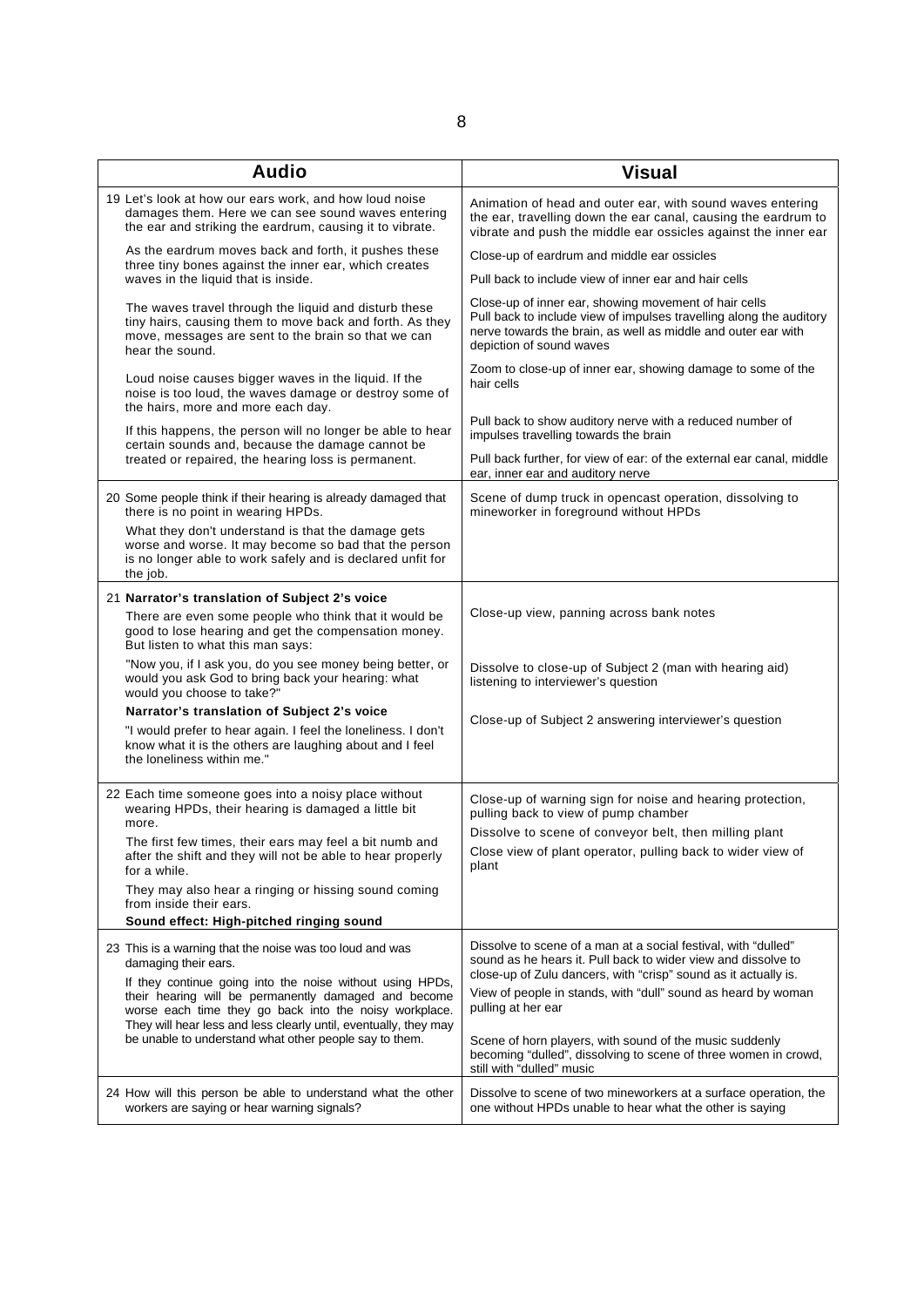| <b>Audio</b>                                                                                                                                                                                                                                                                   | <b>Visual</b>                                                                                                                                                                                                                                                                   |
|--------------------------------------------------------------------------------------------------------------------------------------------------------------------------------------------------------------------------------------------------------------------------------|---------------------------------------------------------------------------------------------------------------------------------------------------------------------------------------------------------------------------------------------------------------------------------|
| 25 With hearing that is so bad, this person will be a safety risk to<br>himself. This will mean being transferred to a less<br>important job with less pay or, even worse, being unable<br>to do any job at the mine.<br>If this happens, it will cause the person's family to | Close-up of mineworker in front of surface conveyor without<br><b>HPDs</b><br>Dissolve to close-up of person mopping floor in workshop<br>Pull back to show that the person mopping the floor is unaware<br>of approaching forklift                                             |
| suffer.<br>Sound effect: Warning signal from forklift                                                                                                                                                                                                                          |                                                                                                                                                                                                                                                                                 |
| 26 Isn't it better to prevent the hearing loss from happening<br>in the first place? Of course it is, and we can do this by<br>always wearing HPDs when working where there is loud<br>noise.                                                                                  | Sequence of scenes showing mineworkers wearing HPDs                                                                                                                                                                                                                             |
| 27 Everyone working in loud noise needs to protect their<br>hearing from being damaged. So wherever you see this<br>sign, or whenever the noise is so loud that you must<br>shout to be heard, make sure that you are wearing your<br>HPDs.                                    | More scenes of mineworkers wearing HPDs,<br>Dissolve to close-up of HPD warning sign<br>Dissolve to workshop scene with two workers wearing HPDs                                                                                                                                |
| 28 You may think that it is okay to wear your HPDs for most<br>of the time and remove them for short periods.                                                                                                                                                                  | Close-up of one worker removing an earplug, apparently to better<br>hear what the other is saying                                                                                                                                                                               |
| But it only takes a few seconds for very loud noise to<br>weaken your hearing, so you should never remove your<br>HPDs, even to hear someone.                                                                                                                                  | Close-up of worker who removed his earplug apparently finding<br>the noise from the grinder to be unpleasant, and then replacing<br>his earplug                                                                                                                                 |
| 29 Removing your HPDs to hear what someone else is saying is<br>a mistake in two ways.                                                                                                                                                                                         | Animation of sound waves from machine noise (blue wave) and<br>sound waves from speech (green wave) reaching the ear, and<br>then the earplug being removed                                                                                                                     |
| First of all, it allows the loud noise into the ears and damages<br>your hearing. Sound effect: Loud machine noise                                                                                                                                                             | Shift to view of machine noise and speech sounds reaching the<br>eardrum                                                                                                                                                                                                        |
| Also, when the noise is loud, HPDs make it easier to hear<br>what someone is saying because HPDs block out most of the<br>machine noise while letting most sound from people's voices<br>into the ears.                                                                        | Shift back to view of entire ear with earplug in place, showing<br>greater attenuation of high-frequency machine noise (blue wave)<br>and less attenuation of middle- and low-frequency speech<br>sounds (green wave)                                                           |
| Sound effect: Loud machine noise and unclear speech<br>changes to soft machine noise and clear speech                                                                                                                                                                          |                                                                                                                                                                                                                                                                                 |
| 30 The same is true for warning signals: in loud noise you will be<br>able to hear signals more clearly and work more safely if you<br>are wearing your HPDs.<br>Sound effect: Dump truck reversing signal                                                                     | Dissolve to scene of reversing dump truck, with mineworker<br>walking behind and away from the truck apparently unable to<br>hear warning signal. A second worker, who is walking towards<br>the dump truck, points to the danger and pulls the first worker out<br>of the way. |
| 31 If your HPDs make it difficult to hear what other people<br>are saying, ask the OHP to help you choose the right<br>ones for your ears and your workplace.                                                                                                                  | Close-up of mineworker wearing HPDs.<br>Dissolve to scene of various HPDs on table at audiometric test<br>centre<br>Close-up of hands holding earplugs; pull back to view of OHP<br>talking to mineworker about alternative HPDs                                                |
| 32 Your ability to hear is a precious gift.                                                                                                                                                                                                                                    | Animation of ear with earplug greatly attenuating machine<br>noise (blue wave) with minimal attenuation of speech<br>sounds (green wave)                                                                                                                                        |
| So don't risk losing it.<br>Be smart, be safe, and wear your HPDs wherever there<br>is loud noise. By doing so you will be protecting your<br>hearing, but also your job and your family's wellbeing.                                                                          | Close-up of worker inside audiometric test booth<br>Dissolve to same worker wearing band-mounted earplugs,<br>and then earmuffs<br>Close-up of two mineworkers wearing HPDs                                                                                                     |
| Closing music                                                                                                                                                                                                                                                                  | MHSC logo                                                                                                                                                                                                                                                                       |
|                                                                                                                                                                                                                                                                                | Copyright statement                                                                                                                                                                                                                                                             |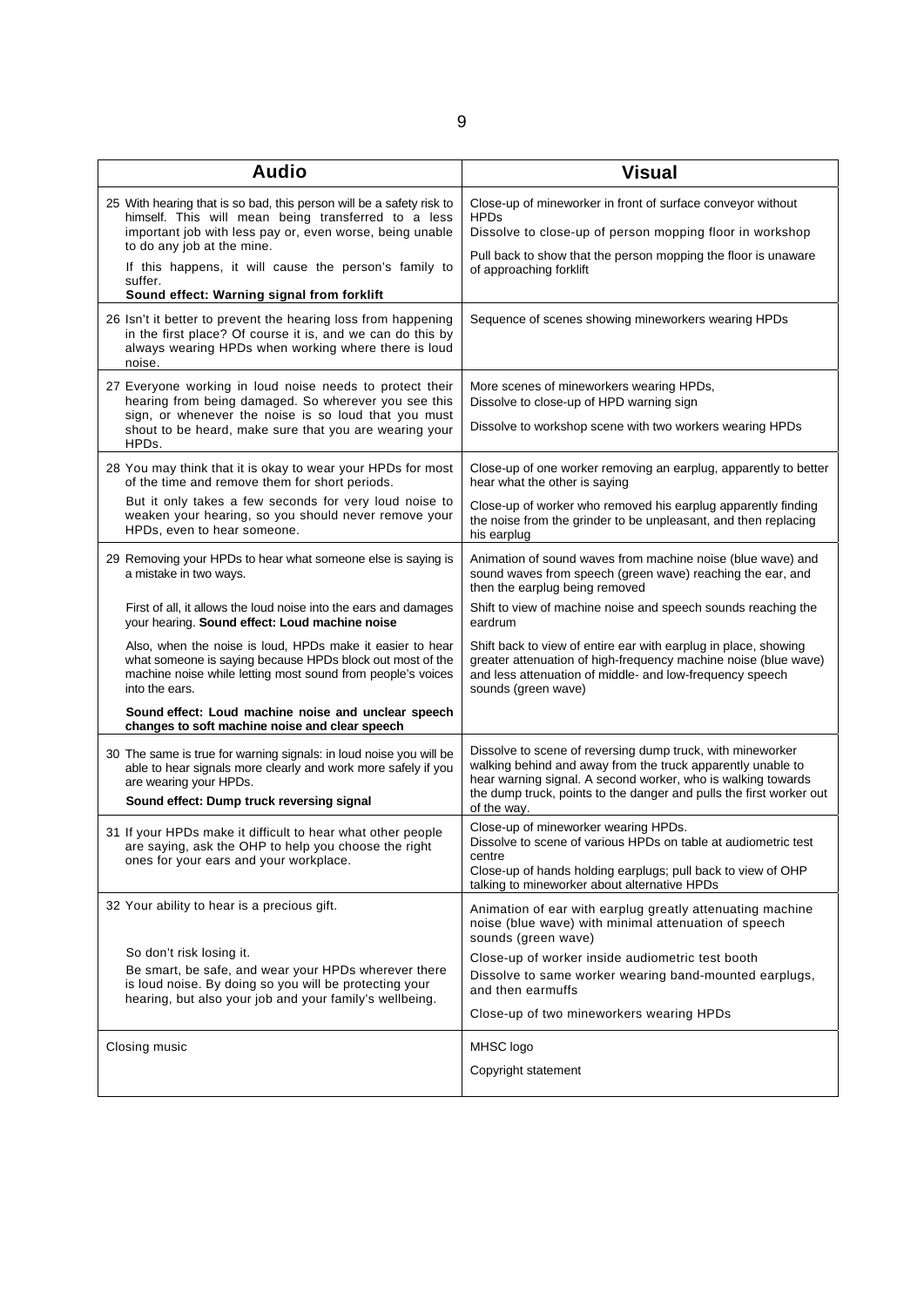## 10

# **A.1.2 HPD Training Module**

|   | <b>Audio</b>                                                                                                                                                                                                                                                                                            | <b>Visual</b>                                                                                                                                                                                             |
|---|---------------------------------------------------------------------------------------------------------------------------------------------------------------------------------------------------------------------------------------------------------------------------------------------------------|-----------------------------------------------------------------------------------------------------------------------------------------------------------------------------------------------------------|
|   | <b>Opening music</b><br>1 The people who work on the mines are not ordinary<br>people doing ordinary jobs. They are strong, skilled<br>people who know how to work together and get the job<br>done.                                                                                                    | MHSC logo<br>Title: To Hear or Not to Hear: The Choice is Yours<br>Scenes of underground and surface mining activities, with<br>mineworkers wearing HPDs                                                  |
|   | 2 In this programme we are going to learn how to recognise<br>dangerous noise and how to protect ourselves against it.                                                                                                                                                                                  | Dissolve to close-ups of various HPD types                                                                                                                                                                |
| 3 | We will also be looking at the different types of hearing<br>protection devices, or HPDs, how to fit them correctly and<br>how to care for them.                                                                                                                                                        | Sequence of HPD close-ups                                                                                                                                                                                 |
|   | 4 We know that loud noise can damage our ears and destroy<br>our hearing, but how can we know if the noise is loud<br>enough to be dangerous?                                                                                                                                                           | Sequence of underground scenes                                                                                                                                                                            |
| 5 | Noise is measured in decibels with a sound meter like this.<br>More decibels means that the noise is louder and more<br>dangerous to our hearing. (Sound effect: Machine noise<br>becoming louder)                                                                                                      | Sound level meter (SLM) display showing increasing decibel<br>readings                                                                                                                                    |
| 6 | Most of the time noise is not a problem, because it is<br>usually at safe levels. But in the workplace, machinery<br>produces noise that can damage our hearing.                                                                                                                                        | Sequence of street scenes<br>Dissolve to underground conveyor                                                                                                                                             |
|   | 7 Where the noise is loud enough to damage our hearing,<br>a sign like this warns us to wear our HPDs when we go<br>there.                                                                                                                                                                              | Close-up of blue and white earmuff sign, pulling back to show<br>other warning signs                                                                                                                      |
| 8 | But even without a sign, we can still tell if the noise is<br>too loud. If you are standing within one meter or an<br>arm's length from someone and you must shout to hear<br>each other, the noise is loud enough to damage your<br>hearing.                                                           | Two workers, both wearing HPDs, standing close to each other<br>and talking<br>Dissolve to worker holding out an extended measuring tape<br>Dissolve back to two workers shown previously                 |
| 9 | So, whenever you must shout to be heard or wherever<br>you see this warning sign, make sure that you are<br>wearing your HPDs.                                                                                                                                                                          | Blue and white earmuff sign<br>Dissolve to another warning sign for noise<br>Dissolve to close-up of earmuffs                                                                                             |
|   | 10 The next question is: which type of HPD should you<br>wear? The different kinds include earmuffs and many<br>different types of earplugs.                                                                                                                                                            | Sequence of scenes showing various earmuffs and earplugs                                                                                                                                                  |
|   | 11 Earmuffs are good for people who go in and out of noisy<br>areas, because they are easy to put on and take off. But<br>they are uncomfortable if the workplace is hot or if they<br>must be worn for several hours at a time. Also, earmuffs<br>are difficult to carry when they are not being worn. | Worker descending stairs and donning earmuffs before walking<br>into workshop area<br>Various close-ups of same worker wearing earmuffs                                                                   |
|   | 12 Earplugs are a good choice for people who do strenuous<br>work, especially if the workplace is hot. And earplugs, if<br>they are inserted correctly, give the best protection<br>against loud noise.                                                                                                 | Coal miners wearing HPDs standing at face                                                                                                                                                                 |
|   | 13 Some earplugs are disposable and meant to be used for<br>only one shift, because they cannot be cleaned easily.                                                                                                                                                                                      | Close-ups of disposable earplugs                                                                                                                                                                          |
|   | 14 Other earplugs are reusable and can be used for<br>several weeks, if they are kept clean and cared for.                                                                                                                                                                                              | Close-ups of reusable earplugs                                                                                                                                                                            |
|   | 15 Disposable earplugs are usually made of compressible<br>foam, which you must shape in your fingers before<br>putting them into your ears. But they get dirty easily<br>and, because they cannot be cleaned, they must be<br>replaced often.                                                          | Close-ups of compressible foam earplugs held between thumb<br>and forefinger<br>Dissolve to close-up of foam earplug being rolled between thumb<br>and fingers<br>Close-up of dirty earplugs in open hand |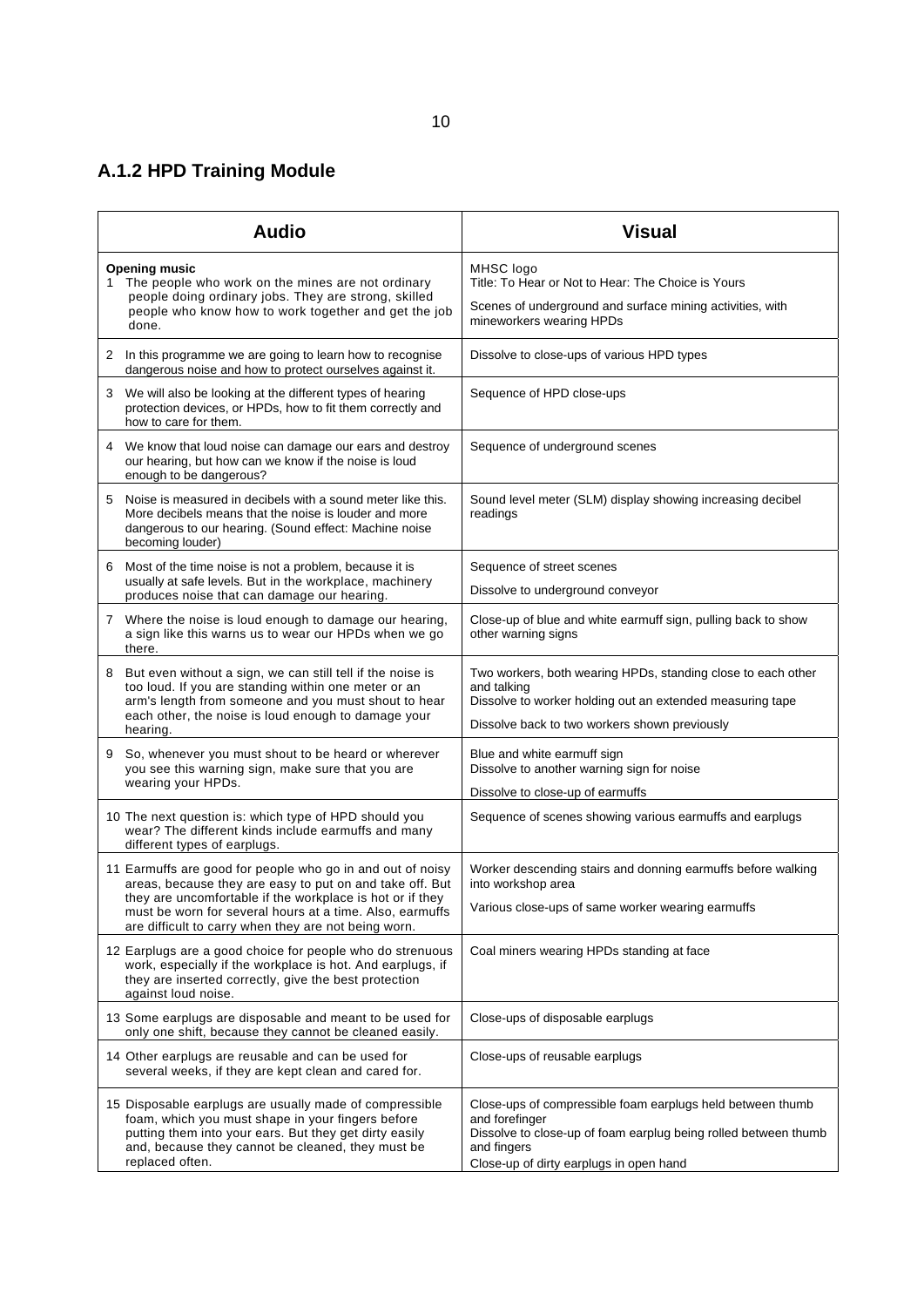| <b>Audio</b>                                                                                                                                                                                                                                                                                                                                                | <b>Visual</b>                                                                                                                                                                                                                                                                                            |
|-------------------------------------------------------------------------------------------------------------------------------------------------------------------------------------------------------------------------------------------------------------------------------------------------------------------------------------------------------------|----------------------------------------------------------------------------------------------------------------------------------------------------------------------------------------------------------------------------------------------------------------------------------------------------------|
| 16 Reusable earplugs are already shaped to fit into the<br>ears and some have a little handle so they don't get<br>dirty when putting them into the ears or taking them out.                                                                                                                                                                                | Close-ups of reusable earplugs                                                                                                                                                                                                                                                                           |
| 17 Reusable earplugs are easy to clean, so they last longer than<br>disposable earplugs.                                                                                                                                                                                                                                                                    | Earplugs being washed in basin under running water                                                                                                                                                                                                                                                       |
| 18 Some earplugs are mounted on a plastic band, which goes<br>behind the neck or under the chin. Like earmuffs, these are<br>also good for people who go in and out of noisy areas,<br>because they are easy to put on and take off. And they<br>are easier to carry than earmuffs when they are not<br>being worn.                                         | Close-ups of band-mounted earplugs, pulling back to show<br>worker donning them with the band under the chin<br>Close-ups of band-mounted earplugs; dissolve to worker wearing<br>band-mounted earplugs behind neck<br>Close-up of band-mounted earcaps, then of them being worn<br>with band under chin |
| 19 These are custom-moulded earplugs, which are specially<br>made to fit just one person's ears. That makes it easier to fit<br>them correctly.                                                                                                                                                                                                             | Close-up of custom-moulded earplugs in worker's hands,<br>then being worn in ears, first the right, then the left                                                                                                                                                                                        |
| 20 These different types of HPDs all give similar protection<br>against loud noise. The type you choose depends on where<br>you are working and which type you find most comfortable to<br>wear.                                                                                                                                                            | Close-ups of various HPD types                                                                                                                                                                                                                                                                           |
| 21 If you must wear your HPDs for the entire shift, or if you work<br>underground or in a place that is hot, earmuffs are not the<br>best choice. Although they may feel comfortable for a few<br>minutes, after a while you may feel too hot. If this happens,<br>after a few days the earmuffs could begin to irritate your skin<br>or cause a skin rash. | Mineworker in front of surface crusher wearing earmuffs,<br>dissolving to underground drill operator wearing earmuffs<br>Switch back to worker at surface crusher, who complains to<br>fellow worker that his earmuffs are too hot and exchanges his<br>earmuffs for earplugs and then inserts them      |
| 22 Also, if you use safety glasses that are worn over the ears,<br>some glasses may prevent the earmuffs from sealing tightly<br>around your ears.                                                                                                                                                                                                          | Close-up of safety glasses being worn with earmuffs<br>Dissolve to close-up of prescription glasses being worn with<br>earmuffs                                                                                                                                                                          |
| 23 Earplugs are the best choice if you work in loud noise for<br>long periods, especially if your workplace is hot.                                                                                                                                                                                                                                         | Close-up of reusable earplugs held between thumb and fingers,<br>then custom-moulded, disposable and band-mounted earplugs                                                                                                                                                                               |
| 24 Earplugs may feel uncomfortable when you first start<br>wearing them, but most people get used to them quite<br>easily. If after two or three days you still find them<br>uncomfortable, you should ask to try another type of<br>earplug.                                                                                                               | Scenes of mineworkers wearing earplugs                                                                                                                                                                                                                                                                   |
| 25 Once you have found the type of earplugs you are<br>comfortable with and you become used to them, you<br>won't be bothered by them. In fact, you will find it<br>unpleasant to be in loud noise without them.                                                                                                                                            | Workshop scene with workers wearing earplugs<br>One worker removes earplug, grimaces and immediately<br>replaces his earplug                                                                                                                                                                             |
| 26 You will also feel much better after your shift if you have<br>been wearing your HPDs. You won't feel so tired and your<br>ears will be able to hear better than if you had been<br>working without HPDs. And you won't hear any ringing<br>sounds in your ears.                                                                                         | Scenes of underground mineworkers on surface at end of their<br>shift                                                                                                                                                                                                                                    |
| 27 When you fit your earplugs, whether they are disposable<br>or reusable, it is very important to fit them into your ears<br>properly to stop the loud noise from damaging your<br>hearing.                                                                                                                                                                | Animation showing earplug's attenuation of noise (blue sound<br>waves) and speech sounds (green sound waves)                                                                                                                                                                                             |
| 28 This is how to insert your earplugs correctly. First reach<br>over the top of your head and pull the ear outwards and<br>back, until you can feel the ear canal being pulled open.<br>This straightens the ear canal. Now you can push the<br>earplug into your ear with the other hand to get a good<br>tight fit.                                      | Worker reaching over top of head and pulling ear outwards and<br>back, then inserting earplug with other hand                                                                                                                                                                                            |
| While still pushing the earplug in, release the ear. Then<br>let go of the earplug.                                                                                                                                                                                                                                                                         |                                                                                                                                                                                                                                                                                                          |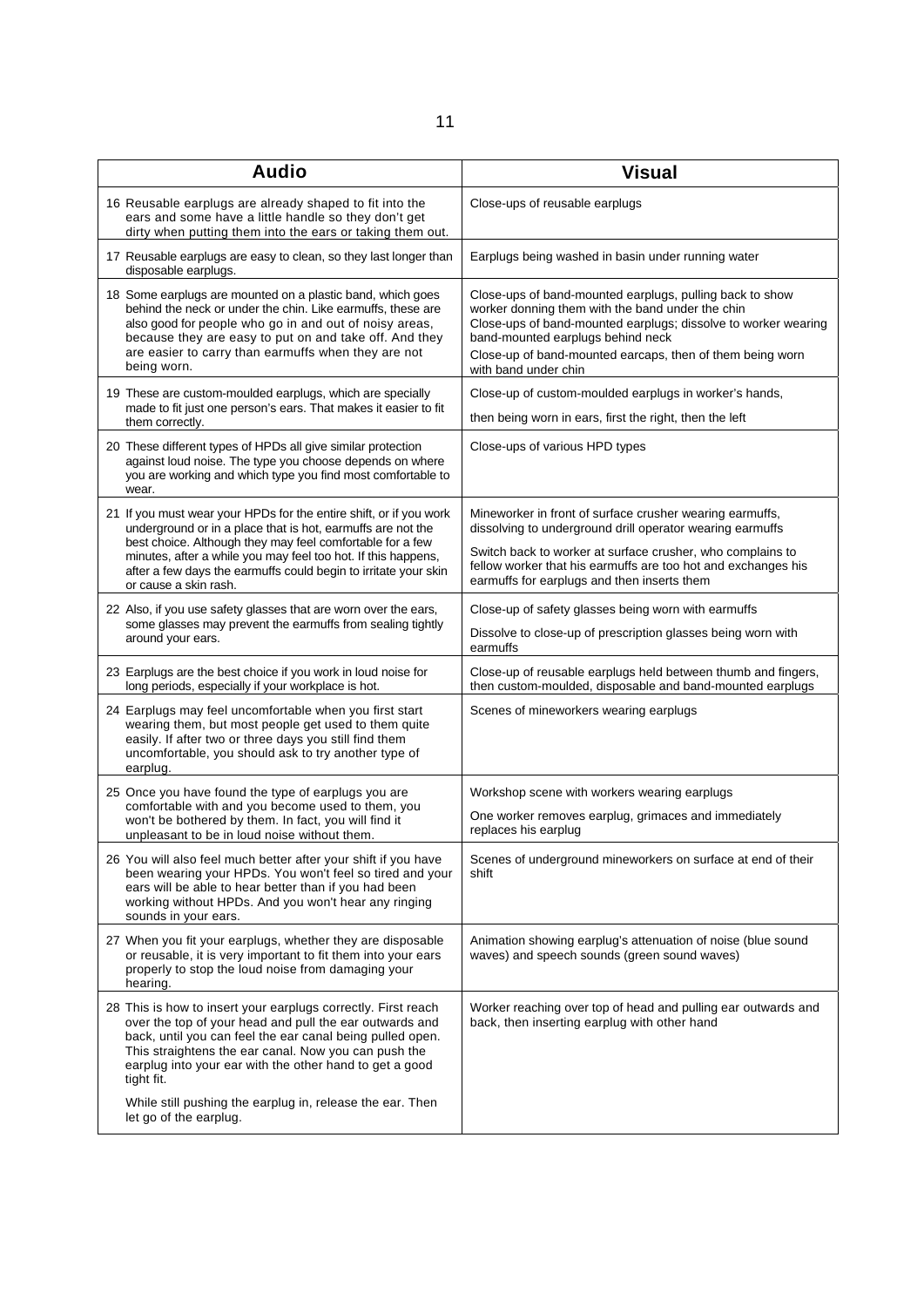| <b>Audio</b>                                                                                                                                                                                                                                                                                                                                                                           | <b>Visual</b>                                                                                                                                                                       |
|----------------------------------------------------------------------------------------------------------------------------------------------------------------------------------------------------------------------------------------------------------------------------------------------------------------------------------------------------------------------------------------|-------------------------------------------------------------------------------------------------------------------------------------------------------------------------------------|
| 29 If one of the earplugs is not tight, you should re-fit it,<br>because even a tiny space between the earplug and<br>your ear canal will allow the noise to get in and damage<br>your hearing.                                                                                                                                                                                        | Worker re-inserting one earplug                                                                                                                                                     |
| 30 If you use disposable earplugs you must first squeeze<br>and roll them between your thumb and fingers to make a<br>sausage-shape that is thin enough to fit into the ear. If<br>your hands are dirty you should first wash them, or else<br>the earplugs will get dirty and the dirt will get into your<br>ears.                                                                    | Close-ups of disposable earplugs being held between thumb<br>and fingers                                                                                                            |
|                                                                                                                                                                                                                                                                                                                                                                                        | Disposable earplugs being rolled down between thumb and<br>fingers                                                                                                                  |
| 31 While still squeezing and rolling the earplug to keep it<br>thin, reach over the top of your head with the other hand<br>to pull the ear outwards and back to straighten the ear<br>canal like was done for the reusable earplug. Push the<br>earplug into your ear with the other hand and, while still<br>pushing the earplug in, release the ear. Then let go of the<br>earplug. | Worker reaching over top of head to pull ear outwards and back<br>Worker inserting reusable earplug and pushing it in, releasing<br>ear, then releasing earplug and donning hardhat |
| 32 Whichever kind of earplugs you use, once you are<br>away from the noise and want to remove them, do so<br>slowly and carefully to avoid discomfort. First pull the<br>top of your ear outwards and back, like when you fitted<br>them, to straighten the ear canal. This will allow the<br>earplug to come out easily.                                                              | Close-ups of various earplugs<br>Scenes of worker straightening ear canal before removing<br>earplugs                                                                               |
| 33 When you are not wearing your earplugs, keep them in<br>the storage case so they don't get dirty. To avoid losing<br>your earplugs, you can tie the cord of the storage case to<br>the inside of your hardhat.                                                                                                                                                                      | Earplugs being placed in storage case and storage case being<br>attached to inside of hardhat                                                                                       |
| 34 Earplugs that are mounted on a plastic band can be<br>worn with the band behind your head or under your<br>chin. It does not matter, as long as you press the<br>earplugs firmly into your ears.                                                                                                                                                                                    | Scenes of band-mounted earplugs worn under chin and<br>behind head                                                                                                                  |
| 35 If you are using earmuffs, first make sure that the<br>cushions are clean. If not, wipe them with a clean cloth<br>or paper towel. The plastic headband must be adjusted<br>so that the earmuffs fit around your ears.                                                                                                                                                              | Close-up of earmuff cushions being wiped clean with paper<br>towel<br>Close-ups of earmuffs being worn without hardhat                                                              |
| 36 If you wear a hardhat, the thin head strap should go<br>over the top of your head to keep the earmuffs in<br>place, and the plastic headband should be behind your                                                                                                                                                                                                                  | Earmuffs being worn with hardhat, then with hardhat removed to<br>show the thin head strap positioned over top of head<br>Earmuffs being worn with hardhat back in place            |
| head to press the earmuffs tightly around your ears.<br>37 If you have long hair, push your hair back behind your                                                                                                                                                                                                                                                                      | Female worker pushing hair back behind ears, then donning                                                                                                                           |
| ears or else it will stop the earmuffs from sealing<br>tightly and keeping out the noise. Large earrings<br>should be removed because they can also stop the<br>earmuffs from fitting tightly.                                                                                                                                                                                         | earmuffs<br>Close-up of ear with earring; dissolve to same woman wearing<br>her earmuffs with hardhat and glasses                                                                   |
| 38 Earplugs and earmuffs must be cared for and kept clean.<br>At the end of every shift wash your earplugs with soap<br>and warm water, dry them and put them back into their                                                                                                                                                                                                          | Close-up of various reusable earplugs being washed at a basin<br>with soap and water, then dried and placed in a storage case                                                       |
| storage case. If you use earmuffs, wipe the cushions with<br>a clean cloth or paper towel moistened with a bit of water.<br>Then dry them before putting them away where they won't<br>get dirty.                                                                                                                                                                                      | Earmuffs being wiped clean with a paper towel                                                                                                                                       |
| 39 If you allow your HPDs to become dirty they could irritate<br>your skin or cause an ear infection. If this happens, go to<br>the Medical Station or Occupational Health Centre and<br>have it treated.                                                                                                                                                                              | Mineworkers undergoing otoscopic examination                                                                                                                                        |
| 40 If you lose your HPDs, or if they become old or<br>damaged, you should immediately get new ones.                                                                                                                                                                                                                                                                                    | Mineworkers being given replacement HPDs by OHP                                                                                                                                     |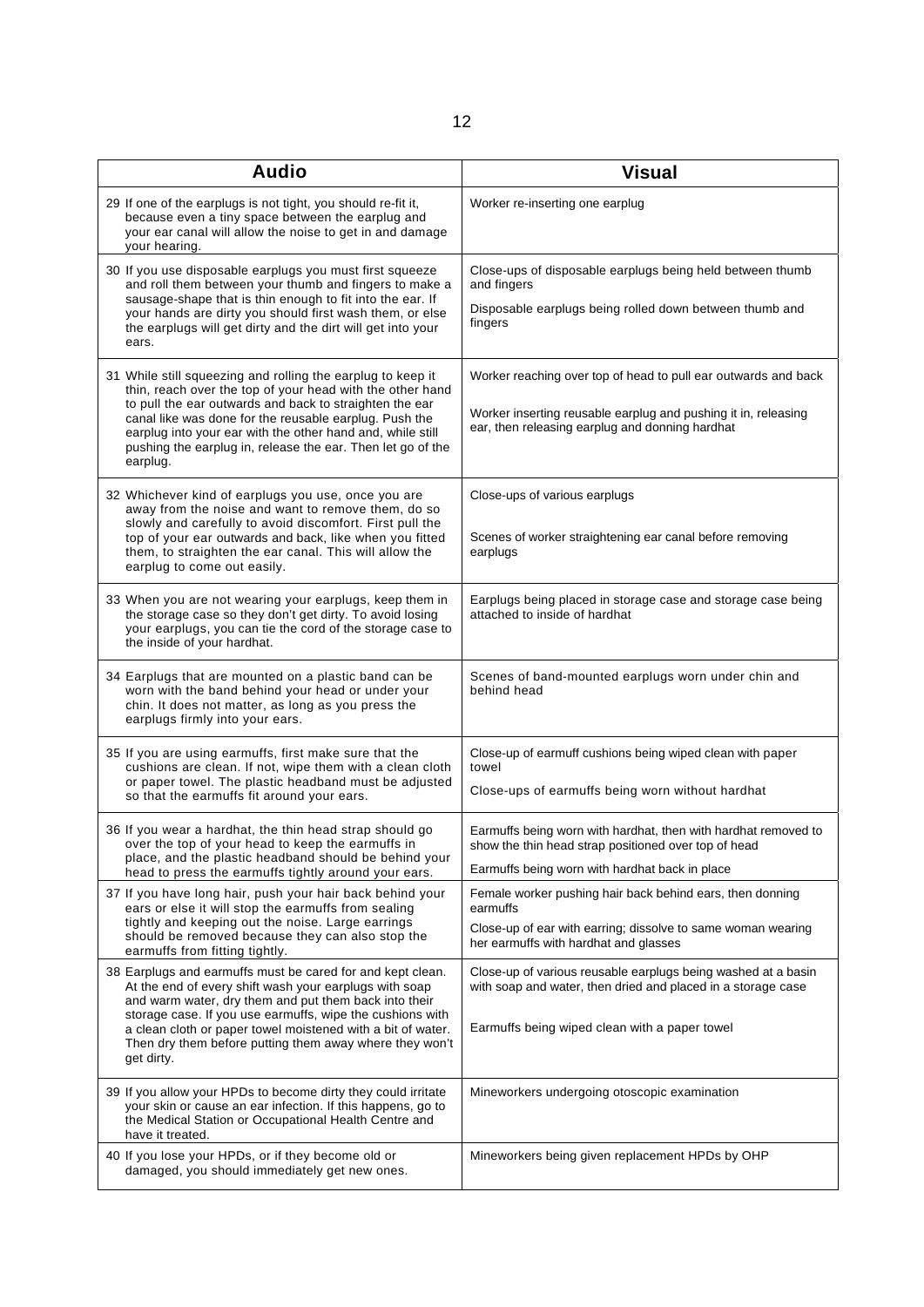| <b>Audio</b>                                                                                                                                                                                                                                                                                                                                                                                                                                                                                                                                             | <b>Visual</b>                                                                                                                                                                                                                                                                                                                                                               |
|----------------------------------------------------------------------------------------------------------------------------------------------------------------------------------------------------------------------------------------------------------------------------------------------------------------------------------------------------------------------------------------------------------------------------------------------------------------------------------------------------------------------------------------------------------|-----------------------------------------------------------------------------------------------------------------------------------------------------------------------------------------------------------------------------------------------------------------------------------------------------------------------------------------------------------------------------|
| 41 If you use earplugs and must travel in a cage to get to<br>your workplace, remember: To avoid discomfort and<br>possible damage to your ears, NEVER travel up or down<br>in the cage while wearing earplugs. Always remove them<br>before entering the cage. If the mine requires everyone to<br>wear HPDs, even in the cage, gently loosen your<br>earplugs before entering. They will still protect against the<br>noise and, because they are not sealed tightly into the<br>ears, your ears will not be damaged by the change in air<br>pressure. | Mineworkers preparing to enter cage<br>Mineworkers travelling in cage                                                                                                                                                                                                                                                                                                       |
| 42 When you first start wearing HPDs you will find that<br>sounds seem softer, and that they also sound different.                                                                                                                                                                                                                                                                                                                                                                                                                                       | Continuous miner, then coalminers at face                                                                                                                                                                                                                                                                                                                                   |
| 43 This is because HPDs block out most of the high pitch<br>sounds from the machines, but let most of the other<br>sounds go into the ears. That makes it easier to hear<br>people's voices, which are made up of middle pitch and<br>low pitch sounds.                                                                                                                                                                                                                                                                                                  | Animation of earplug attenuating the high-frequency sound<br>waves from machinery noise (red sound waves) more than the<br>middle and low-frequency sound waves from speech (green<br>sound waves)                                                                                                                                                                          |
| 44 The same is true for warning signals. HPDs block out<br>the machine noise more, making it easier to<br>understand speech.<br>Sound effect: Soft machinery noise and loud<br>reversing signal                                                                                                                                                                                                                                                                                                                                                          | Animation of earplug attenuating the high-frequency sound<br>waves from machinery noise (blue sound waves) more than<br>lower frequency sound waves from the warning signal (green<br>sound waves)                                                                                                                                                                          |
| 45 If your HPDs make it difficult to hear what other people<br>are saying, ask the OHP to help you choose the right<br>ones for your ears and your workplace.<br>Sound effect: Audiometric test signal                                                                                                                                                                                                                                                                                                                                                   | Worker undergoing audiometric test, then close-up of worker<br>responding to test signal by pressing patient response button<br>OHP monitoring audiometric test, zooming in to computer screen<br>showing test results, dissolving to view of HPDs on table with<br>computer screen<br>OHP explaining correct use of earplugs to worker who has just<br>had his ears tested |
| 46 As you know, there can be many dangers in the<br>workplace, but if you work smart and use your PPE<br>you will be making sure that you are not injured.<br>Wear your HPDs to protect your hearing whenever<br>the noise is loud. Because if your ears are damaged<br>by noise, they can never be healed. Work smart and<br>work safe. Wear your hearing protection devices and<br>look after them. They will look after your hearing.                                                                                                                 | Succession of scenes showing workers wearing HPDs and other<br><b>PPE</b>                                                                                                                                                                                                                                                                                                   |
| Closing music                                                                                                                                                                                                                                                                                                                                                                                                                                                                                                                                            | MHSC logo                                                                                                                                                                                                                                                                                                                                                                   |
|                                                                                                                                                                                                                                                                                                                                                                                                                                                                                                                                                          | Copyright statement                                                                                                                                                                                                                                                                                                                                                         |
|                                                                                                                                                                                                                                                                                                                                                                                                                                                                                                                                                          |                                                                                                                                                                                                                                                                                                                                                                             |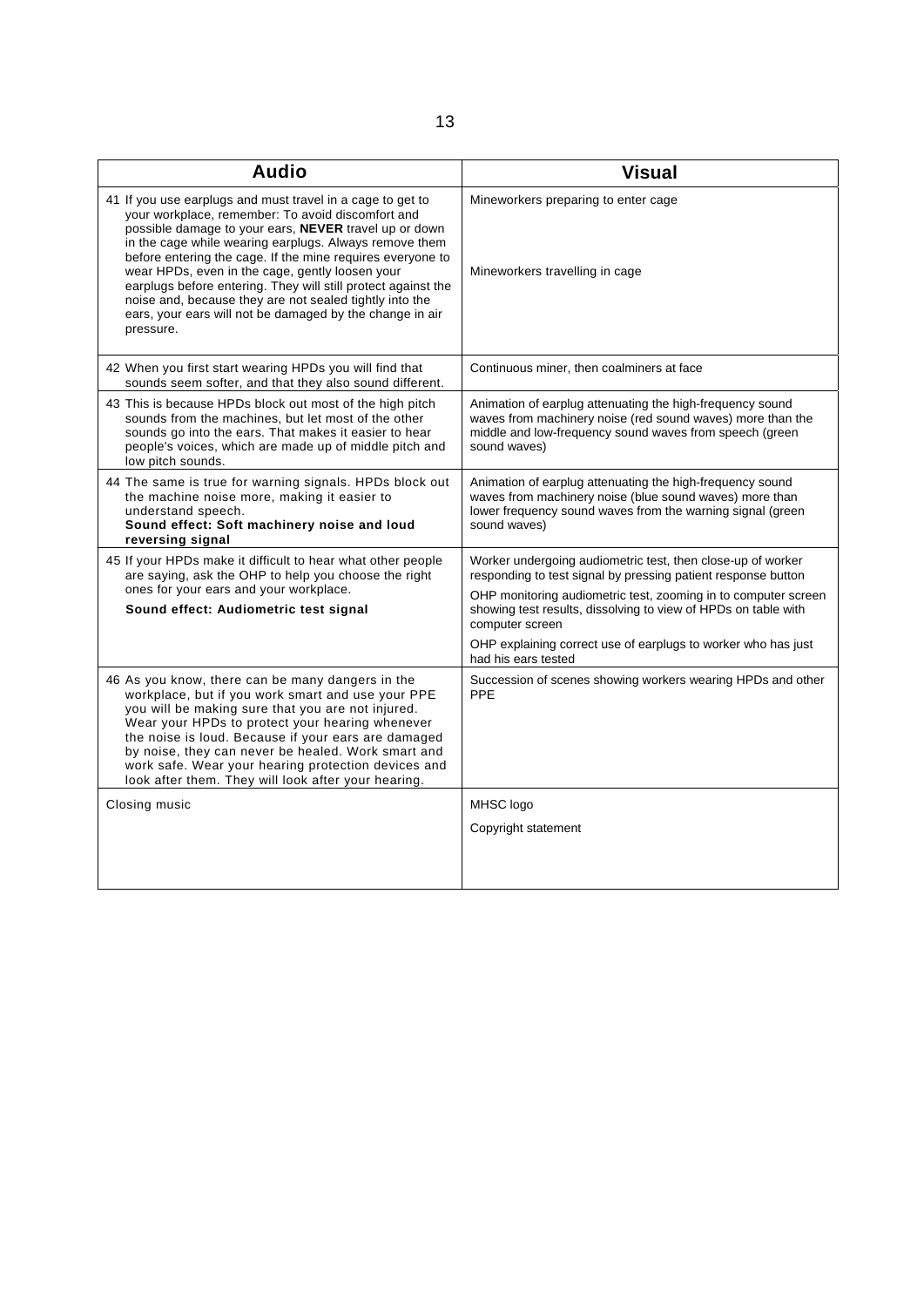# **Appendix 2 South Sotho transcript for video programme "To Hear or Not to Hear: The Choice is Yours"**

## **A.2.1 Educational/Motivational Module**

|    | <b>Audio</b>                                                                                                                                                                                                                                                                                                                                                                                                                                                     | <b>Visual</b>                                                                                                                            |
|----|------------------------------------------------------------------------------------------------------------------------------------------------------------------------------------------------------------------------------------------------------------------------------------------------------------------------------------------------------------------------------------------------------------------------------------------------------------------|------------------------------------------------------------------------------------------------------------------------------------------|
|    | Opening music                                                                                                                                                                                                                                                                                                                                                                                                                                                    | MHSC logo                                                                                                                                |
| 1. | Batho ba sebetsang merafong ha se batho ba tiwaelehileng<br>ba etsang mosebetsi o tlwaelehileng. Ke batho ba matla,<br>ba rupelletsweng ba tsebang ho sebetsa mmoho le ho etsa<br>mosebetsi o phethwe.                                                                                                                                                                                                                                                           | Scenes of underground mining activities                                                                                                  |
| 2  | Letsatsi le leng le le leng batho bana ba sebetsa ka<br>metihine e matla maemong a thata ho tiheka letlotlo la<br>hloleho ho tswa lefikeng, ebe le ntshetswa pele le ho<br>ntlafatswa polanteng.                                                                                                                                                                                                                                                                 | Scenes of opencast mining and smelting operations<br>Opencast scene featuring signage for personal protective<br>equipment (PPE)         |
| 3  | Ba hlokometse kahohle maemo a thata ao ba sebetsang<br>ho oona mme ba nnetefatsa hore ba sebedisa diphahlo tsa<br>polokeho ho fokotsa kotsi ya ho lemala. Ba rwala<br>dikgohlopo tsa polokeho ho baballa maoto a bona, guards<br>bakeng sa mangole a bona, dihanekausu bakeng sa<br>matsoho a bona, diborele bakeng sa mahlo a bona,<br>makarapa bakeng sa dihlooho tsa bona le dikwalatsebe<br>kapa di-earmuff ho baballa ditsebe tsa bona le kutlo ya<br>bona. | Sequence of scenes showing safety boots worn by<br>mineworkers: waterproof garments, knee guards, gloves,<br>goggles, hardhats, and HPDs |
| 4  | Ba sebetsa ka thata, feela ba sebetsa ka makgethe, mme<br>ho sebetsa ka makgethe ho bolela ho sebetsa ka polokeho.<br>Leha ho na le mofuta o le mong wa temalo oo batho ba<br>bang ba sa o kgathalleng ka mokgwa oo ba lokelang.                                                                                                                                                                                                                                 | Scenes of underground coal mining activities                                                                                             |
| 5  | Ha se temalo e totobetseng, jwaloka ho lemala letsoho<br>kapa ho robeha leoto. Ena ke tshenyeho ya mofuta o<br>fapaneng mme e etsahalla motho ofe kapa ofe ya sa e<br>hlokomeleng. Ke mofuta wa tshenyeho o kotsi hobane<br>motho ha a tsebe hore e a etsahala mme hobane e se na<br>pheko kapa kalafi ho ka e lokisa. Tshenyeho ke ya hoille.                                                                                                                   | Close-up of injured hand being dressed                                                                                                   |
| 6  | Hobane ho se na bohloko, motho a ka elellwa tshenyeho<br>ha feela motho e mong a hlahisa bothata kapa ditekong tsa<br>kutlo tsa selemo le selemo. Empa, ka nako ena, motho o<br>se a qhwadile ke ho lahlehelwa ke kutlo. Sound effect:<br>Audiometric test signals, each one louder than the<br>previous                                                                                                                                                         | Close-ups of faces of female and male mineworkers inside<br>audiometric test booth                                                       |
|    | 7 Narrator's translation of Subject 1's voice<br>"Ke fumane hore ha o sa hlola o utlwa, maemo a hao a<br>iswa tlaase. Batho ha ba sa ho nka jwaloka motho."                                                                                                                                                                                                                                                                                                      | Close-up of Subject 1                                                                                                                    |
| 8  | Narrator's translation of Subject 2's voice<br>"Ho boima ho nna hobane ha ke sa utlwe mosebetsing nke<br>ke ka sebetsa jwalokaha ho lebelletswe. Ka baka lena ke a<br>sokola ho sebetsa. Ha ke sa amohela moputso wa<br>mokoting. Ke ile ka tloswa mokoting. Jwale ke isitswe<br>kahodimo."                                                                                                                                                                      | Close-up of Subject 2 (man with hearing aid)                                                                                             |
| 9  | Ho lahlehelwa ke kutlo ha ho ame feela setholo, empa le<br>metswalle le leloko la hae, jwalokaha ho itemohetswe ke<br>Octavia, mohatsa mosebeletsi wa morafo, le bana ba hae<br>ba babedi.                                                                                                                                                                                                                                                                       | Still shots of Octavia and her two sons, followed by close-up of<br>Octavia speaking                                                     |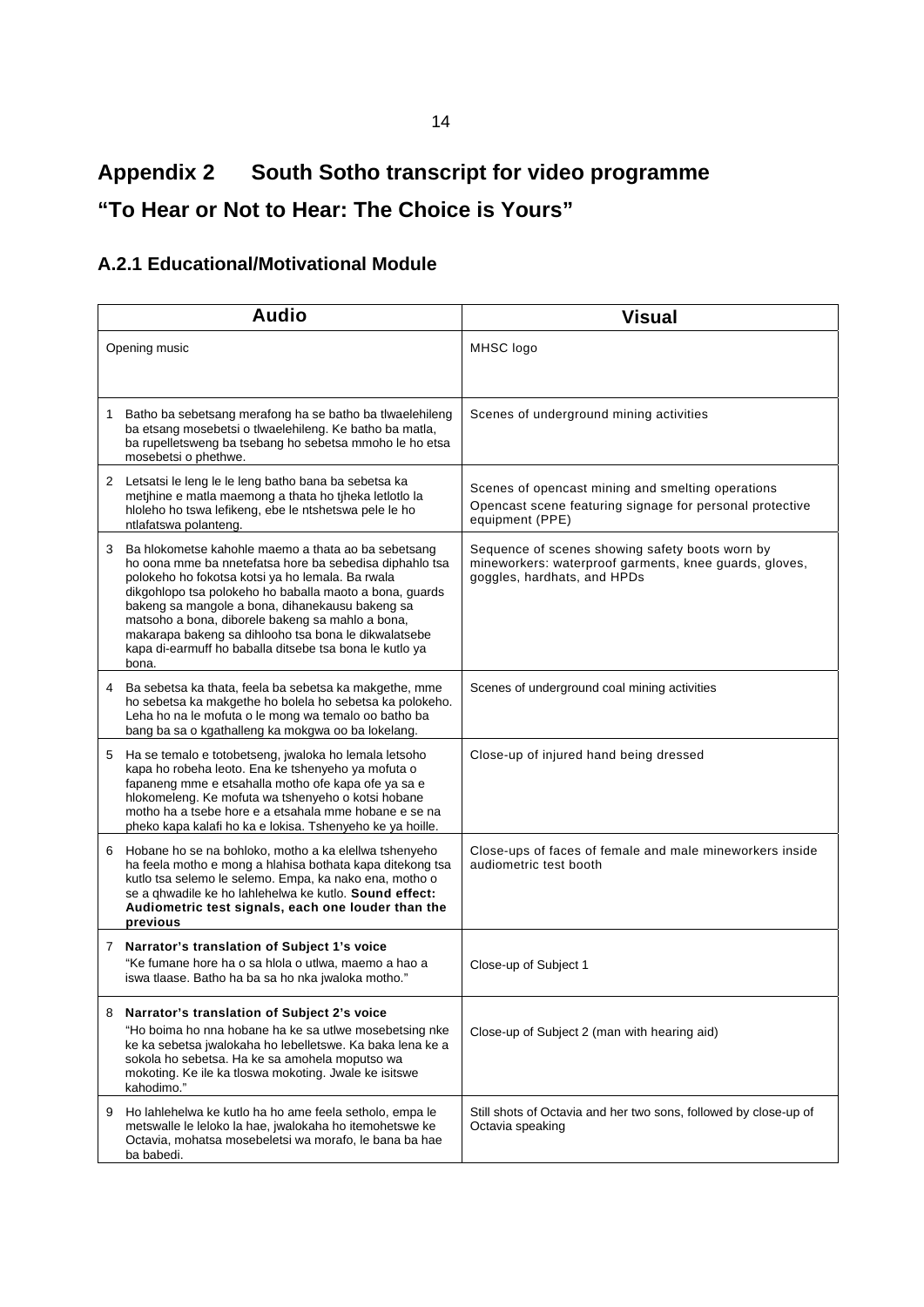| <b>Audio</b>                                                                                                                                                                                                                                                                                                                                                              | <b>Visual</b>                                                                                                                                                                                     |
|---------------------------------------------------------------------------------------------------------------------------------------------------------------------------------------------------------------------------------------------------------------------------------------------------------------------------------------------------------------------------|---------------------------------------------------------------------------------------------------------------------------------------------------------------------------------------------------|
| 10 Interview with Octavia, wife of a mineworker<br>"Ha ho tshwane le pele – e ne e le monna ya bonolo ya<br>tletseng metlae mme a bapala dipapadi tsa bolo. Ho ne ho<br>sa bonahale hore ho na le mme le ntate. O ne a bapala<br>lebana bana mme re ne re le lelapa le kopaneng.                                                                                          | Camera pulls back to show Octavia in room with her two<br>sons and the interviewer                                                                                                                |
| 11 Interview with Sibusisu, Octavia's younger son<br>"Ke utlwa e ka o a re tshwenya. Ha re tsheha o nahana<br>hore re a mo seba le ho etsa metlae ka yena. Ha re bua o<br>nahana hore re bua ka yena. Ha a re dumelle ho sheba TV.<br>Ha a batle le ha re bapala di-cassette kapa re mamela<br>dipale. Ha re leka ho bapala di-cassette o a re omanya le<br>ho re shapa." | Close-up of Sibusisu                                                                                                                                                                              |
| 12 Interview with Octavia<br>Ha o batla hore a ho utlwe, o lokela ho hoeletsa ka<br>ditsebeng tsa hae. Mme e seng hang, o lokela ho hoeletsa<br>nako e telele. Ka baka la sena, ha ke sa tshohla ditaba tsa<br>sephiri kapa tsa lelapa le yena mme ke ikutlwa ke<br>nyahame."                                                                                             | Close-up of Octavia                                                                                                                                                                               |
| 13 "O a Iwana hobane o nahana hore re mo etsa sethoto. O re<br>le mosebetsing batho ba mo etsa setshehisa. Ha a sa na<br>setswalle le bomphato ba hae mme sena se nkutlwisa<br>bohloko. Ba nahana hore o ikhohomosa haholo hoo a ka<br>buang le bona. Ha ba utlwisise hore ha a etse hono ka<br>boomo. Ke ka hobane e le setholo."                                        | Wide view of Octavia and children in room with interviewer,<br>zooming to close-up of Octavia as she speaks                                                                                       |
| 14 Ho lahlehelwa ke kutlo ho bakwang ke lerata ha ho amane<br>le hore motho o matla kapa o fokola hakae kapa o motjha<br>kapa o hodile. Motho ya ka sitwang ho ipaballa kgahlanong<br>le lerata le leholo a ka ba le tahlehelo ya kutlo dilemong tse<br>tlaase.                                                                                                           | Group of underground coalminers, dissolving to scene of<br>drilling at a surface operation                                                                                                        |
| 15 Ho lahlehelwa ke kutlo ho bakwa ke ho sebetsa ka<br>metihine e lerata mme o sa kenya disebediswa tse<br>sireletsang kutlo kapa di-HPD tse kang dikwalatsebe kapa<br>di-earmuff.                                                                                                                                                                                        | Dump truck passing in foreground of drill operators from<br>previous scene, dissolving to scene of dump truck and<br>loaders, then dissolving to wider view of activities at surface<br>operation |
| 16 Narrator's translation of Subject 2's voice<br>"Nka jwetsa motho, ha ke mo bona kantle le ditshireletsi tsa<br>hae, jwaloka motho ya lahlehetsweng ke kutlo ka ho<br>sebetsa mokoting, ke tla mo jwetsa hore o lokela ho<br>sebedisa di- HPD ho sireletsa ditsebe tsa hae."                                                                                            | Close-up of Subject 2 (man with hearing aid)                                                                                                                                                      |
| 17 Matshwao a mosebetsing a re lemosa ho rwala dikhohlopo,<br>dihanakausu, makarapa, diborele le di-HPD ha di<br>hlokahala.                                                                                                                                                                                                                                               | Shot of warning signs for PPE: Boots, gloves, hardhats,<br>goggles and HPDs                                                                                                                       |
| 18 E mong le e mong ya sebetsang morafong o a tseba hore<br>ba lokela ho rwala makarapa ho sireletsa dihlooho tsa<br>bona. Empa batho ba bang ba bonahala ba sa tsebe hore<br>ba lokela ho kenya di-HPD ho sireletsa kutlo tsa bona.                                                                                                                                      | Mineworker at surface operation wearing hardhat and<br>earplugs, dissolving to scenes of underground mineworkers,<br>some with and some without HPDs                                              |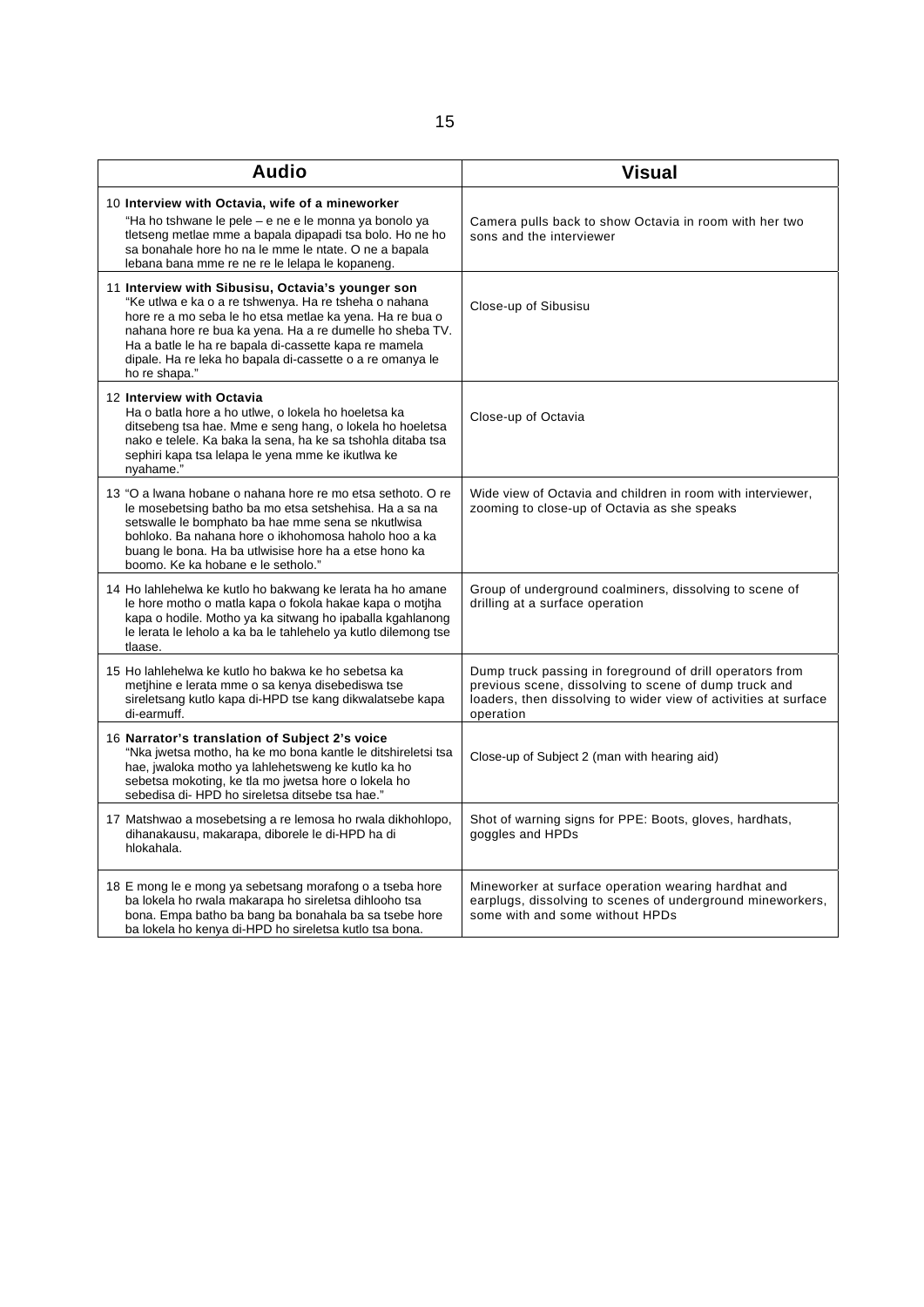| <b>Audio</b>                                                                                                                                                                                                                                                                                                                                                                                                      | <b>Visual</b>                                                                                                                                                                                                                        |
|-------------------------------------------------------------------------------------------------------------------------------------------------------------------------------------------------------------------------------------------------------------------------------------------------------------------------------------------------------------------------------------------------------------------|--------------------------------------------------------------------------------------------------------------------------------------------------------------------------------------------------------------------------------------|
| 19 A re shebang hore ditsebe tsa rona di sebetsa jwang, le<br>hore lerata le leholo le di senya jwang. Mona re bona<br>maghubu a modumo a kena ka tsebeng mme a otla<br>moropa wa tsebe, a baka hore o tsitsinyehe. Ha moropa wa<br>tsebe o ntse o ya pele le morao, o sutuletsa masaponyana                                                                                                                      | Animation of head and outer ear, with sound waves entering<br>the ear, travelling down the ear canal, causing the eardrum to<br>vibrate and push the middle ear ossicles against the inner ear                                       |
|                                                                                                                                                                                                                                                                                                                                                                                                                   | Close-up of eardrum and middle ear ossicles                                                                                                                                                                                          |
| ana a manyenyane ho thulana le bohare ba tsebe, ho<br>bakang maqhubu mokedikeding o hare.                                                                                                                                                                                                                                                                                                                         | Pull back to include view of inner ear and hair cells                                                                                                                                                                                |
| Maqhubu a tsamaya kahara mokedikedi mme a sitisa<br>meritshwana ena, a baka hore a ye morao le pele. Ha e<br>sisinyeha, melaetsa e romelwa bokong hore re utlwe<br>modumo.                                                                                                                                                                                                                                        | Close-up of inner ear, showing movement of hair cells<br>Pull back to include view of impulses travelling along the auditory<br>nerve towards the brain, as well as middle and outer ear with<br>depiction of sound waves            |
| Lerata le leholo le baka maghubu a maholo mokedikeding.<br>Ha lerata le le leholo haholo, maqhubu a senya e meng ya<br>meriri, ho feta le ho feta ka letsatsi le letsatsi.                                                                                                                                                                                                                                        | Zoom to close-up of inner ear, showing damage to some of the<br>hair cells                                                                                                                                                           |
| Ha sena se etsahala, motho a ke ke a hiola a utiwa<br>medumo e meng mme, hobane tshenyeho e ke ke ya                                                                                                                                                                                                                                                                                                              | Pull back to show auditory nerve with a reduced number of<br>impulses travelling towards the brain                                                                                                                                   |
| alafshwa kapa ya lokiswa, tahlehelo ya kutlo ke ya ho ya<br>hoile.                                                                                                                                                                                                                                                                                                                                                | Pull back further, for view of ear: of the external ear canal, middle<br>ear, inner ear and auditory nerve                                                                                                                           |
| 20 Batho ba bang ba hopola hore ka ha kutlo e se e senyehile<br>ha ho sa le bohlokwa ho kenya di-HDP. Seo ba sa se<br>utlwisiseng ke hore tshenyeho e a mpefala. E ka ba mpe<br>haholo hoo motho a sa kgoneng ho sebetsa ka paballeho<br>mme a nkuwe a se maemong a ho sebetsa.                                                                                                                                   | Scene of dump truck in opencast operation, dissolving to<br>mineworker in foreground without HPDs                                                                                                                                    |
| 21 Interview with Subject 2<br>Ho na le batho ba hopolang hore e tla be e le hantle ho<br>lahlehelwa ke kutlo mme ba fumane tjhelete ya dihlapiso.<br>Empa mamela seo monna ena a se bolelang:                                                                                                                                                                                                                    | Close-up view, panning across bank notes                                                                                                                                                                                             |
| "Jwale wena, ha nka ho botsa, o bona tihelete e le betere,<br>kapa o ka kopa Modimo ho o kgutlisetsa kutlo ya hao: o ka<br>kgetha ho nka efe?"                                                                                                                                                                                                                                                                    | Dissolve to close-up of Subject 2 (man with hearing aid)<br>listening to interviewer's question                                                                                                                                      |
| "Nka thabela ho utlwa hape. Ke utlwa bodutu. Ha ke tsebe<br>seo batho ba bang ba se tshehang mme ke utlwa bodutu<br>bo ka ho nna."                                                                                                                                                                                                                                                                                | Close-up of Subject 2 answering interviewer's question                                                                                                                                                                               |
| 22 Nako le nako motho e mong o ya sebakeng se lerata ntle le<br>ho kenya di-HPD, kutlo ya bona e senyeha ka hanyenyane.<br>Makgetlong a pele a mmalwa, ditsebe tsa bona di ka shwa<br>bohatsu hanyenyane mme kamora shift mme ba ke ke ba<br>kgona ho utlwa hantle nakwana. Ba ka utlwa modumo wa<br>tshepe e llang kapa wa molodi o tswa kahare ha ditsebe<br>tsa bona. Sound effect: High-pitched ringing sound | Close-up of warning sign for noise and hearing protection,<br>pulling back to view of pump chamber<br>Dissolve to scene of conveyor belt, then milling plant<br>Close view of plant operator, pulling back to wider view of<br>plant |
| 23 Hona ke temoso ya hore lerata le ne le le hodimo haholo<br>mme le ne le senya ditsebe tsa bona.                                                                                                                                                                                                                                                                                                                | Dissolve to scene of a man at a social festival, with "dulled"<br>sound as he hears it. Pull back to wider view and dissolve to<br>close-up of Zulu dancers, with "crisp" sound as it actually is.                                   |
| Ha ba tswelapele ho ya lerateng ntle le ho sebedisa di-<br>HPD, kutlo ya bona e tla senyehella ruri le ho mpefala nako<br>le nako ha ba kgutlela mosebetsing o lerata.                                                                                                                                                                                                                                            | View of people in stands, with "dull" sound as heard by woman<br>pulling at her ear                                                                                                                                                  |
| Ba tla utlwa hanyenyane le hanyenyane ka ho hlaka ho<br>fihlela kgabareng, ba ke ke ba kgona ho utlwisisa seo<br>batho ba bang ba se buang ho bona                                                                                                                                                                                                                                                                | Scene of horn players, with sound of the music suddenly<br>becoming "dulled", dissolving to scene of three women in crowd,<br>still with "dulled" music                                                                              |
| 24 Motho enwa a ka utlwisisa jwang seo basebetsi ba bang ba<br>se buang kapa ho utlwa jwang matshwao a temoso?                                                                                                                                                                                                                                                                                                    | Dissolve to scene of two mineworkers at a surface operation, the<br>one without HPDs unable to hear what the other is saying                                                                                                         |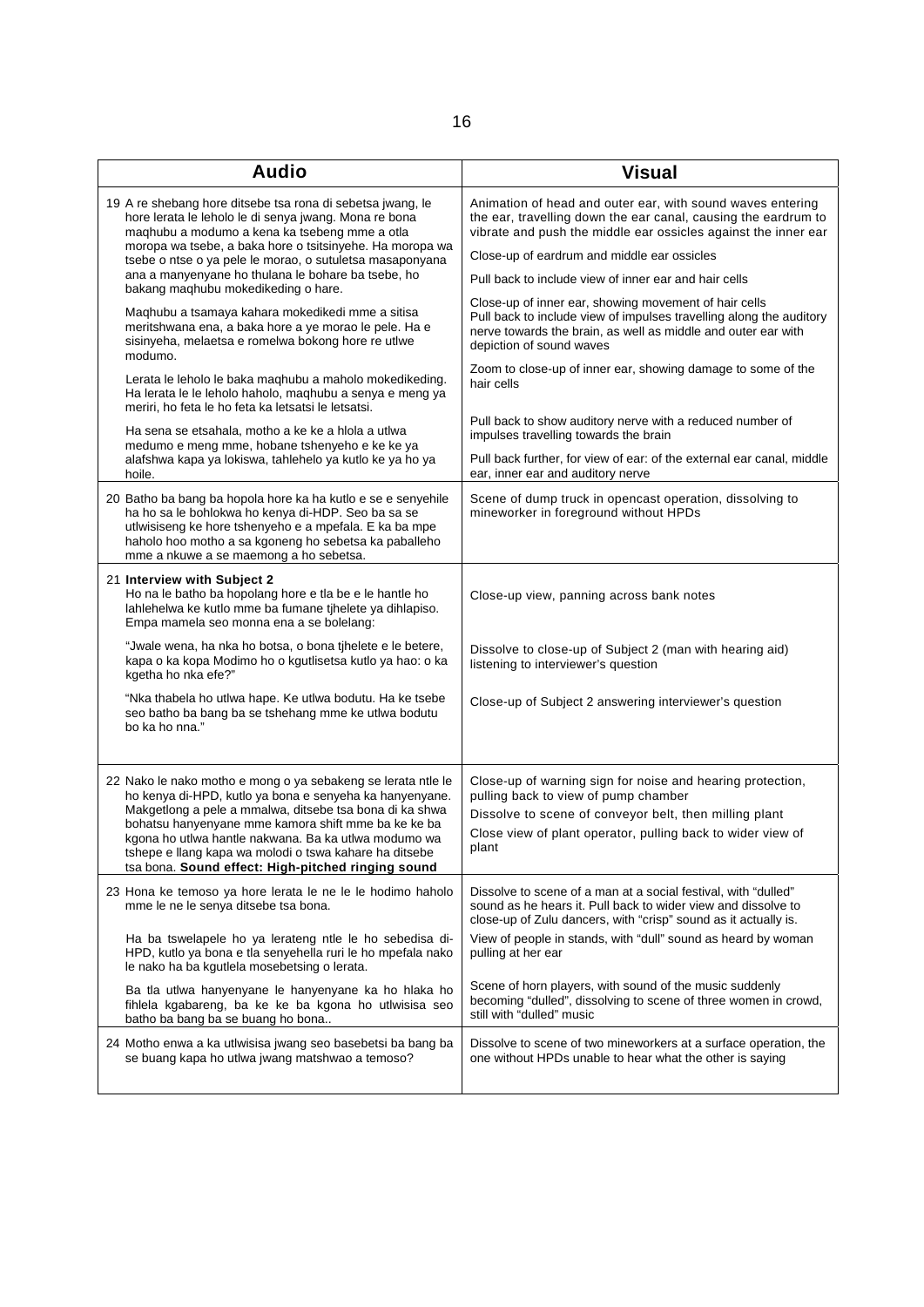| <b>Audio</b>                                                                                                                                                                                                                                                                                                                                                                     | <b>Visual</b>                                                                                                                                                                                                                                                                                                           |
|----------------------------------------------------------------------------------------------------------------------------------------------------------------------------------------------------------------------------------------------------------------------------------------------------------------------------------------------------------------------------------|-------------------------------------------------------------------------------------------------------------------------------------------------------------------------------------------------------------------------------------------------------------------------------------------------------------------------|
| 25 Ka kutlo e mpe hakaalo, motho enwa e tla ba kotsi ya<br>polokeho ho yena. Sena se bolela hore o lokela ho<br>fetisetswa mosebetsing o seng bohlokwa haholo ka<br>moputso o kgaotsweng kapa, e mpe le ka ho fetisa, a se<br>kgone ho etsa mosebetsi morafong. Ha sena se etsahala,<br>ho tla baka hore lelapa la hae le sotlehe.<br>Sound effect: Warning signal from forklift | Close-up of mineworker in front of surface conveyor without<br><b>HPDs</b><br>Dissolve to close-up of person mopping floor in workshop<br>Pull back to show that the person mopping the floor is unaware<br>of approaching forklift                                                                                     |
| 26 Na ha ho molemo sethathong ho thibela tahlehelo ya kutlo<br>ho etsahala? Ee ho molemo, mme re ka etsa hona ka ho<br>kenya di-HPD nakong eo re sebetsang moo ho nang le<br>lerata le leholo.                                                                                                                                                                                   | Sequence of scenes showing mineworkers wearing HPDs                                                                                                                                                                                                                                                                     |
| 27 Motho e mong le e mong ya sebetsang lerateng le leholo o<br>lokela ho sireletsa kutlo ya hae hore e se senyehe. Jwale<br>ha o bona letshwao lena, kapa ha lerata le le leholo hoo o<br>tlamehang ho hoeletsa hore o utlwahale, nnetefatsa hore o<br>kentse di-HPD tsa hao.                                                                                                    | More scenes of mineworkers wearing HPDs,<br>Dissolve to close-up of HPD warning sign<br>Dissolve to workshop scene with two workers wearing HPDs                                                                                                                                                                        |
| 28 O ka nahana hore ho lokile ho kenya di-HPD tsa hao nako<br>e kgolo mme o di nthse nakwana. Empa ho nka feela<br>metsotswana e mmalwa bakeng sa lerata le leholo ho<br>fokodisa kutlo ya hao, kahoo o se ke wa tlosa di-HPD, le ha<br>o batla ho utlwa motho e mong.                                                                                                           | Close-up of one worker removing an earplug, apparently to better<br>hear what the other is saying<br>Close-up of worker who removed his earplug apparently finding<br>the noise from the grinder to be unpleasant, and then replacing<br>his earplug                                                                    |
| 29 Ho ntsha di-HPD ho utlwa seo motho e mong a se buang<br>ke phoso ka tsela tse pedi.                                                                                                                                                                                                                                                                                           | Animation of sound waves from machine noise (blue wave) and<br>sound waves from speech (green wave) reaching the ear, and<br>then the earplug being removed                                                                                                                                                             |
| Ya pele, ke ho dumella lerata le leholo ka tsebeng le ho<br>senya kutlo ya hao. Sound effect: Loud machine noise                                                                                                                                                                                                                                                                 | Shift to view of machine noise and speech sounds reaching the<br>eardrum                                                                                                                                                                                                                                                |
| Hape, ha lerata le le leholo, di-HPD di etsa ho be bobebe<br>ho utlwa seo motho e mong a se buang hobane di-HPD di<br>thiba lerata le lengata la motjhine ha di dumella modumo o<br>mongata wa mantswe a batho ka tsebeng.                                                                                                                                                       | Shift back to view of entire ear with earplug in place, showing<br>greater attenuation of high-frequency machine noise (blue wave)<br>and less attenuation of middle- and low-frequency speech<br>sounds (green wave)                                                                                                   |
| 30 Sena ke nnete le ka matshwao a temoso: lerateng le leholo<br>o tla kgona ho utlwa matshwao ka ho hlaka ho hoholo le ho<br>sebetsa ka polokeho ha o kentse di-HPD tsa hao.<br>Sound effect: Dump truck reversing signal                                                                                                                                                        | Dissolve to scene of reversing dump truck, with mineworker<br>walking behind and away from the truck apparently unable to<br>hear warning signal. A second worker, who is walking towards<br>the dump truck, points to the danger and pulls the first worker out<br>of the way.                                         |
| 31 Haeba di-HPD tsa hao di etsa ho be thata ho ka utlwa seo<br>batho ba bang ba se buang, kopa OHP ho o thusa ho<br>kgetha tse lokileng bakeng sa ditsebe tsa hao le mosebetsi<br>wa hao.                                                                                                                                                                                        | Close-up of mineworker wearing HPDs.<br>Dissolve to scene of various HPDs on table at audiometric test<br>centre<br>Close-up of hands holding earplugs; pull back to view of OHP<br>talking to mineworker about alternative HPDs                                                                                        |
| 32 Bokgoni ba hao ba ho utlwa ke mpho ya bohlokwa, kahoo o<br>se ke wa ba kotsing ya ho lahlehelwa ke bona. E ba<br>bohlale, bolokeha, mme o kenye di-HPD tsa hao ha ho na<br>le lerata le leholo. Ka ho etsa jwalo o tla be o sireletsa kutlo<br>ya hao, empa hape mosebetsi wa hao le maphelo a lelapa<br>la hao.                                                              | Animation of ear with earplug greatly attenuating machine<br>noise (blue wave) with minimal attenuation of speech<br>sounds (green wave)<br>Close-up of worker inside audiometric test booth<br>Dissolve to same worker wearing band-mounted earplugs,<br>and then earmuffs<br>Close-up of two mineworkers wearing HPDs |
| Closing music                                                                                                                                                                                                                                                                                                                                                                    | MHSC logo<br>Copyright statement                                                                                                                                                                                                                                                                                        |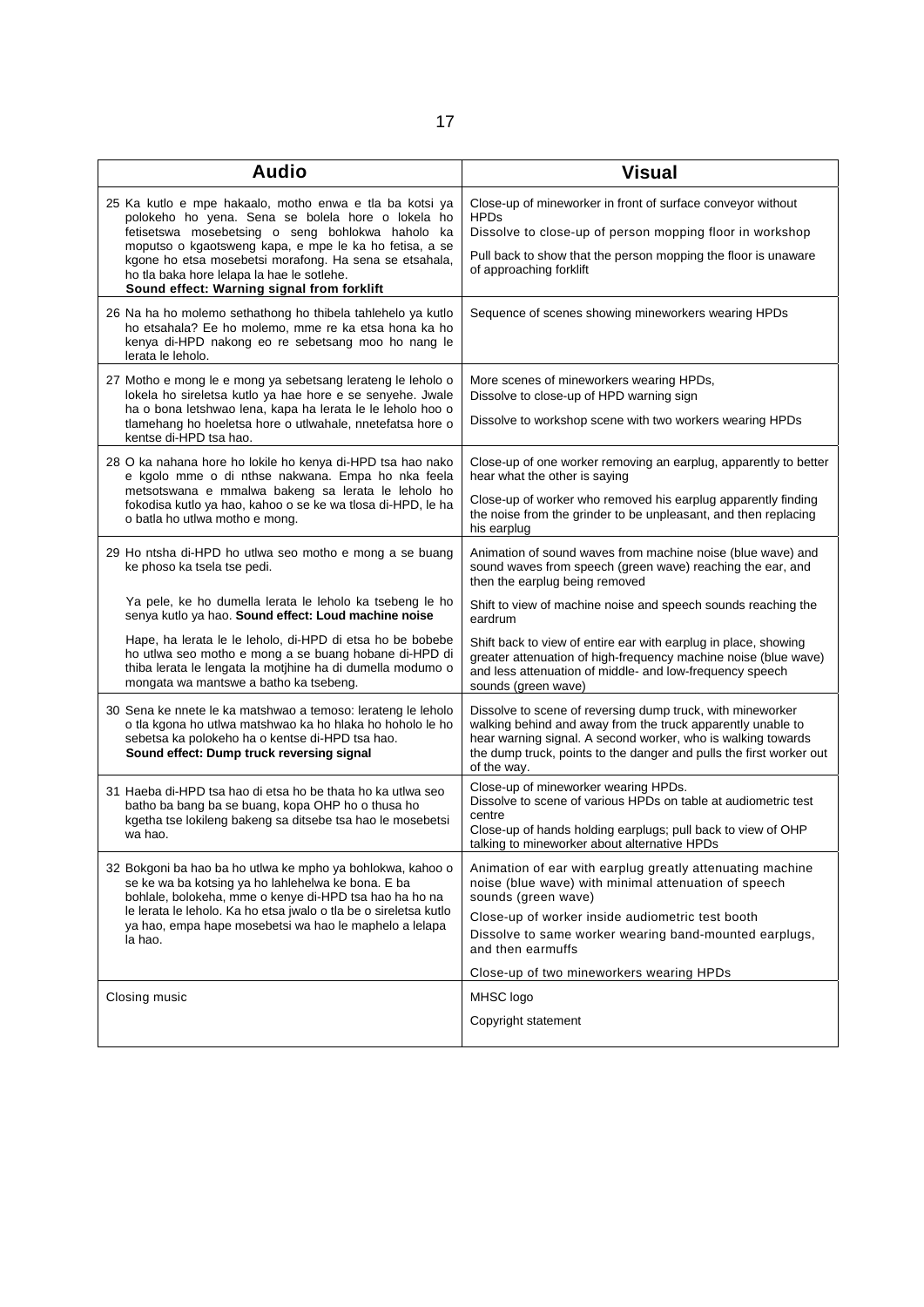# **A.2.2 HPD Training Module**

|   | <b>Audio</b>                                                                                                                                                                                                                                                                                        | <b>Visual</b>                                                                                                                                                                             |
|---|-----------------------------------------------------------------------------------------------------------------------------------------------------------------------------------------------------------------------------------------------------------------------------------------------------|-------------------------------------------------------------------------------------------------------------------------------------------------------------------------------------------|
|   | <b>Opening music</b>                                                                                                                                                                                                                                                                                | MHSC logo<br>Title: To Hear or Not to Hear: The Choice is Yours                                                                                                                           |
| 1 | Batho ba sebetsang merafong ha se batho ba tlwaelehileng<br>ba etsang mosebetsi o tlwaelehileng. Ke batho ba matla,<br>ba rupelletsweng ba tsebang ho sebetsa mmoho le ho etsa<br>mosebetsi o phethwe.                                                                                              | Scenes of underground and surface mining activities, with<br>mineworkers wearing HPDs                                                                                                     |
|   | 2 Programeng ena re tla ithuta hore re ka bona jwang lerata<br>le kotsi le hore re ka itshireletsa jwang kgahlanong le lona.                                                                                                                                                                        | Dissolve to close-ups of various HPD types                                                                                                                                                |
| 3 | Re tla sheba hape mefuta e fapaneng ya disebediswa tse<br>sireletsang kutlo, kapa di-HPD, hore di kenngwa jwang<br>hantle le ho di hlokomela.                                                                                                                                                       | Sequence of HPD close-ups                                                                                                                                                                 |
| 4 | Re a tseba hore lerata le leholo le ka senya ditsebe tsa<br>rona le ho senya kutlo ya rona, empa re ka tseba jwang<br>hore lerata le leholo hoo le ka bang kotsi?                                                                                                                                   | Sequence of underground scenes                                                                                                                                                            |
| 5 | Lerata le lekanngwa ka decibels ka mitara wa modumo<br>tjena. Decibels tse ngata ho bolela hore lerata le hodimo le<br>ho ba kotsi haholo kutlong ya rona.                                                                                                                                          | SLM display showing increasing decibel readings                                                                                                                                           |
| 6 | Hangata lerata ha se bothata, hobane hangata le<br>bophahamong bo bolokehileng. Empa mosebetsing,<br>metihine e hlahisa lerata le ka senyang kutlo ya rona.                                                                                                                                         | Sequence of street scenes<br>Dissolve to underground conveyor                                                                                                                             |
| 7 | Moo lerata le leng leholo haholo ho ka senya kutlo ya rona,<br>letshwao le kang lena le re lemosa ho kenya di-HPD tsa<br>rona ha re ya mono.                                                                                                                                                        | Close-up of blue and white earmuff sign, pulling back to show<br>other warning signs                                                                                                      |
| 8 | Empa le kantle ho letshwao, re ka nna ra bolela hore lerata<br>le hodimo haholo. Ha o eme sebakeng sa mitara kapa<br>bohole ba letsoho ha le otlollwa ho tswa mothong mme o<br>lokela ho hoeletsa hore le utlwane, lerata le leholo ho ka<br>senya kutlo ya hao.                                    | Two workers, both wearing HPDs, standing close to each other<br>and talking<br>Dissolve to worker holding out an extended measuring tape<br>Dissolve back to two workers shown previously |
| 9 | Kahoo, ha o lokela ho hoeletsa ho ka utlwa kapa o bona<br>letshwao lena la temoso, nnetefatsa hore o kentse di-HPD<br>tsa hao.                                                                                                                                                                      | Blue and white earmuff sign<br>Dissolve to another warning sign for noise<br>Dissolve to close-up of earmuffs                                                                             |
|   | 10 Potso e latelang ke ya hore ke mofuta ofe oo o lokelang ho<br>o kenya? Mefuta e fapaneng e kenyeletsa di-earmuff le<br>mefuta e mengata e fapaneng ya dikwahelatsebe.                                                                                                                            | Sequence of scenes showing various earmuffs and earplugs                                                                                                                                  |
|   | 11 Di-earmuff di loketse batho ba kenang ba tswa dibakeng<br>tse lerata, hobane ho bonolo ho di kenya le ho di ntsha.<br>Empa ha di dule hamonate ha mosebetsing ho tihesa kapa<br>ha di tlameha ho kenngwa dihora tse mmalwa ka nako.<br>Hape, di-earmuff ho boima ho di tshwara ha di sa kenngwa. | Worker descending stairs and donning earmuffs before walking<br>into workshop area<br>Various close-ups of same worker wearing earmuffs                                                   |
|   | 12 Dikwahelatsebe ke kgetho e ntle bakeng sa batho ba<br>etsang mosebetsi o boima, haholoholo ha mosebetsing ho<br>tihesa. Hape dikwahelatsebe, ha di kentswe hantle, di fana<br>ka tshireletso e ntle kgahlanong le lerata le leholo.                                                              | Coal miners wearing HPDs standing at face                                                                                                                                                 |
|   | 13 Dikwahelatsebe tse itseng ke tse lahluwang mme di<br>etseditswe shift e le nngwe, hobane di ke ke tsa hlwekiswa<br>habonolo.                                                                                                                                                                     | Close-ups of disposable earplugs                                                                                                                                                          |
|   | 14 Dikwahelatsebe tse ding di ka sebediswa hape mme di ka<br>sebediswa dibeke tse mmalwa, ha di bolokwa di hlwekile<br>mme di hlokomelwa.                                                                                                                                                           | Close-ups of reusable earplugs                                                                                                                                                            |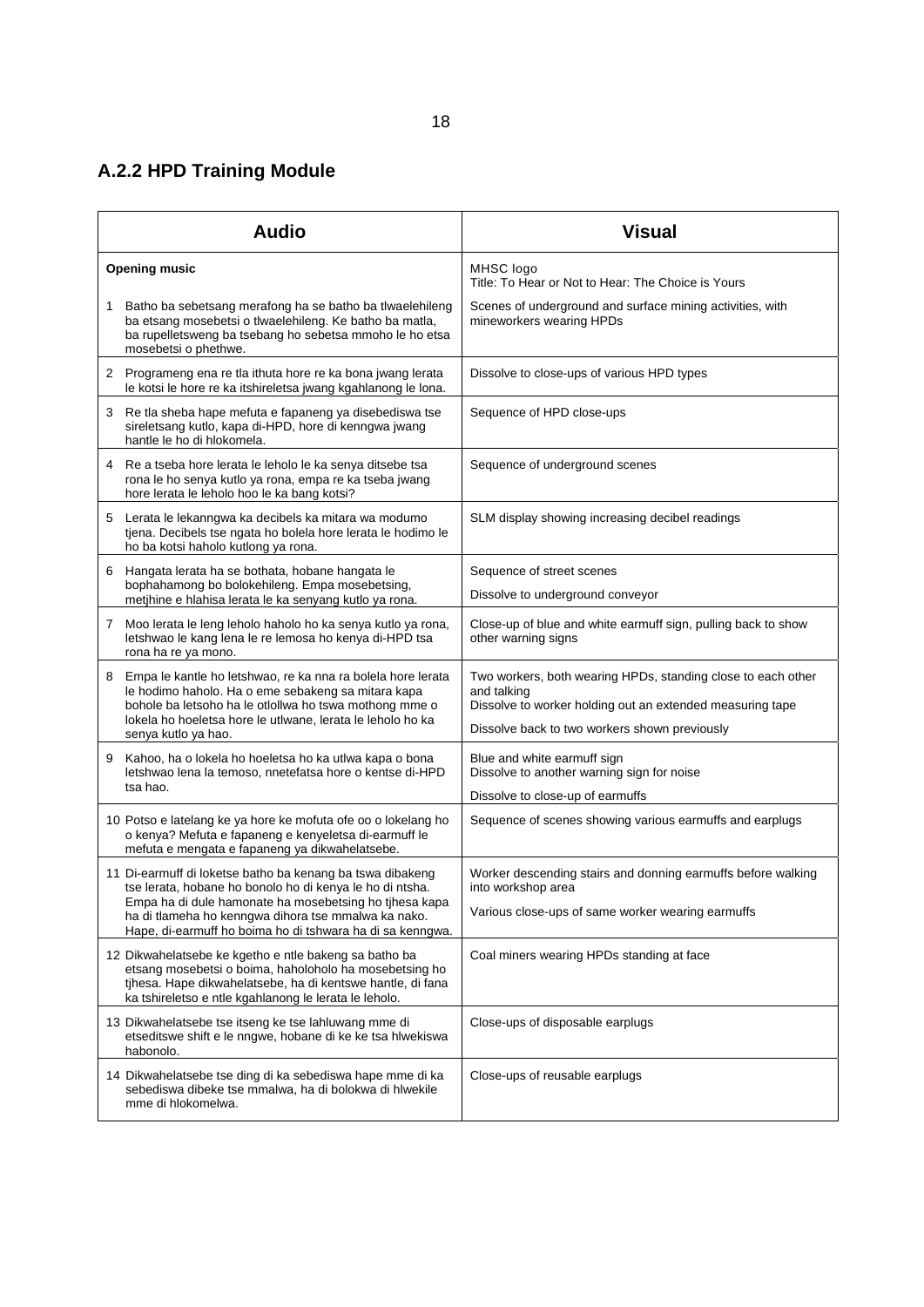| <b>Audio</b>                                                                                                                                                                                                                                                                                                                                                                                      | <b>Visual</b>                                                                                                                                                                                                                                                                                           |
|---------------------------------------------------------------------------------------------------------------------------------------------------------------------------------------------------------------------------------------------------------------------------------------------------------------------------------------------------------------------------------------------------|---------------------------------------------------------------------------------------------------------------------------------------------------------------------------------------------------------------------------------------------------------------------------------------------------------|
| 15 Dikwahelatsebe tse lahluwang hangata di entswe ka<br>lekweba le pepetehang, leo o lokelang ho le bopa<br>menwaneng ya hao pele o di kenya ka ditsebeng tsa hao.<br>Empa di silafala habonolo, hobane ha di hlwekiswe, di<br>lokela ho tjhentjhwa kgafetsa.                                                                                                                                     | Close-ups of compressible foam earplugs held between thumb<br>and forefinger<br>Dissolve to close-up of foam earplug being rolled between thumb<br>and fingers<br>Close-up of dirty earplugs in open hand                                                                                               |
| 16 Dikwahelatsebe tse sebediswang hangata di se di<br>bopehile ho ka lekana ka ditsebeng mme di na le<br>botshwaro bo bonyenyane hore di se ke tsa silafala ha o<br>di kenya kapa o di ntsha ka ditsebeng.                                                                                                                                                                                        | Close-ups of reusable earplugs                                                                                                                                                                                                                                                                          |
| 17 Dikwahelatsebe tse sebediswang hangata di bonolo ho<br>di hlwekisa, kahoo di tshwarella nako e telele ho feta<br>dikwahelatsebe tse lahluwang.                                                                                                                                                                                                                                                 | Earplugs being washed in basin under running water                                                                                                                                                                                                                                                      |
| 18 Dikwahelatsebe tse itseng di kgomathiseditswe<br>lebanteng la polasetiki le tsamayang kamora molala<br>kapa ka tlasa seledu. Jwaloka di-earmuff, di loketse<br>batho ba kenang ba tswa sebakeng se lerata, hobane<br>ho bonolo ho di kenya le ho di ntsha. Hape ho bonolo ho<br>di tshwara ho feta di-earmuff ha di sa kenngwa.                                                                | Close-ups of band-mounted earplugs, pulling back to show<br>worker donning them with the band under the chin<br>Close-ups of band-mounted earplugs; dissolve to worker wearing<br>band-mounted earplugs behind neck<br>Close-up of band-mounted earcaps then of them being worn with<br>band under chin |
| 19 Tsena ke dikwahelatsebe tsa setso, tse entsweng ka ho<br>ikgetha hore di kene hantle ditsebeng tsa motho a le mong.<br>Hona ho etsa ho be bonolo ho di kenya hantle ka<br>nepahalo.                                                                                                                                                                                                            | Close-up of custom-moulded earplugs in worker's hands,<br>then being worn in ears, first the right, then the left                                                                                                                                                                                       |
| 20 Mefuta ena e fapaneng ya di-HPD kaofela e fana ka<br>tshireletso e tshwanang kgahlanong le lerata le leholo.<br>Mofuta oo o o kgethang o itshetlehile ho moo o sebetsang<br>le hore ke mofuta ofe o ho dula hamonate ha o kenya.                                                                                                                                                               | Close-ups of various HPD types                                                                                                                                                                                                                                                                          |
| 21 Haeba o lokela ho kenya di-HPD bakeng sa shift yohle,<br>kapa haeba o sebetsa mokoting kapa sebakeng se<br>tjhesang, di-earmuff ha se kgetho e ntle. Leha di utlwahala<br>di ho dula hamonate metsotso e mmalwa, kamora nako o<br>ka utlwa o tjhesa haholo. Haeba hona ho etsahala, kamora<br>matsatsi a mmalwa di-earmuff di ka gala ho hlopha letlalo<br>la hao kapa tsa ho bakela lekgopho. | Mineworker in front of surface crusher wearing earmuffs,<br>dissolving to underground drill operator wearing earmuffs<br>Switch back to worker at surface crusher, who complains to<br>fellow worker that his earmuffs are too hot and exchanges his<br>earmuffs for earplugs and then inserts them     |
| 22 Hape, ha o dikgalase tsa tshireletso tse kenngwang<br>kahodima ditsebe, tseding dikgalase di ka thibela di-<br>earmuff ho kgomarela ka matla ho potoloha ditsebe tsa<br>hao.                                                                                                                                                                                                                   | Close-up of safety glasses being worn with earmuffs<br>Dissolve to close-up of prescription glasses being worn with<br>earmuffs                                                                                                                                                                         |
| 23 Dikwahelatsebe ke kgetho e ntle haeba o sebetsa lerateng le<br>leholo nako e telele, haholoholo ha mosebetsing ho tjhesa.                                                                                                                                                                                                                                                                      | Close-up of reusable earplugs held between thumb and fingers,<br>then custom-moulded, disposable and band-mounted earplugs                                                                                                                                                                              |
| 24  Dikwahelatsebe di ka utlwahala di sa ho dule hamonate ha o<br>qala ho di kenya, batho ba bangata ba di tlwaela habonolo.<br>Haeba kamora matsatsi a mabedi kapa a mararo o ntse o<br>utlwa di sa ho dule hamonate, o lokela ho kopa mofuta o<br>mong wa dikwahelatsebe.                                                                                                                       | Scenes of mineworkers wearing earplugs                                                                                                                                                                                                                                                                  |
| 25 Hang feela ha o fumana mofuta wa dikwahelatsebe tseo o<br>ikutlwang di ho dula hamonate mme o di tlwaela, di ke ke tsa<br>ho tshwenya. Hantlentle, o tla ikutlwa o se monate ha o ka<br>ba lerateng le leholo ntle le tsona.                                                                                                                                                                   | Workshop scene with workers wearing earplugs<br>One worker removes earplug, grimaces and immediately<br>replaces his earplug                                                                                                                                                                            |
| 26 O tla ikutlwa betere haholo kamora shift ya hao haeba o ne<br>o kentse di-HPD tsa hao. O ke ke wa ikutlwa o kgathetse<br>haholo mme ditsebe tsa hao di tla kgona ho utlwa betere<br>ho feta ha o ne o sebetsa ntle le di-HPD. Mme o ke ke wa<br>utlwa modumo wa tshepe e llang ka ditsebeng tsa hao.                                                                                           | Scenes of underground mineworkers on surface at end of their<br>shift                                                                                                                                                                                                                                   |
| 27 Ha o kenya dikwahelatsebe tsa hao, ho sa kgathallatsehe<br>hore ke tse lahluwang kapa tse sebediswang hape, ho<br>bohlokwa ho di kenya ditsebeng hantle ho kgina lerata le<br>leholo ho senya kutlo ya hao.                                                                                                                                                                                    | Animation showing earplug's attenuation of noise (blue sound<br>waves) and speech sounds (green sound waves)                                                                                                                                                                                            |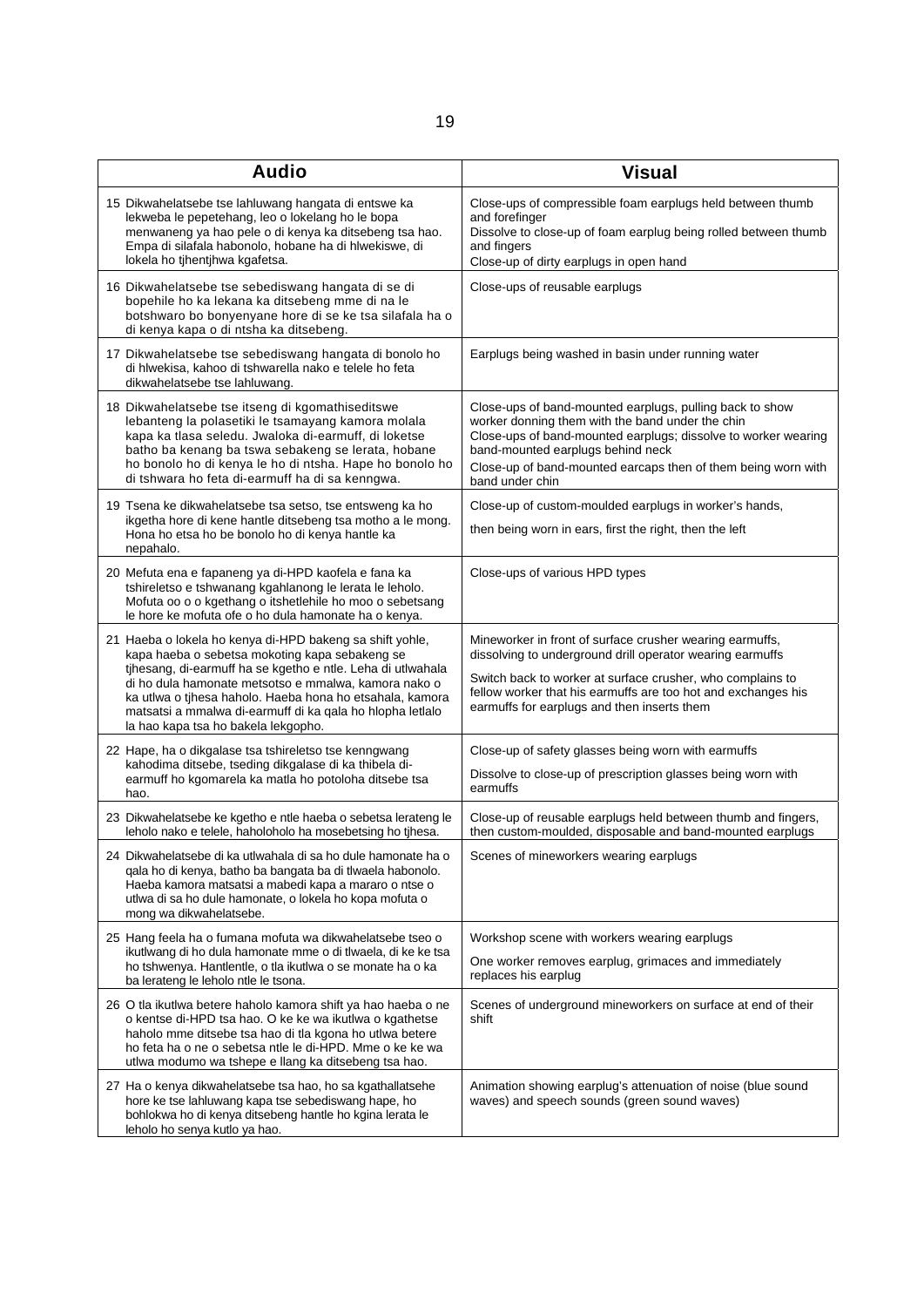| <b>Audio</b>                                                                                                                                                                                                                                                                                                                                                                                                       | <b>Visual</b>                                                                                                                                                                       |
|--------------------------------------------------------------------------------------------------------------------------------------------------------------------------------------------------------------------------------------------------------------------------------------------------------------------------------------------------------------------------------------------------------------------|-------------------------------------------------------------------------------------------------------------------------------------------------------------------------------------|
| 28 Hona ke kamoo o kenyang dikwahelatsebe ka nepo. La pele<br>tshwara bokahodimo ba hlooho ya hao o ntano hulela tsebe<br>kantle le morao, ho fihlela o utlwa kgea ya tsebe e buleha.<br>Hona ho tamolla kgea ya tsebe. Jwale o ka sutuletsa<br>sekwahelatsebe ka tsebeng ka letsoho le leng hore se kene<br>hantle. Ha o ntse o sutuletsa sekwahelatsebe kahare, lokolla<br>tsebe. E be o tlohela sekwahelatsebe. | Worker reaching over top of head and pulling ear outwards and<br>back, then inserting earplug with other hand                                                                       |
| 29 Haeba e nngwe ya dikwahelatsebe e sa tiea, o lokela ho e<br>kenya hape, hobane sebaka se senyenyane pakeng sa<br>sekwahelatsebe le kgea ya tsebe ya hao se tla dumella<br>lerata ho kena mme le senye kutlo ya hao.                                                                                                                                                                                             | Worker re-inserting one earplug                                                                                                                                                     |
| 30 Haeba o sebedisa dikwahelatsebe tse lahluwang o tlameha<br>pele o di pepete o ntano di pitika pakeng tsa monwana o<br>moholo le menwana ya hao o etse sebopeho se kang boroso<br>se sesesane ho ka kena ka tsebeng. Haeba matsoho a hao<br>a le ditshila o lokela ke ho a hatlela pele, ho seng jwalo<br>dikwahelatsebe di tla ba ditshila mme tshila e tla kena<br>tsebeng ya hao.                             | Close-ups of disposable earplugs being held between thumb<br>and fingers<br>Disposable earplugs being rolled down between thumb and<br>fingers                                      |
| 31 Ha o ntse o pepeta le ho pitika sekwahelatsebe hore se be<br>se sesane, tshwara bokahodimo ba hlooho ya hao o ntano<br>hulela tsebe kantle le morao, ho tamolla kgea ya tsebe<br>jwalekaha o entse ka sekwahelatsebe se sebediswang hape.<br>Sutuletsa sekwahelatsebe ka tsebeng ka letsoho le leng, ha<br>o ntse o sutuletsa sekwahelatsebe kahare, lokolla tsebe. E<br>be o tlohela sekwahelatsebe.           | Worker reaching over top of head to pull ear outwards and back<br>Worker inserting reusable earplug and pushing it in, releasing<br>ear, then releasing earplug and donning hardhat |
| 32 Ho sa kgathalatsehe mofuta wa dikwahelatsebe tseo o di<br>sebedisang, hang feela ha o tlohile lerateng mme o batla<br>ho di ntsha, etsa jwalo butle le ka hlokomelo ho qoba<br>bohloko. La pele hula bokahodimo ba tsebe ya hao kantle<br>le morao, jwalokaha o entse ha o ne o di kenya ho tamolla<br>kgea ya tsebe. Sena se tla dumella sekwahelatsebe ho<br>tswa ha bonolo.                                  | Close-ups of various earplugs<br>Scenes of worker straightening ear canal before removing<br>earplugs                                                                               |
| 33 Ha o sa kenya dikwahelatsebe, di boloke mokotleng wa<br>polokelo hore di se ke tsa ba ditshila. Ho qoba ho lahlehelwa<br>ke dikwahelatsebe, o ka tlamella kgwele ya mokotla wa<br>polokelo bokahareng ba makarapa a hao.                                                                                                                                                                                        | Earplugs being placed in storage case and storage case being<br>attached to inside of hardhat                                                                                       |
| 34 Dikwahelatsebe tse tlanngweng lebanteng la polasetiki di ka<br>kenngwa le lebanta kamorao ho hlooho ya hao kapa ka tlasa<br>seledu. Ha ho kgathallehe, ha feela o hatella dikwahelatsebe<br>ka botsitso ka ditsebeng tsa hao.                                                                                                                                                                                   | Scenes of band-mounted earplugs worn under chin and<br>behind head                                                                                                                  |
| 35 Haeba o sebedisa di-earmuff, sa pele nnetefatsa hore<br>mesamo e hlwekile. Ha ho se jwalo, e hlakole ka lesela le<br>hlwekileng kapa thaole ya pampiri. Lebanta la hlooho la<br>polasetiki le tlameha ho lokiswa hore di-earmuff di kene<br>hantle ho potoloha ditsebe tsa hao.                                                                                                                                 | Close-up of earmuff cushions being wiped clean with paper<br>towel<br>Close-ups of earmuffs being worn without hardhat                                                              |
| 36 Haeba o rwala makarapa, lebanta la hlooho le lokela ho ba<br>kahodimo ha hlooho ya hao ho boloka di-earmuff di le<br>tulong ya tsona, mme lebanta la hlooho la polasetiki le<br>lokela ho ba kamorao ho hlooho ya hao ho hatella di-<br>earmuff hore di tsetse ho potoloha ditsebe tsa hao.                                                                                                                     | Earmuffs being worn with hardhat, then with hardhat removed to<br>show the thin head strap positioned over top of head<br>Earmuffs being worn with hardhat back in place            |
| 37 Haeba o na le meriri e melelele, sutuletsa meriri ya hao<br>kamorao ho ditsebe tsa hao ho seng jwalo e tla sitisa di-<br>earmuff ho kgomarela ka botsitso le ho boloka lerata<br>kantle. Masale a maholo a lokela ho ntshwa hobane le<br>oona a ka sitisa di-earmuff ho kena ka botsitso.                                                                                                                       | Female worker pushing hair back behind ears, then donning<br>earmuffs<br>Close-up of ear with earring; dissolve to same woman wearing<br>her earmuffs with hardhat and glasses      |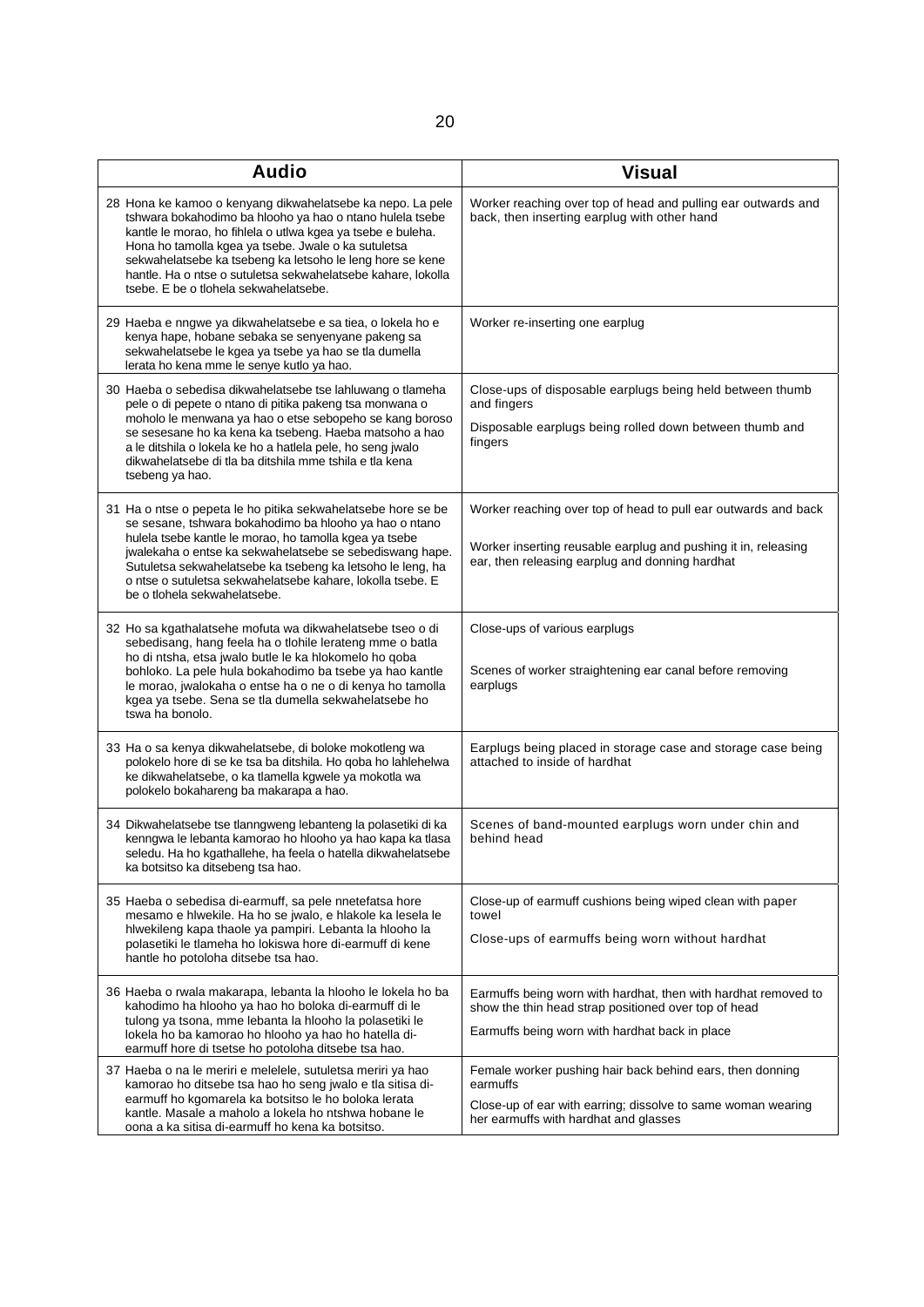| <b>Audio</b>                                                                                                                                                                                                                                                                                                                                                                                                                                                                                                                                                                                                            | <b>Visual</b>                                                                                                                                                                                                                                                                                                                                                               |
|-------------------------------------------------------------------------------------------------------------------------------------------------------------------------------------------------------------------------------------------------------------------------------------------------------------------------------------------------------------------------------------------------------------------------------------------------------------------------------------------------------------------------------------------------------------------------------------------------------------------------|-----------------------------------------------------------------------------------------------------------------------------------------------------------------------------------------------------------------------------------------------------------------------------------------------------------------------------------------------------------------------------|
| 38 Dikwahelatsebe le di-earmuff di tlameha ho hlokomelwa le<br>ho bolokwa di hlwekile. Mafelong a shift e nngwe le e nngwe<br>hlatswa dikwahelatsebe ka sesepa le metsi a futhumetseng,<br>di omise o ntano di kgutlisetsa mokotleng wa tsona wa<br>polokelo. Haeba o sebedisa di-earmuff, hlakola mesamo ka<br>lesela le hlwekileng kapa thaole ya pampiri e kolobeditsweng<br>hanyenyane ka metsi. O ntano di omisa pele o di boloka moo<br>di ke keng tsa silafala.                                                                                                                                                  | Close-up of various reusable earplugs being washed at a basin<br>with soap and water, then dried and placed in a storage case<br>Earmuffs being wiped clean with a paper towel                                                                                                                                                                                              |
| 39 Haeba o dumella di-HPD tsa hao ho ba ditshila di ka<br>kgathatsa letlalo la hao kapa tsa baka tshwaetso ya tsebe.<br>Ha sena se etsahala, e ya Medical Station kapa<br>Occupational Health Centre mme o alafshwe.                                                                                                                                                                                                                                                                                                                                                                                                    | Mineworkers undergoing otoscopic examination                                                                                                                                                                                                                                                                                                                                |
| 40 Haeba o lahlehelwa ke di-HPD tsa hao, kapa haeba ke tsa<br>kgale kapa di senyeha, o lokela ho fumana tse ntjha<br>hanghang.                                                                                                                                                                                                                                                                                                                                                                                                                                                                                          | Mineworkers being given replacement HPDs by OHP                                                                                                                                                                                                                                                                                                                             |
| 41 Haeba o sebedisa dikwahelatsebe mme o lokela ho<br>tsamaya ka ketjhe ho ya mosebetsing wa hao, hopola: Ho<br>goba ho se phuthullohe mme ho etsahale hore o senya<br>ditsebe tsa hao. O SE KE WA ya hodimo le tlaase ka<br>ketjheng o kentse dikwahelatsebe. Kamehla di ntshe pele o<br>kena ka ketjheng. Haeba morafo o batla hore e mong le e<br>mong a kenye di-HPD le ka ketjheng, butle lokolla<br>dikwahelatsebe pele o kena. Di tla nne di ho sireletse<br>kgahlanong le lerata mme, hobane di sa kgomaretswa ka<br>thata ditsebeng, ditsebe tsa hao di ke ke tsa senngwa ke<br>ho fetoha ha kgatello ya moya. | Mineworkers preparing to enter cage<br>Mineworkers travelling in cage                                                                                                                                                                                                                                                                                                       |
| 42 Ha o gala ho kenya di-HPD o tla fumana hore medumo e<br>tlaase, mme le hore hape e fapane.                                                                                                                                                                                                                                                                                                                                                                                                                                                                                                                           | Continuous miner, then coalminers at face                                                                                                                                                                                                                                                                                                                                   |
| 43 Sena ke ka hobane di-HPD di thibela medumo e mengata e<br>hodimo e tswang metjhineng, empa di dumella medumo e<br>meng e mengata ho kena ka ditsebeng. Hona ho etsa hore<br>ho be bobebe ho utlwa mantswe a batho, a etswang ke<br>medumo e mahareng le e tlaase.                                                                                                                                                                                                                                                                                                                                                    | Animation of earplug attenuating the high-frequency sound<br>waves from machinery noise (red sound waves) more than the<br>middle and low-frequency sound waves from speech (green<br>sound waves)                                                                                                                                                                          |
| 44 Ke nnete le ka matshwao a temoso. Di-HPD di thibela<br>lerata la motjhine ho feta, ho etsang ho be bobebe ho utlwa<br>matshwao a temoso hore o sebetse ka polokeho.<br>Sound effect: Soft machinery noise and loud<br>reversing signal                                                                                                                                                                                                                                                                                                                                                                               | Animation of earplug attenuating the high-frequency sound<br>waves from machinery noise (blue sound waves) more than<br>lower frequency sound waves from the warning signal (green<br>sound waves)                                                                                                                                                                          |
| 45 Haeba di-HPD di etsa hore o thathafallwe ke ho utlwa seo<br>batho ba bang ba se buang, kopa OHP ho o thusa ho<br>kgetha tse nepahetseng bakeng sa ditsebe tsa hao le<br>mosebetsi wa hao.<br>Sound effect: Audiometric test signal                                                                                                                                                                                                                                                                                                                                                                                   | Worker undergoing audiometric test, then close-up of worker<br>responding to test signal by pressing patient response button<br>OHP monitoring audiometric test, zooming in to computer screen<br>showing test results, dissolving to view of HPDs on table with<br>computer screen<br>OHP explaining correct use of earplugs to worker who has just<br>had his ears tested |
| 46 Jwalokaha o tseba, ho ka ba le dikotsi tse ngata<br>mosebetsing, empa ha o sebetsa ka bohlale me o sebedisa<br>di-PPE tsa hao o tla be o nnetefatsa hore ha o lemale.<br>Kenya di-HPD ho sireletsa kutlo ha lerata le le leholo.<br>Hobane ha ditsebe tsa hao di sentswe ke lerata, di ke ke<br>tsa hiola di fola. Sebetsa ka bohlale le ho sebetsa ka<br>polokeho. Kenya hearing protection devices mme o di<br>hlokomele. Di tla hlokomela kutlo ya hao.                                                                                                                                                           | Succession of scenes showing workers wearing HPDs and other<br><b>PPE</b>                                                                                                                                                                                                                                                                                                   |
| Closing music                                                                                                                                                                                                                                                                                                                                                                                                                                                                                                                                                                                                           | MHSC logo<br>Copyright statement                                                                                                                                                                                                                                                                                                                                            |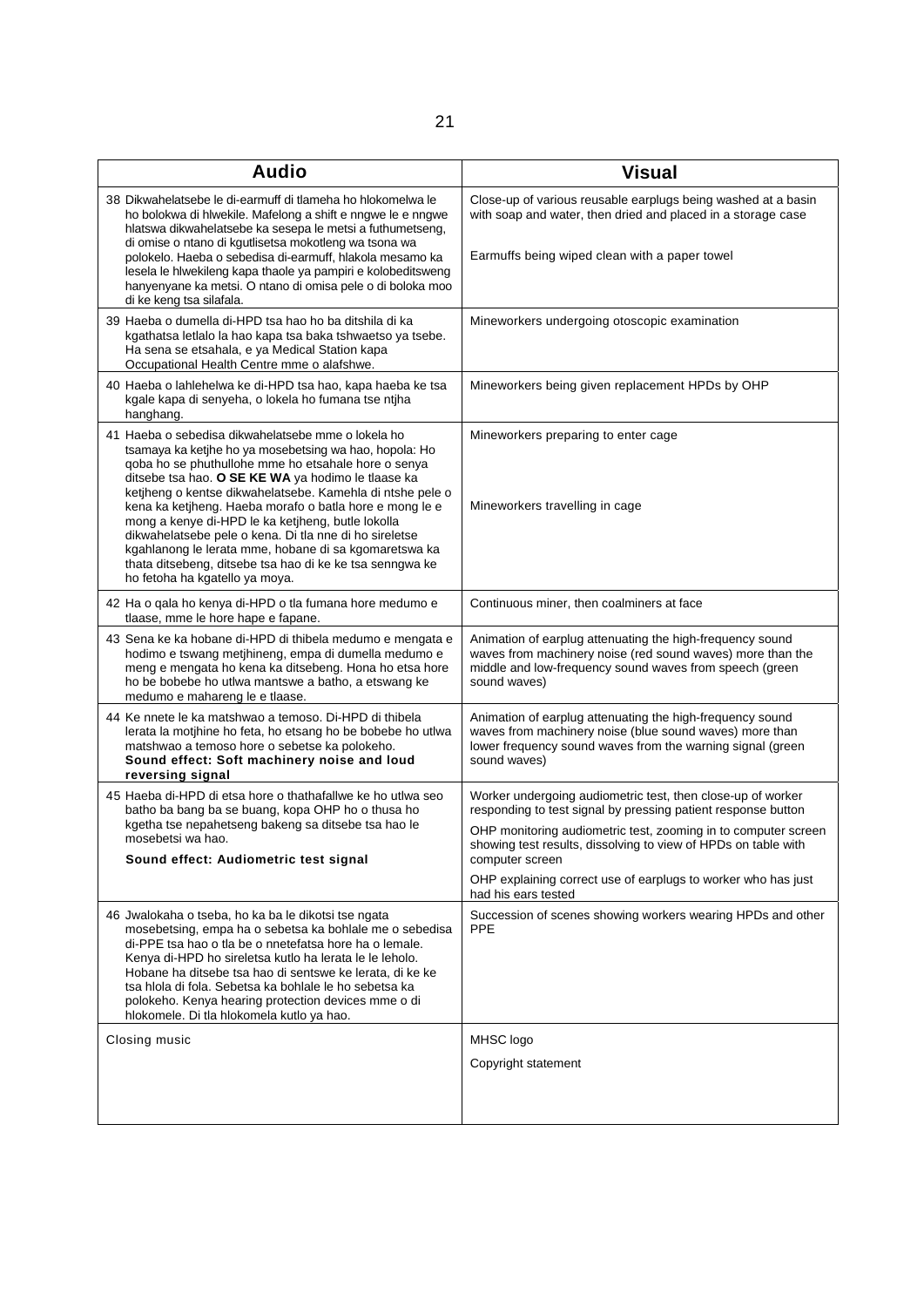# **Appendix 3 Xhosa transcript for video programme "To Hear or Not to Hear: The Choice is Yours"**

## **A.3.1 Educational/Motivational Module**

|   | <b>Audio</b>                                                                                                                                                                                                                                                                                                                       | <b>Visual</b>                                                                                                                    |
|---|------------------------------------------------------------------------------------------------------------------------------------------------------------------------------------------------------------------------------------------------------------------------------------------------------------------------------------|----------------------------------------------------------------------------------------------------------------------------------|
|   | Opening music                                                                                                                                                                                                                                                                                                                      | MHSC logo                                                                                                                        |
|   | 1 Abantu abasebenza emgodini abangobantu abaqhelekileyo<br>abenza umsebenzi oqhelekileyo. Bomelele, bangabantu<br>abanezakhono abakwaziyo ukusebenzisana nokwenza<br>umsebenzi ugqibeke.                                                                                                                                           | Scenes of underground mining activities                                                                                          |
| 2 | Yonke imihla aba bantu basebenza ngoomatshini<br>abakhulukazi kwiimeko ezinzima ukugubhulula ubutyebi<br>bendalo elityeni, babulungise babucokise kumzimveliso<br>(plant).                                                                                                                                                         | Scenes of opencast mining and smelting operations<br>Opencast scene featuring signage for personal protective<br>equipment (PPE) |
| 3 | Banolwazi olupheleleyo ngeemeko ezinzima apho<br>basebenza baqinisekise ukuba basebenzisa iPPE yabo<br>ukunciphisa iingozi zomonzakalo. Banxiba iibhutsi<br>zokhuseleko ukukhusela iinyawo zabo,                                                                                                                                   | Sequence of scenes showing safety boots worn by<br>mineworkers, knee guards, gloves, goggles, hardhats, and<br><b>HPDs</b>       |
|   | izikhuseli zamadolo abo,                                                                                                                                                                                                                                                                                                           |                                                                                                                                  |
|   | iiglavzi zezandla zabo,<br>iigoglizi zamehlo abo,                                                                                                                                                                                                                                                                                  |                                                                                                                                  |
|   | imingwazi eginileyo yeentloko zabo,                                                                                                                                                                                                                                                                                                |                                                                                                                                  |
|   | kwakunye nezinto zokufaka ezindlebeni okanye izivingco<br>zendlebe ukukhusela jindlebe zabo nokumamela kwabo.                                                                                                                                                                                                                      |                                                                                                                                  |
| 4 | Basebenza nzima kodwa basebenza ngokuphaphileyo<br>yaye ukusebenza phaphileyo kuthetha ukusebenza<br>khuselekileyo. Yaye kukho udidi olunye lomonzakalo abathi<br>abanye abantu bangawuthathi ngondileko njengoko<br>bebefanele.                                                                                                   | Scenes of underground coal mining activities                                                                                     |
| 5 | Ayingomonzakalo ucacileyo njengesandla esonzakeleyo<br>okanye umlenze owaphukileyo. Lo ngumonakalo<br>owahlukileyo yaye wenzeka nakowuphi umntu<br>ongazikhuseliyo kuwo. Lolona hlobo lomonakalo<br>owoyikekayo kuba umntu akazi ukuba kuyenzeka yaye<br>kuba akukho yeza okanye nyango lakuwulungisa. Lo<br>monzakalo usisigxina. | Close-up of injured hand being dressed                                                                                           |
| 6 | Kuba kungekho ntlungu, umntu angawuqaphela umonakalo<br>emva kokuba omnye umntu ethe wabona ingxaki okanye<br>kuvavanyo lokuva lonyaka. Kodwa ngeli xesha umntu sele<br>ekhubazekile elahlekelwe kukuva.<br>Sound effect: Audiometric test signals, each one<br>louder than the previous                                           | Close-ups of faces of female and male mineworkers inside<br>audiometric test booth                                               |
|   | 7 Narrator's translation of Subject 1's voice                                                                                                                                                                                                                                                                                      |                                                                                                                                  |
|   | "Ndifumanise ukuba xa sele ungaseva, iwonga lakho<br>liyathobeka. Abantu abasakuthathi njengomntu."                                                                                                                                                                                                                                | Close-up of Subject 1                                                                                                            |
| 8 | Narrator's translation of Subject 2's voice                                                                                                                                                                                                                                                                                        |                                                                                                                                  |
|   | "Kunzima kum kuba ukuba andinakuva, emsebenzini<br>andinakusebenza ngokulindelekileyo. Ngenxa yoku<br>ndiyasokola emsebenzini. Andisazuzi ntlawulo<br>yangaphantsi. Ndatshintshwa ngaphantsi. Ngoku<br>nditshintshelwe ngaphezulu."                                                                                                | Close-up of Subject 2 (man with hearing aid)                                                                                     |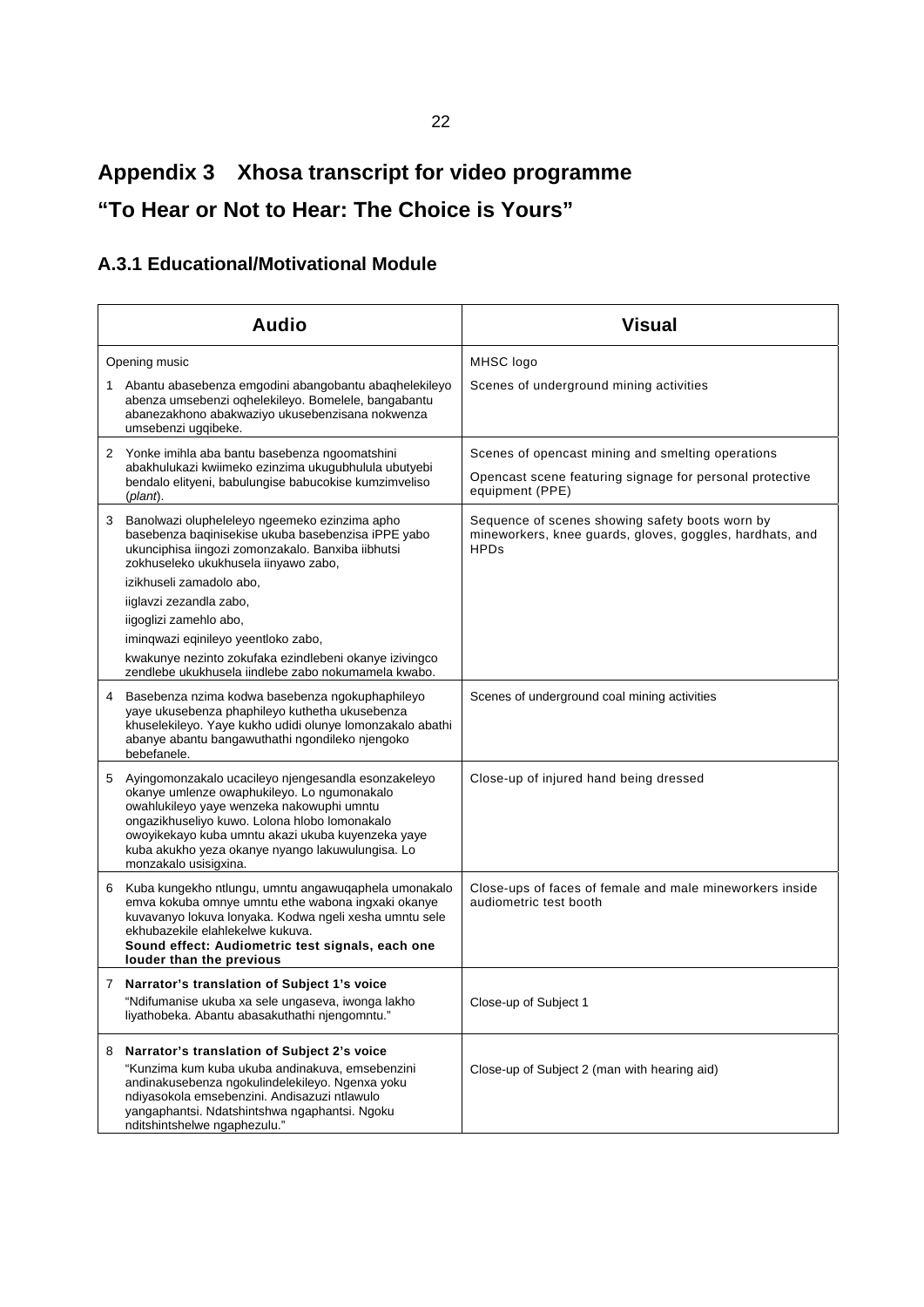| <b>Audio</b>                                                                                                                                                                                                                                                                                                                                                                | <b>Visual</b>                                                                                                                                                                                     |
|-----------------------------------------------------------------------------------------------------------------------------------------------------------------------------------------------------------------------------------------------------------------------------------------------------------------------------------------------------------------------------|---------------------------------------------------------------------------------------------------------------------------------------------------------------------------------------------------|
| Ukungeva akuchaphazeli isithulu sodwa kodwa<br>9<br>kuchaphazela nabahlobo nosapho lomntu lowo, njengoko<br>efumanisile u-Octavia, umfazi womsebenzi wasemgodini<br>nabantwana bakhe ababini.                                                                                                                                                                               | Still shots of Octavia and her two sons, followed by close-up of<br>Octavia speaking                                                                                                              |
| 10 Interview with Octavia, wife of a mineworker<br>"Akufani nakuqala – wayeyindoda elungileyo enoburharha<br>edlala imidlalo yebhola. Kwakungekho ngathi kukho<br>umama notata. Wayefana nomnye wabantwana<br>ngokuthanda ukudlala yaye sasilusapho olubumbeneyo."                                                                                                          | Camera pulls back to show Octavia in room with her two<br>sons and the interviewer                                                                                                                |
| 11 Interview with Sibusisu, Octavia's younger son<br>"Ndiva ngathi uyasikhathaza. Xa sihleka ucinga ukuba<br>sincokola okanye sihleba ngaye. Xa sithetha ucinga ukuba<br>sithetha ngaye. Akasivumeli sibukele umabonakude.<br>Akafuni nokuba sidlale iiteyiphu/amakhasethi okanye<br>simamele amabali. Xa sizama ukudlala<br>iiteyiphu/amakhasethi uyasingxolisa asibethe." | Close-up of Sibusisu                                                                                                                                                                              |
| 12 Interview with Octavia<br>"Xa ufuna akuve, kufuneka ukhwaze ezindlebeni zakhe.<br>Hayi kanye, kufuneka ukhwaze ixesha elide. Ngenxa yoku,<br>andikwazi ukuxoxa naye imiba yabucala okanye imicimbi<br>vosapho yaye ndiziva nditshutshisekile."                                                                                                                           | Close-up of Octavia                                                                                                                                                                               |
| 13 "Uyalwa kuba ucinga ukuba simenza isidenge. Nditsho<br>nasemsebenzini uthi abantu bamenza intlekisa. Akasenabo<br>nabuphi ubuhlobo nabasebenzi asebenza nabo yaye oko<br>kundivisa kabuhlungu. Bacinga ukuba unekratshi ukuthetha<br>nabo. Abaqondi ukuba oku akakwenzi ngeenjongo.<br>Kungenxa yokuba esisithulu."                                                      | Wide view of Octavia and children in room with interviewer,<br>zooming to close-up of Octavia as she speaks                                                                                       |
| 14 Ingxolo yokuva ayinanto yakwenza nokuba umntu<br>womelele okanye ubhetyebhetye kangakanani okanye<br>mncinci okanye mdala kangakanani. Umntu owohlulekayo<br>kukuzikhusela kwingxolokazi enkulu angaba nokungeva<br>nditsho nokuba uselula.                                                                                                                              | Group of underground coalminers, dissolving to scene of<br>drilling at a surface operation                                                                                                        |
| 15 Ukungeva kubangelwa kukusebenza ngoomatshini<br>abangxolayo nokunganxibi izixhobo zokuzikhusela ekuveni<br>okanye iiHPDs, ezinjengeeplagi zeendlebe izincamathelisi<br>ezindlebeni.                                                                                                                                                                                      | Dump truck passing in foreground of drill operators from<br>previous scene, dissolving to scene of dump truck and<br>loaders, then dissolving to wider view of activities at surface<br>operation |
| 16 Narrator's translation of Subject 2's voice<br>"Ndingamxelela umntu ukuba ndingambona ngaphandle<br>kwezikhuseli zakhe, njengomntu olahlekewle kukuva<br>kwakhe ngaphantsi komgodi, ndingamxelela ukuba ufanele<br>asebenzise iHPDs ukukhusela iindlebe zakhe."                                                                                                          | Close-up of Subject 2 (man with hearing aid)                                                                                                                                                      |
| 17 limpawu/izalathiso kwindawo yokusebenza ziyasilumkisa<br>ukuba sinxibe iibhutsi, iiglavzi, iminqwazi eqinileyo, iigoglizi<br>kunye neeHPDs xa kufuneka njalo.                                                                                                                                                                                                            | Shot of warning signs for PPE: Boots, gloves, hardhats,<br>goggles and HPDs                                                                                                                       |
| 18 Wonke umntu osebenza emgodini uyazi ukuba kufanele<br>anxibe umnqwazi oqinileyo ukukhusela intloko yakhe.<br>Kodwa abanye abantu abakhangeleki besazi ukuba<br>bafanele banxibe neeHPDs ukukhusela ukuva/iindlebe.                                                                                                                                                       | Mineworker at surface operation wearing hardhat and<br>earplugs, dissolving to scenes of underground mineworkers,<br>some with and some without HPDs                                              |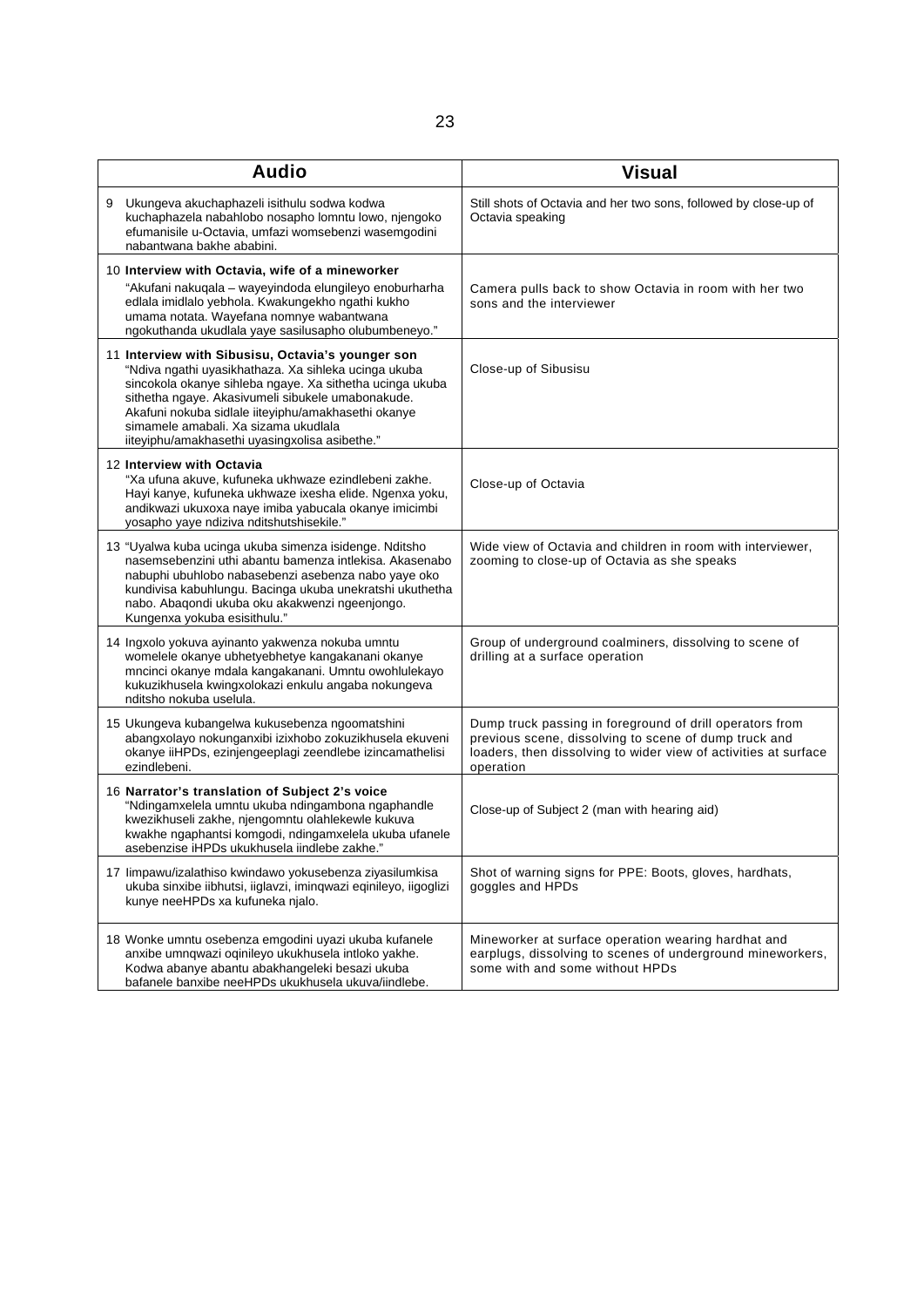| <b>Audio</b>                                                                                                                                                                                                                                                                                                       | <b>Visual</b>                                                                                                                                                                                  |
|--------------------------------------------------------------------------------------------------------------------------------------------------------------------------------------------------------------------------------------------------------------------------------------------------------------------|------------------------------------------------------------------------------------------------------------------------------------------------------------------------------------------------|
| 19 Masijonge indlela iindlebe zethu ezisebenza ngayo indlela<br>ingxolo enkulu ezonakalisa ngayo. Apha singabona amaza<br>esandi engena endlebeni efikelela kwingqongqwana,<br>eyenza ingcangcazele.                                                                                                               | Animation of head and outer ear, with sound waves entering<br>the ear, travelling down the ear canal, causing the eardrum to<br>vibrate and push the middle ear ossicles against the inner ear |
| Njengoko ingqongqwana ishukushukumela ngasemva                                                                                                                                                                                                                                                                     | Close-up of eardrum and middle ear ossicles                                                                                                                                                    |
| naphambili, itshova la mathambo mathathu abhityileyo                                                                                                                                                                                                                                                               | Pull back to include view of inner ear and hair cells                                                                                                                                          |
| ngokuchasene nomphakathi wendlebe, edala amaza<br>kulwelo olungaphakathi.                                                                                                                                                                                                                                          | Close-up of inner ear, showing movement of hair cells<br>Pull back to include view of impulses travelling along the auditory<br>nerve towards the brain, as well as middle and outer ear with  |
| Amaza ahamba ngolwelo aphazamise ezinwele<br>zibhityileyo, ezenza ukuba zishukumele ngasemva                                                                                                                                                                                                                       | depiction of sound waves                                                                                                                                                                       |
| naphambili. Nanjengoko zishukuma, imiyalezo ithunyelwa<br>enggondweni ukuze sive isandi.                                                                                                                                                                                                                           | Zoom to close-up of inner ear, showing damage to some of the<br>hair cells                                                                                                                     |
| Ingxolo enkulu yenza amaza amakhulukazi kulwelo.<br>Ukuba ingxolo inkulu kakhulu, amaza onakalisa okanye<br>atshabalalise ezinye zeenwele, uninzi noninzi ngosuku<br>ngalunye.                                                                                                                                     | Pull back to show auditory nerve with a reduced number of<br>impulses travelling towards the brain                                                                                             |
| Ukuba oku kuyenzeka, umntu akanakuphinda akwazi<br>ukuva izandi ezithile yaye kuba umonakalo<br>ungenakunyangeka okanye ulungiseke ubuthulu<br>busisigxina.                                                                                                                                                        | Pull back further, for view of ear: of the external ear canal, middle<br>ear, inner ear and auditory nerve                                                                                     |
| 20 Abanye abantu bacinga ukuba, ukuba ukuva kwabo sele<br>konakalisiwe akusekho sidingo sakunxiba ziHPDs. Into<br>abangayigondiyo kukuba umonakalo uya usibawesi<br>ngokubawesi. Ungabambi kangangokuba umntu<br>akanakuphinda akwazi ukusebenza khuselekileyo yaye<br>abhengezwe njengongawulungelanga umsebenzi. | Scene of dump truck in opencast operation, dissolving to<br>mineworker in foreground without HPDs                                                                                              |
| 21 Interview with Subject 2<br>Kude kukho nabanye abantu abacinga ukuba kungalunga<br>ukulahlekelwa kukuva/ukungeva ukuze ufumane imali<br>yembuyekezo. Kodwa mamela okuthethwa yile ndoda:                                                                                                                        | Close-up view, panning across bank notes                                                                                                                                                       |
| "Ngoku wena, ukuba ndiyakubuza, ubona imali ingcono<br>okanye ubungacela uThixo akubuyisele ukuva kwakho:<br>ubungakhetha ukuthatha eyiphi?"                                                                                                                                                                       | Dissolve to close-up of Subject 2 (man with hearing aid)<br>listening to interviewer's question                                                                                                |
| "Bendingakhetha ukuva kwakhona. Ndiyasiva isithukuthezi.<br>Andazi ukuba abanye bahleka ntoni yaye ndiva<br>isithukuthezi ngaphakathi kum."                                                                                                                                                                        | Close-up of Subject 2 answering interviewer's question                                                                                                                                         |
| 22 Ngexesha ngalinye umntu esiya kwindawo enegxolo<br>ngaphandle kokunxiba iHPDs, ukuva kwabo kuyonakala                                                                                                                                                                                                           | Close-up of warning sign for noise and hearing protection,<br>pulling back to view of pump chamber                                                                                             |
| kancinci nangakumbi. Amaxesha amabalwa okuqala<br>iindlebe zabo zingavakala zindindisholo kancinci yaye                                                                                                                                                                                                            | Dissolve to scene of conveyor belt, then milling plant                                                                                                                                         |
| emva kweshifti abanakukwazi ukuva kakuhle ixeshana.<br>Bangeva nesandi sokukhala okanye sokufutha/<br>sokutsholoza esisuka ngaphakathi kwiindlebe zabo.                                                                                                                                                            | Close view of plant operator, pulling back to wider view of<br>plant                                                                                                                           |
| Sound effect: High-pitched ringing sound<br>23 Esi sisilumkiso sokuba ingxolo ibinkulu yaye ibisonakalisa                                                                                                                                                                                                          | Dissolve to scene of a man at a social festival, with "dulled"                                                                                                                                 |
| iindlebe zakho. Ukuba bayaqhubeka nokuya kwingxolo<br>kokusebenzisa<br>iiHPDs<br>ngaphandle<br>ukuva<br>kwabo<br>kwakonakala naphakade yaye kube wesi ngexesha<br>ngalinye besiya kwindawo enengxolo. Bayakuya besiva<br>kancinci kancinci kude kube abanakukwazi ukuqonda into                                    | sound as he hears it. Pull back to wider view and dissolve to<br>close-up of Zulu dancers, with "crisp" sound as it actually is.                                                               |
|                                                                                                                                                                                                                                                                                                                    | View of people in stands, with "dull" sound as heard by woman<br>pulling at her ear                                                                                                            |
| ethethwa ngabanye abantu kubo.                                                                                                                                                                                                                                                                                     | Scene of horn players, with sound of the music suddenly<br>becoming "dulled", dissolving to scene of three women in crowd,<br>still with "dulled" music                                        |
| 24 Ingaba lo mntu uyakukwazi njani ukuqonda into abanye<br>iimpawu/izalathiso<br>abantu<br>abayithethayo<br>okanye<br>zesilumkiso?                                                                                                                                                                                 | Dissolve to scene of two mineworkers at a surface operation, the<br>one without HPDs unable to hear what the other is saying                                                                   |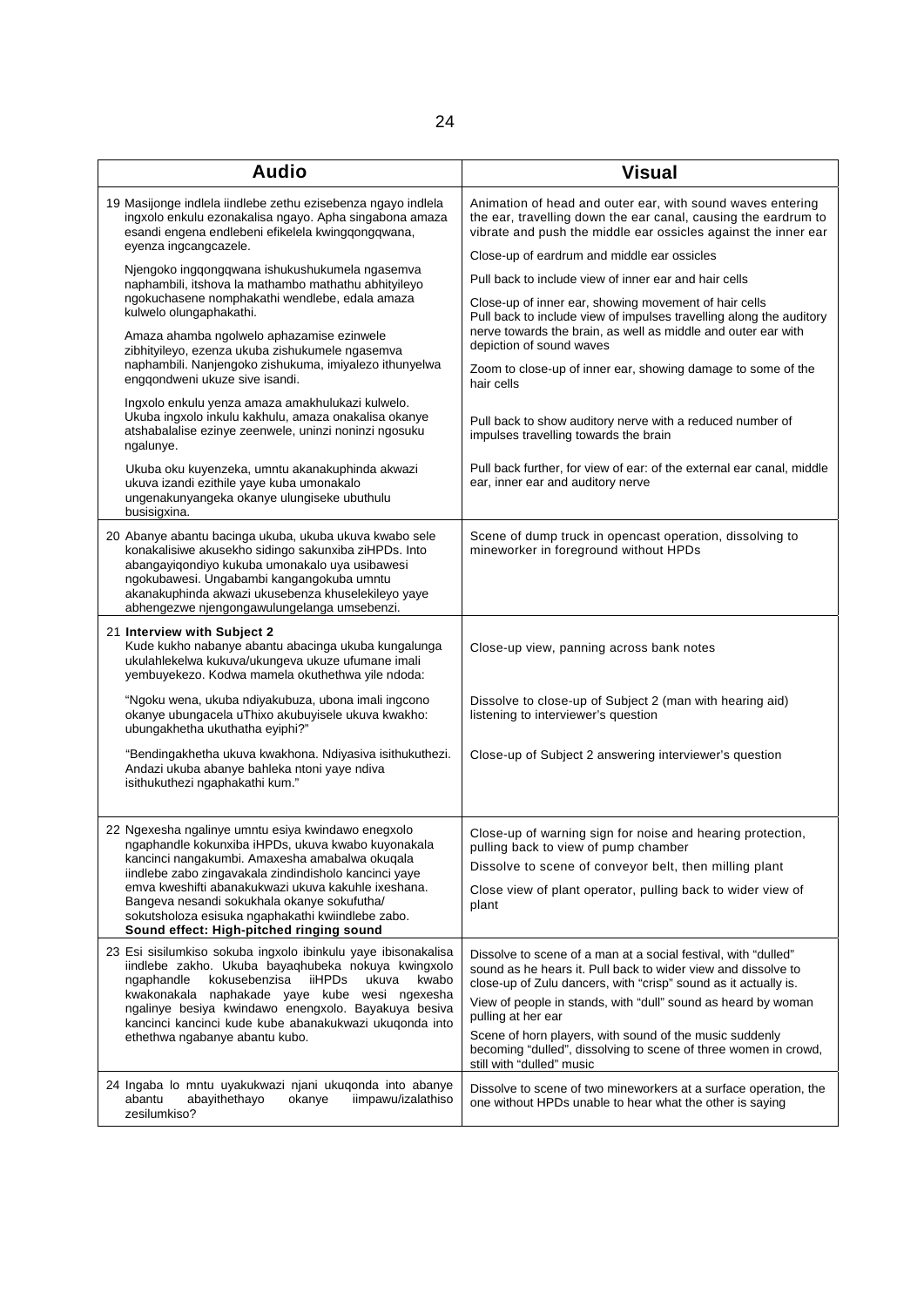| 25 Ngokuva okubi okunjalo, lo mntu uyakubayingozi kwisiqu<br>sakhe. Oku kuyakuthetha ukutshintshelwa<br>komnye<br>umsebenzi obaluleke kancinci onentlawulo<br>ephantsi<br>okanye wesi kunoko angakwazi ukwenza<br>nawuphi<br>umsebenzi emgodini. Ukuba oku kuyenzeka kuyakwenza<br>usapho lomntu luhlupheke.<br>Sound effect: Warning signal from forklift | Close-up of mineworker in front of surface conveyor without<br><b>HPDs</b><br>Dissolve to close-up of person mopping floor in workshop<br>Pull back to show that the person mopping the floor is unaware<br>of approaching forklift                                                                                     |
|------------------------------------------------------------------------------------------------------------------------------------------------------------------------------------------------------------------------------------------------------------------------------------------------------------------------------------------------------------|-------------------------------------------------------------------------------------------------------------------------------------------------------------------------------------------------------------------------------------------------------------------------------------------------------------------------|
| 26 Akungconwanga ukukhusela ukungeva ukuba kungenzeki<br>kwasekuqaleni? Ewe kunjalo kanye, yaye singakwenza oku<br>ngokusoloko sinxiba iiHPDs xa sisebenza apho kukho<br>ingxolo enkulu.                                                                                                                                                                   | Sequence of scenes showing mineworkers wearing HPDs                                                                                                                                                                                                                                                                     |
| 27 Wonke ubani osebenza<br>kwingxolo enkulu udinga<br>ukukhusela ukuva kwabo ukuba kungonakali. Ngoko ke<br>naphina apho ubona khona uphawu/isalathiso okanye<br>naphina apho ingxolo inkulu khona qinisekisa ukuba<br>uyakhwaza ukuze uve, qiniskisa ukuba unxiba iiHPDs.                                                                                 | More scenes of mineworkers wearing HPDs,<br>Dissolve to close-up of HPD warning sign<br>Dissolve to workshop scene with two workers wearing HPDs                                                                                                                                                                        |
| 28 Ungacinga ukuba kulungile ukunxiba iiHPDs zakho<br>amaxesha amaninzi yaye uzisuse ngethutyana nje<br>elifutshane. Kodwa kuthatha isiqingatha semizuzu embalwa<br>ukuba ingxolo enkulu ikwenze buthathaka ukuva kwakho,<br>ngoko ke ufanele ungaze ususe iiHPDs zakho nditsho<br>nokuba ufuna ukuva umntu.                                               | Close-up of one worker removing an earplug, apparently to better<br>hear what the other is saying<br>Close-up of worker who removed his earplug apparently finding<br>the noise from the grinder to be unpleasant, and then replacing<br>his earplug                                                                    |
| 29 Ukususa iiHPDs zakho ukuze uve into omnye umntu<br>ayithethayo yimpazamo ngeendlela ezimbini.                                                                                                                                                                                                                                                           | Animation of sound waves from machine noise (blue wave) and<br>sound waves from speech (green wave) reaching the ear, and<br>then the earplug being removed                                                                                                                                                             |
| Okokuqala kuvumela ingxolo enkulu kwiindlebe zakho<br>konakalise ukuva kwakho. Sound effect: Loud machine<br>noise                                                                                                                                                                                                                                         | Shift to view of machine noise and speech sounds reaching the<br>eardrum                                                                                                                                                                                                                                                |
| Kwakhona, xa ingxolo inkulu, iiHPDs zenza kubelula ukuva<br>into omnye umntu ayithethayo kuba iiHPDs zithintela<br>ubuninzi bengxolo yoomatshini ngexa zivumela uninzi<br>Iwesandi esivela emazwini abantu kwiindlebe zakho.                                                                                                                               | Shift back to view of entire ear with earplug in place, showing<br>greater attenuation of high-frequency machine noise (blue wave)<br>and less attenuation of middle- and low-frequency speech<br>sounds (green wave)                                                                                                   |
| 30 Oku<br>kuyinyaniso<br>ngeempawu/zalathiso<br>zolumkiso:<br>kwingxolo enkulu uyakukwazi ukuva iimpawu/izalathiso<br>ngokucace gca yaye usebenze khuselekileyo ukuba unxibe<br>iiHPDs zakho.<br>Sound effect: Dump truck reversing signal                                                                                                                 | Dissolve to scene of reversing dump truck, with mineworker<br>walking behind and away from the truck apparently unable to<br>hear warning signal. A second worker, who is walking towards<br>the dump truck, points to the danger and pulls the first worker out<br>of the way.                                         |
| 31 Ukuba iiHPDs zakho zenza kubenzima ukuva into abanye<br>abantu abayithethayo, cela iOHP ikuncede ukukhetha<br>ezona zilungele iindlebe zakho nendawo osebenza kuyo.                                                                                                                                                                                     | Close-up of mineworker wearing HPDs.<br>Dissolve to scene of various HPDs on table at audiometric test<br>centre<br>Close-up of hands holding earplugs; pull back to view of OHP<br>talking to mineworker about alternative HPDs                                                                                        |
| 32 Ukubanako kwakho ukuva sisipho esinexabiso ngoko ke<br>musa ukusibeka engozini yokuba sikulahlekele. Phapha,<br>khuseleka yaye nxiba hearing protection devices zakho<br>naphina apho kukho ingxolo enkulu.<br>Ngokwenza njalo uyakuba ukhusela ukuva kwakho,<br>kwakunye nomsebenzi wakho nditsho nempilo yosapho<br>Iwakho.                           | Animation of ear with earplug greatly attenuating machine<br>noise (blue wave) with minimal attenuation of speech<br>sounds (green wave)<br>Close-up of worker inside audiometric test booth<br>Dissolve to same worker wearing band-mounted earplugs,<br>and then earmuffs<br>Close-up of two mineworkers wearing HPDs |
| Closing music                                                                                                                                                                                                                                                                                                                                              | MHSC logo<br>Copyright statement                                                                                                                                                                                                                                                                                        |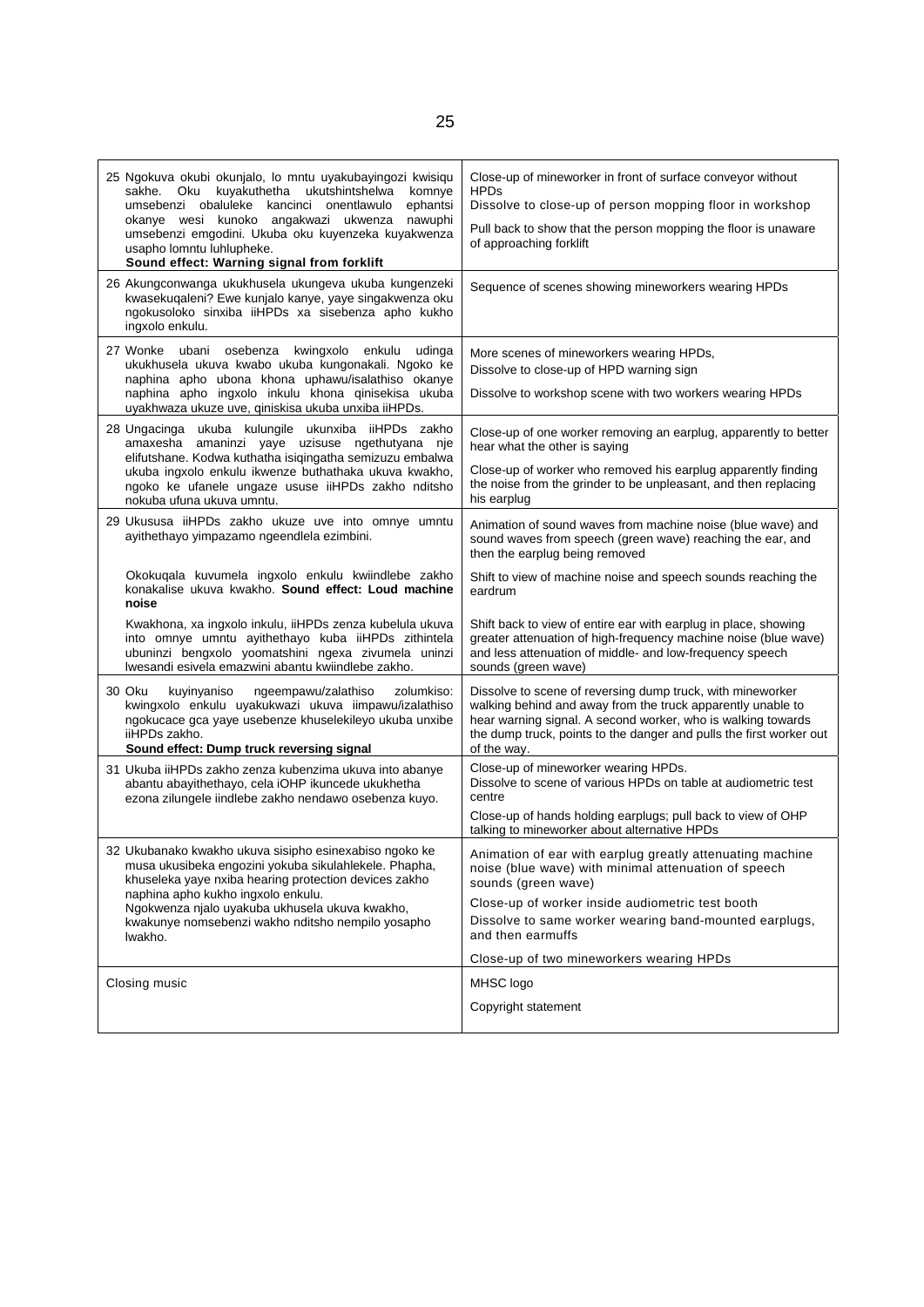# **A.3.2 HPD Training Module**

|   | <b>Audio</b>                                                                                                                                                                                                                                                                                                                      | <b>Visual</b>                                                                                                                                                                             |
|---|-----------------------------------------------------------------------------------------------------------------------------------------------------------------------------------------------------------------------------------------------------------------------------------------------------------------------------------|-------------------------------------------------------------------------------------------------------------------------------------------------------------------------------------------|
|   | <b>Opening music</b>                                                                                                                                                                                                                                                                                                              | MHSC logo<br>Title: To Hear or Not to Hear: The Choice is Yours                                                                                                                           |
|   | 1 Abantu abasebenza emgodini abangobantu abaqhelekileyo<br>abenza umsebenzi oqhelekileyo. Bomelele, bangabantu<br>abanezakhono abakwaziyo ukusebenzisana nokwenza<br>umsebenzi ugqibeke.                                                                                                                                          | Scenes of underground and surface mining activities, with<br>mineworkers wearing HPDs                                                                                                     |
|   | 2 Kule nkqubo sizakufunda ukukwazi ukunakana ingxolo<br>enobungozi nokukwazi ukuzikhusela kuyo.                                                                                                                                                                                                                                   | Dissolve to close-ups of various HPD types                                                                                                                                                |
| 3 | Sizakube sijonga iindidi ezahlukeneyo zeedivayisi/zixhobo<br>zokukhusela ukuva, okanye iiHPDs ukuba zifakwa njani<br>ngendlela elungileyo nokuba zikhathalelwa njani.                                                                                                                                                             | Sequence of HPD close-ups                                                                                                                                                                 |
| 4 | Siyazi ukuba ingxolo enkulu ingazonzakalisa iindlebe zethu<br>yaye itshabalalise nokuva kwethu, kodwa singazi njani<br>ukuba ingxolo inkulu ngokwaneleyo ukuba ibeyingozi?                                                                                                                                                        | Sequence of underground scenes                                                                                                                                                            |
| 5 | Ingxolo ilinganiswa kwimilinganiselo yokuvakala kwesandi<br>ngesandi semitha esinje ngesi. Imilinganiselo yokuvakala<br>kwesandi ithetha ukuba ingxolo inkulu kakhulu yaye<br>inobungozi nangakumbi kukuva kwethu.                                                                                                                | SLM display showing increasing decibel readings                                                                                                                                           |
| 6 | Amaxesha amaninzi ingxolo asiyongxaki kuba idla ngokuba<br>kumaqondo akhuselekileyo. Kodwa kwindawo<br>yokusebenza, oomatshini benza ingxolo engonakalisa<br>ukuva kwethu.                                                                                                                                                        | Sequence of street scenes<br>Dissolve to underground conveyor                                                                                                                             |
|   | 7 Apho ingxolo inkulu ngokwaneleyo ukuba yonakalise ukuva<br>kwethu, uphawu/isalathiso esinje siyasilumkisa ukuba<br>sinxibe iiHPDs xa sisiya khona.                                                                                                                                                                              | Close-up of blue and white earmuff sign, pulling back to show<br>other warning signs                                                                                                      |
| 8 | Kodwa nangaphandle kophawu/salathiso singathi sikwazi<br>ukuxela xa ingxolo inkulu. Ukuba ume kumgama oyimitha<br>enye okanye kufutshane nomntu yaye kufuneka ukhwaze<br>ukuze nivane, ingxolo inkulu ngokwaneleyo ukuba<br>yonakalise ukuva kwenu.                                                                               | Two workers, both wearing HPDs, standing close to each other<br>and talking<br>Dissolve to worker holding out an extended measuring tape<br>Dissolve back to two workers shown previously |
| 9 | Ngoko ke naninina kufuneka ukhwazile ukuze uvakale<br>okanye naphina ubona uphawu/isalathiso sokulumkisa<br>qinisekisa ukuba unxibe iiHPDs zakho.                                                                                                                                                                                 | Blue and white earmuff sign<br>Dissolve to another warning sign for noise<br>Dissolve to close-up of earmuffs                                                                             |
|   | 10 Umbuzo olandelayo luluphi udidi lweHPD ofanele<br>ukulunxiba? lintlobo ezahlukeneyo ziquka izivingco<br>zeendlebe kwakunye neendidi ezininzi ezahlukeneyo<br>zeeplagi zeendlebe.                                                                                                                                               | Sequence of scenes showing various earmuffs and earplugs                                                                                                                                  |
|   | 11 Izivingco zeendlebe zibalungele abantu abangena<br>bephuma kwiindawo ezinengxolo kuba kulula ukuzifaka<br>nokuzikhupha. Kodwa ziyathukuthezela/azonwabisi ukuba<br>indawo yokusebenza ishushu okanye kufuneka zinxitywe<br>iiyure eziliqela ngexesha. Kwakhona iizivingco zeendlebe<br>kunzima ukuziphatha xa zinganxitywanga. | Worker descending stairs and donning earmuffs before walking<br>into workshop area<br>Various close-ups of same worker wearing earmuffs                                                   |
|   | 12 liplagi zeendlebe zilukhetho olulungileyo lwabantu abenza<br>umsebenzi onzima kakhulu, ingakumbi ukuba indawo<br>yokusebenza ishushu. Yaye ukuba iiplagi zeendlebe<br>zifakwe kakuhle zinika ukhuseleko olungqingqwa kwingxolo<br>enkulu.                                                                                      | Coal miners wearing HPDs standing at face                                                                                                                                                 |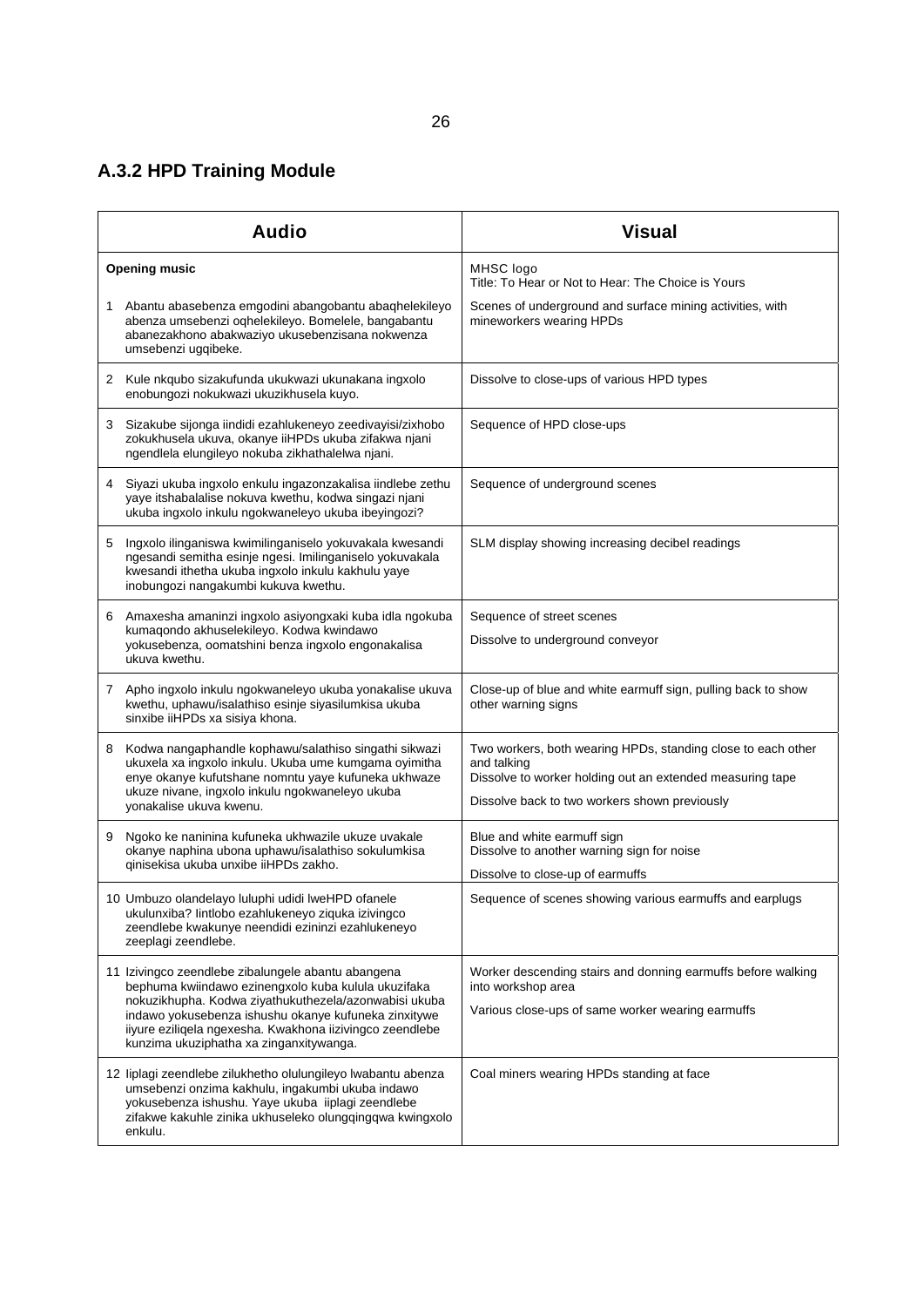| <b>Audio</b>                                                                                                                                                                                                                                                                                                                                                                                                                        | <b>Visual</b>                                                                                                                                                                                                                                                                                            |
|-------------------------------------------------------------------------------------------------------------------------------------------------------------------------------------------------------------------------------------------------------------------------------------------------------------------------------------------------------------------------------------------------------------------------------------|----------------------------------------------------------------------------------------------------------------------------------------------------------------------------------------------------------------------------------------------------------------------------------------------------------|
| 13 Ezinye iiplagi zeendlebe ziyalahlwa yaye zimelwe<br>kukusetyenziswa kwishifti enye kuphela kuba<br>azinakucoceka lula.                                                                                                                                                                                                                                                                                                           | Close-ups of disposable earplugs                                                                                                                                                                                                                                                                         |
| 14 Ezinye iiplagi zeendlebe zingaphinda zisetyenziswe iiveki<br>eziliqela ukuba zigcinwe zicocekile yaye zikhathalelwe.                                                                                                                                                                                                                                                                                                             | Close-ups of reusable earplugs                                                                                                                                                                                                                                                                           |
| 15 liplagi zeendlebe ezilahlwayo zidla ngokwenziwa<br>ngogwebu/siponji esisongiweyo omele kukusibumba<br>kwiminwe yakho phambi kokusifaka ezindlebeni zakho.<br>Kodwa zingcoliseka lula yaye kuba zingenakucocwa<br>kufanele zitshintshwe rhoqo.                                                                                                                                                                                    | Close-ups of compressible foam earplugs held between thumb<br>and forefinger<br>Dissolve to close-up of foam earplug being rolled between thumb<br>and fingers<br>Close-up of dirty earplugs in open hand                                                                                                |
| 16 liplagi zeendlebe eziphinda zisetyenziswe sele zibunjiwe<br>ukulingana ezindlebeni yaye ezinye zinemiqhetyana ukuze<br>zingangcoli xa uzifaka ezindlebeni okanye uzikhupha.                                                                                                                                                                                                                                                      | Close-ups of reusable earplugs                                                                                                                                                                                                                                                                           |
| 17 liplagi eziphinda zisetyenziswe kuluka ukuzicoca ngoko ke<br>zihlala ixesha elide kunezo zilahlwayo.                                                                                                                                                                                                                                                                                                                             | Earplugs being washed in basin under running water                                                                                                                                                                                                                                                       |
| 18 Ezinye iiplagi zeendlebe ziqhinishelwe ngerabha eplastiki<br>ehamba emva kwentamo okanye phantsi kwesilevu.<br>Njengezivingco zeendlebe ezi zikwabalungele abantu<br>abangena bephuma kwiindawo ezinengxolo kuba kulula<br>ukuzifaka nokuzikhupha. Yaye kulula ukuziphatha<br>kunezivingco zeendlebe xa zinganxitywanga.                                                                                                         | Close-ups of band-mounted earplugs, pulling back to show<br>worker donning them with the band under the chin<br>Close-ups of band-mounted earplugs; dissolve to worker wearing<br>band-mounted earplugs behind neck<br>Close-up of band-mounted earcaps, then of them being worn<br>with band under chin |
| 19 Ezi ziplagi ezibunjwe ngokusesikweni ezenzelwe ukuba<br>zilungele indlebe zomntu omnye. Oko kwenza kubelula<br>ukuzinxiba kakuhle.                                                                                                                                                                                                                                                                                               | Close-up of custom-moulded earplugs in worker's hands,<br>then being worn in ears, first the right, then the left                                                                                                                                                                                        |
| 20 Ezi ndidi zahlukeneyo zeeHPDs zonke zinika ukhuseleko<br>olufanayo kwingxolo enkulu. Udidi olukhethayo<br>luxhomekeke kwindawo osebenza kuyo nokuba luluphi<br>udidi olufumanisa lukhululekisa/lisonwabisa ukulunxiba.                                                                                                                                                                                                           | Close-ups of various HPD types                                                                                                                                                                                                                                                                           |
| 21 Ukuba kufanele unxibe iiHPDs zakho kwishifti yonke<br>okanye ukuba usebenza ngaphantsi okanye kwindawo<br>eshushu, izivingco zeendlebe azilokhetho lulungileyo.<br>Nangona zingavakala zikhululekile imizuzwana embalwa<br>emva kwexeshana ungaziva ushushu kakhulu. Ukuba oku<br>kuyenzeka emva kweentsuku ezimbalwa izivingco<br>zeendlebe zingaqala ukutyabula isikhumba sakho okanye<br>zenze irhashalala kwisikhumba sakho. | Mineworker in front of surface crusher wearing earmuffs,<br>dissolving to underground drill operator wearing earmuffs<br>Switch back to worker at surface crusher, who complains to<br>fellow worker that his earmuffs are too hot and exchanges his<br>earmuffs for earplugs and then inserts them      |
| 22 Kwakhona ukuba unxiba iiglasi zokhuseleko ezinxitywa<br>phezu kweendlebe, ezinye zezi glasi zinga zikhusela<br>izivingco zeendlebe ukuba zingaciki ngokuqinisayo<br>ezindlebeni zakho.                                                                                                                                                                                                                                           | Close-up of safety glasses being worn with earmuffs<br>Dissolve to close-up of prescription glasses being worn with<br>earmuffs                                                                                                                                                                          |
| 23 Izivingco zeendlebe lolona khetho lulungileyo ukuba<br>usebenza kwingxolo enkulu ixesha elide, ingakumbi ukuba<br>indawo osebenza kuyo ishushu.                                                                                                                                                                                                                                                                                  | Close-up of reusable earplugs held between thumb and fingers,<br>then custom-moulded, disposable and band-mounted earplugs                                                                                                                                                                               |
| 24 liplagi zeendlebe zingavakala zithukuthezela xa uqala<br>ukuzinxiba kodwa abantu abaninzi bayaziqhela<br>kwamsinyane. Ukuba emva kweentsuku ezimbini okanye<br>ezintathu usaziva zithukuthezela ufanele ucele ukuzama<br>olunye udidi lweplagi zeendlebe.                                                                                                                                                                        | Scenes of mineworkers wearing earplugs                                                                                                                                                                                                                                                                   |
| 25 Wakuba ulufumana udidi lweplagi zeendlebe<br>olukhululekisayo yaye uluqhele awunakuphinda uhlutshwe<br>lulo. Kungenjalo uyakufumanisa kukruqula ukuba kwingxolo<br>enkulu ngaphandle kwazo.                                                                                                                                                                                                                                      | Workshop scene with workers wearing earplugs<br>One worker removes earplug, grimaces and immediately<br>replaces his earplug                                                                                                                                                                             |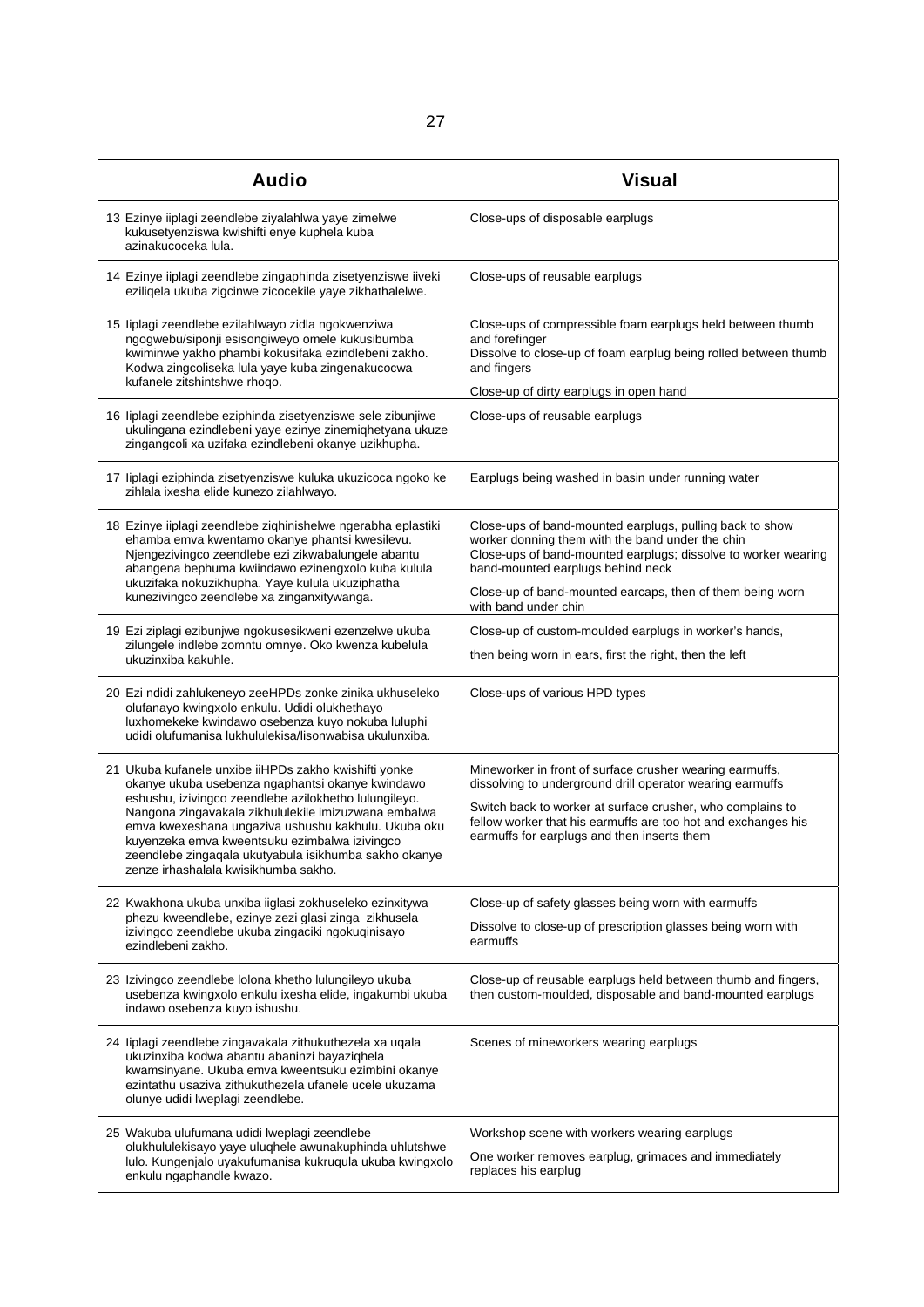| <b>Audio</b>                                                                                                                                                                                                                                                                                                                                                                                                                                                  | <b>Visual</b>                                                                                                                                                                       |
|---------------------------------------------------------------------------------------------------------------------------------------------------------------------------------------------------------------------------------------------------------------------------------------------------------------------------------------------------------------------------------------------------------------------------------------------------------------|-------------------------------------------------------------------------------------------------------------------------------------------------------------------------------------|
| 26 Uyakuziva ngcono kakhulu emva kweshifti ukuba<br>ubusoloko unxibe iiHPDs zakho. Awuyi kuziva udiniwe<br>yaye neendlebe zakho zakubanako ukuva ngcono kunaxa<br>ubusebenza ngaphandle kweeHPDs zakho. Yaye<br>awuyikuva zandi zitswinayo ezindlebeni zakho.                                                                                                                                                                                                 | Scenes of underground mineworkers on surface at end of their<br>shift                                                                                                               |
| 27 Xa ufaka iiplagi zakho zeendlebe nokuba zezilahlwayo<br>okanye zeziphinda zisetyenziswe, kubaluleke kakhulu<br>ukuba uzifake ezindlebeni zakho ngokufanelekileyo<br>ukunqanda ingxolo enkulu ukuba ingonzakalisi ukuva<br>kwakho.                                                                                                                                                                                                                          | Animation showing earplug's attenuation of noise (blue sound<br>waves) and speech sounds (green sound waves)                                                                        |
| 28 Le yindlela ofaka ngayo iiplagi zeendlebe zakho kakuhle.<br>Kuqala fikelela kumphezulu wentloko yakho utsalele<br>indlebe yakho ngaphandle nangasemva ude uve ikhanali<br>yendlebe itsaleka ivuleka. Oku kuyimisa nkqo ikhanali<br>vendlebe.<br>Ngoku ungayitshova iplagi yendlebe endlebeni yakho<br>ngesinye isandla ukuze ifakisiseke qinileyo. Ngexa<br>usatshovela iplagi yendlebe ngaphakathi, khulula indlebe.<br>Emva koko yiyeke iplagi yendlebe. | Worker reaching over top of head and pulling ear outwards and<br>back, then inserting earplug with other hand                                                                       |
| 29 Ukuba enye yeeplagi zendlebe ayiqinanga kufanele<br>uphinde uyifakisise, kuba nesikhewu esincinci phakathi<br>kweeplagi zeendlebe kunye neekhanali zakho zeendlebe<br>zakuvumela ingxolo ukuba ingene yonzakalise ukuva<br>kwakho.                                                                                                                                                                                                                         | Worker re-inserting one earplug                                                                                                                                                     |
| 30 Ukuba usebenzisa iiplagi zeendlebe ezilahlwayo kuqala<br>kufuneka uzicudise uzisonge phakathi koobhontsi bakho<br>neminwe ukuze wenze imilo enjenge soseyiji ebhitye<br>ngokwaneleyo ukuba yonele endlebeni. Ukuba izandla<br>zakho zimdaka kufuneka kuqala uzihlambe okanye iiplagi<br>zeendlebe zakungcola yaye ukungcola kwakungena<br>ezindlebeni zakho.                                                                                               | Close-ups of disposable earplugs being held between thumb<br>and fingers<br>Disposable earplugs being rolled down between thumb and<br>fingers                                      |
| 31 Ngexesha usacudisayo usonga iplagi zeendlebe<br>ukuzigcina zibhityile, fikelela phezu kwentloko yakho<br>ngesinye isandla ukutsalela ngaphandle nasemva indlebe<br>ukumisa nkqo ikhanali yendlebe njengoba kwakwenziwe<br>ngesinye isandla yaye ngexa utshova iplagi yendlebe<br>khulula indlebe yakho. Emva koko uyiyeke iplagi yendlebe.                                                                                                                 | Worker reaching over top of head to pull ear outwards and back<br>Worker inserting reusable earplug and pushing it in, releasing<br>ear, then releasing earplug and donning hardhat |
| 32 Naluphi uhlobo lweeplagi zeendlebe ozisebenzisayo<br>wakuba ungekho kwingxolo yaye ufuna ukuzisusa kwenze<br>oko kancinci nangokuqaphileyo ukunqanda uthukuthezelo.<br>Kuqala tsalela umphezulu wendlebe yakho ngaphandle<br>nangasemva njengoko ubuwenzile xa ubuzifaka ukumisa<br>nkqo ikhanali yendlebe. Oku kwakuvumela iplagi yendlebe<br>ukuba iphume lula.                                                                                          | Close-ups of various earplugs<br>Scenes of worker straightening ear canal before removing<br>earplugs                                                                               |
| 33 Xa ungazinxibanga iiplagi zeendlebe zigcine kwityesi<br>yokugcina ukuze zingafumani kungcola. Ukunqanda<br>ukulahleka kweeplagi zeendlebe ungabophelela umsonto<br>wetyesi yokugcina phakathi kumnqwazi wakho oqinileyo.                                                                                                                                                                                                                                   | Earplugs being placed in storage case and storage case being<br>attached to inside of hardhat                                                                                       |
| 34 liplagi zeendlebe yaye zincanyatheliswe ngerabha yeplastki<br>zinganxitywa nerabha emva kwentloko okanye ngaphantsi<br>kwesilevu. Akukhathaliseki egameni lokuba nje ucinezela<br>iiplagi zeendlebe ngokuqinisekileyo ezindlebeni zakho.                                                                                                                                                                                                                   | Scenes of band-mounted earplugs worn under chin and<br>behind head                                                                                                                  |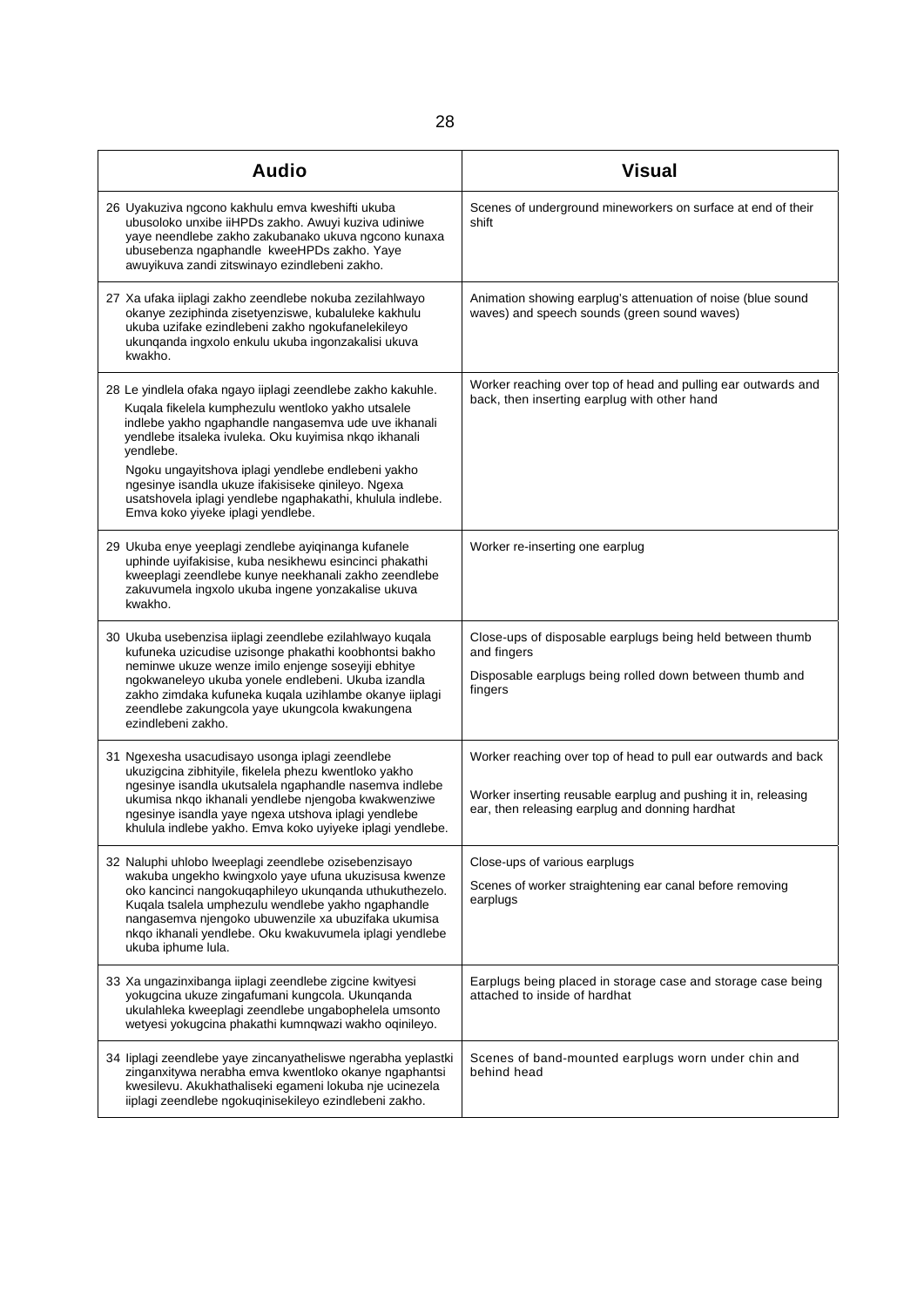| <b>Audio</b>                                                                                                                                                                                                                                                                                                                                                                                                                                                                                                                                                                                                                 | <b>Visual</b>                                                                                                                                                                                      |
|------------------------------------------------------------------------------------------------------------------------------------------------------------------------------------------------------------------------------------------------------------------------------------------------------------------------------------------------------------------------------------------------------------------------------------------------------------------------------------------------------------------------------------------------------------------------------------------------------------------------------|----------------------------------------------------------------------------------------------------------------------------------------------------------------------------------------------------|
| 35 Ukuba usebenzisa izivingco zeendlebe kuqala qinisekisa<br>ukuba iikhushini zicocekile. Ukuba azicocekanga zosule<br>ngelaphu elicocekileyo okanye itawuli yephepha. Irabha<br>yeplastiki mayilungelelaniswe ukuze izivingco zeendlebe<br>zilungele iindlebe zakho.                                                                                                                                                                                                                                                                                                                                                        | Close-up of earmuff cushions being wiped clean with paper<br>towel<br>Close-ups of earmuffs being worn without hardhat                                                                             |
| 36 Ukuba unxibe umnqwazi oqinileyo umtya wentloko<br>obhityileyo mawuhambe phezu kwentloko yakho ukugcina<br>izivingco zeendlebe endaweni yazo yaye irabha yentloko<br>yeplastiki mayibengasemva kwentloko yakho ukucinezela<br>izivingco zeendlebe ziqine ezindlebeni zakho.                                                                                                                                                                                                                                                                                                                                                | Earmuffs being worn with hardhat, then with hardhat removed to<br>show the thin head strap positioned over top of head<br>Earmuffs being worn with hardhat back in place                           |
| 37 Ukuba unenwele ezinde bhekisa iinwele zakho ngasemva<br>kweendlebe zakho okanye zakwenza izivingco zeendlebe<br>zingavali ngokuqinileyo yaye zingavumeli ingxolo.<br>Amacici amakhulu kufanele asuswe kuba anganganda<br>izivingco zeendlebe ukuba zivale ngokuqinileyo.                                                                                                                                                                                                                                                                                                                                                  | Female worker pushing hair back behind ears, then donning<br>earmuffs<br>Close-up of ear with earring; dissolve to same woman wearing<br>her earmuffs with hardhat and glasses                     |
| 38 liplagi zeendlebe kunye nezivingco zeendlebe<br>mazikhathalelwe yaye zigcinwe zicocekile. Ekupheleni<br>kweshifti nganye hlamba iiplagi zakho zeendlebe ngesepha<br>kunye namanzi adikidiki, zomise uzibuyisele kwityesi<br>yokugcina. Ukuba usebenzisa izivingco zeendlebe sula<br>iikhushini ngelaphu elicocekileyo okanye ngetawuli<br>yephepha efunyiswe ngentwana yamanzi. Emva koko<br>zomise phambi kokuba uzibuyisele apho zingayi kungcola<br>khona.                                                                                                                                                             | Close-up of various reusable earplugs being washed at a basin<br>with soap and water, then dried and placed in a storage case<br>Earmuffs being wiped clean with a paper towel                     |
| 39 Ukuba uvumela iiHPDs zakho ukuba zingcole zingatyabula<br>isikhumba sakho okanye zidale ungcoliseko lwendlebe.<br>Ukuba oku kuyenzeka yiya kwiSitishi sezeMpilo okanye<br>kwiZiko Lolondolozo lweMpilo ukuba unyangwe.                                                                                                                                                                                                                                                                                                                                                                                                    | Mineworkers undergoing otoscopic examination                                                                                                                                                       |
| 40 Ukuba uphulukana neeHPDs zakho okanye zindala okanye<br>zonakele kufanele ufumane ezintsha ngokukhawuleza.                                                                                                                                                                                                                                                                                                                                                                                                                                                                                                                | Mineworkers being given replacement HPDs by OHP                                                                                                                                                    |
| 41 Ukuba usebenzisa iiplagi zeendlebe yaye kufuneka<br>uhambe kwikheyiji ukuze ufikelele kwindawo osebenza<br>kuyo khumbula: Ukunqanda uthukuthezeleko nomonakalo<br>ongenzekayo ezindlebeni zakho, MUSA ukuhamba<br>phezulu nangaphantsi kwekheyiji ngelixa unxibe iiplagi<br>zeendlebe. Hlala uzikhulula phambi kokungena kwikheyiji.<br>Ukuba umgodi ufuna wonke ubani anxibe iiHPDs<br>nakwikheyiji, zilusishe kancinci iiplagi zeendlebe zakho<br>kancinci phambi kokungena. Zakukukhusela kwingxolo<br>yaye kuba zingavalwanga ngci ezindlebeni zakho, iindlebe<br>zakho aziyikonakala lutshintsho loxinzelelo lomoya. | Mineworkers preparing to enter cage<br>Mineworkers travelling in cage                                                                                                                              |
| 42 Xa uqala ukunxiba iiHPDs uyakufumanisa ukuba izandi<br>zivakala thambileyo yaye zivakala ngokwahlukileyo.                                                                                                                                                                                                                                                                                                                                                                                                                                                                                                                 | Continuous miner, then coalminers at face                                                                                                                                                          |
| 43 Oku kungenxa yokuba iiHPDs zithintela ezona zandi<br>zitsholo phezulu kakhulu ezisuka koomatshini kodwa<br>zivumele uninzi lwezinye izandi ukuba zingene ezindlebeni.                                                                                                                                                                                                                                                                                                                                                                                                                                                     | Animation of earplug attenuating the high-frequency sound<br>waves from machinery noise (red sound waves) more than the<br>middle and low-frequency sound waves from speech (green<br>sound waves) |
| 44 Oku kuyinyani ngeempawu/zalathiso zokulumkisa. IiHPDs<br>zithintela ngamandla ingxolo yoomatshini, zisenza kubelula<br>ukuva iimpawu/izalathiso zokulumkisa khon' ukuze<br>usebenze khuselekileyo.                                                                                                                                                                                                                                                                                                                                                                                                                        | Animation of earplug attenuating the high-frequency sound<br>waves from machinery noise (blue sound waves) more than<br>lower frequency sound waves from the warning signal (green<br>sound waves) |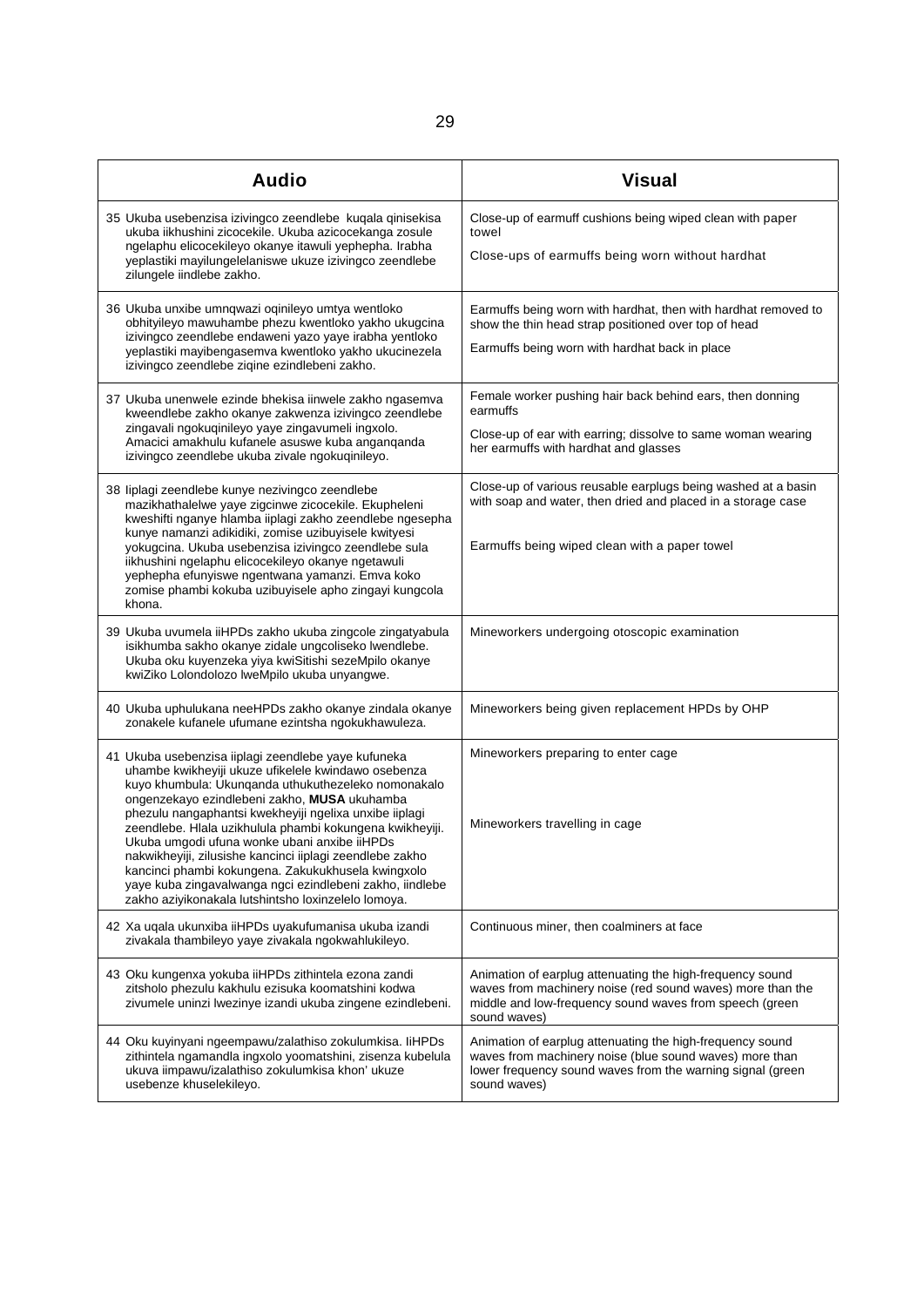| <b>Audio</b>                                                                                                                                                                                                                                                                                                                                                                                                                                                                    | <b>Visual</b>                                                                                                                                       |
|---------------------------------------------------------------------------------------------------------------------------------------------------------------------------------------------------------------------------------------------------------------------------------------------------------------------------------------------------------------------------------------------------------------------------------------------------------------------------------|-----------------------------------------------------------------------------------------------------------------------------------------------------|
| 45 Ukuba iiHPDs zakho zenza kubenzima ukuva into abanye<br>abantu abayithethayo, cela iOHP ikuncede ukhethe ezona<br>zilungele iindlebe zakho nendawo osebenza kuyo.                                                                                                                                                                                                                                                                                                            | Worker undergoing audiometric test, then close-up of worker<br>responding to test signal by pressing patient response button                        |
|                                                                                                                                                                                                                                                                                                                                                                                                                                                                                 | OHP monitoring audiometric test, zooming in to computer screen<br>showing test results, dissolving to view of HPDs on table with<br>computer screen |
|                                                                                                                                                                                                                                                                                                                                                                                                                                                                                 | OHP explaining correct use of earplugs to worker who has just<br>had his ears tested                                                                |
| 46 Nanjengoko usazi zinganinzi iingozi kwindawo<br>yokusebebza kodwa ukuba usebenza phaphileyo yaye<br>usebenzisa iPPE zakho uyakuba uginisekisa ukuba<br>awonzakali. Nxiba iiHPDs zakho ukukhusela ukuva kwakho<br>naninina xa ingxolo inkulu. Kuba ukuba iindlebe zakho<br>zonzakalisiwe yingxolo azinakuze zinyangeke.<br>Sebenza phaphileyo yaye usebenze khuselekileyo. Nxiba<br>hearing protection devices zakho yaye uzikhathalele. Zona<br>zakukhathalela ukuva kwakho. | Succession of scenes showing workers wearing HPDs and other<br><b>PPE</b>                                                                           |
| Closing music                                                                                                                                                                                                                                                                                                                                                                                                                                                                   | MHSC logo                                                                                                                                           |
|                                                                                                                                                                                                                                                                                                                                                                                                                                                                                 | Copyright statement                                                                                                                                 |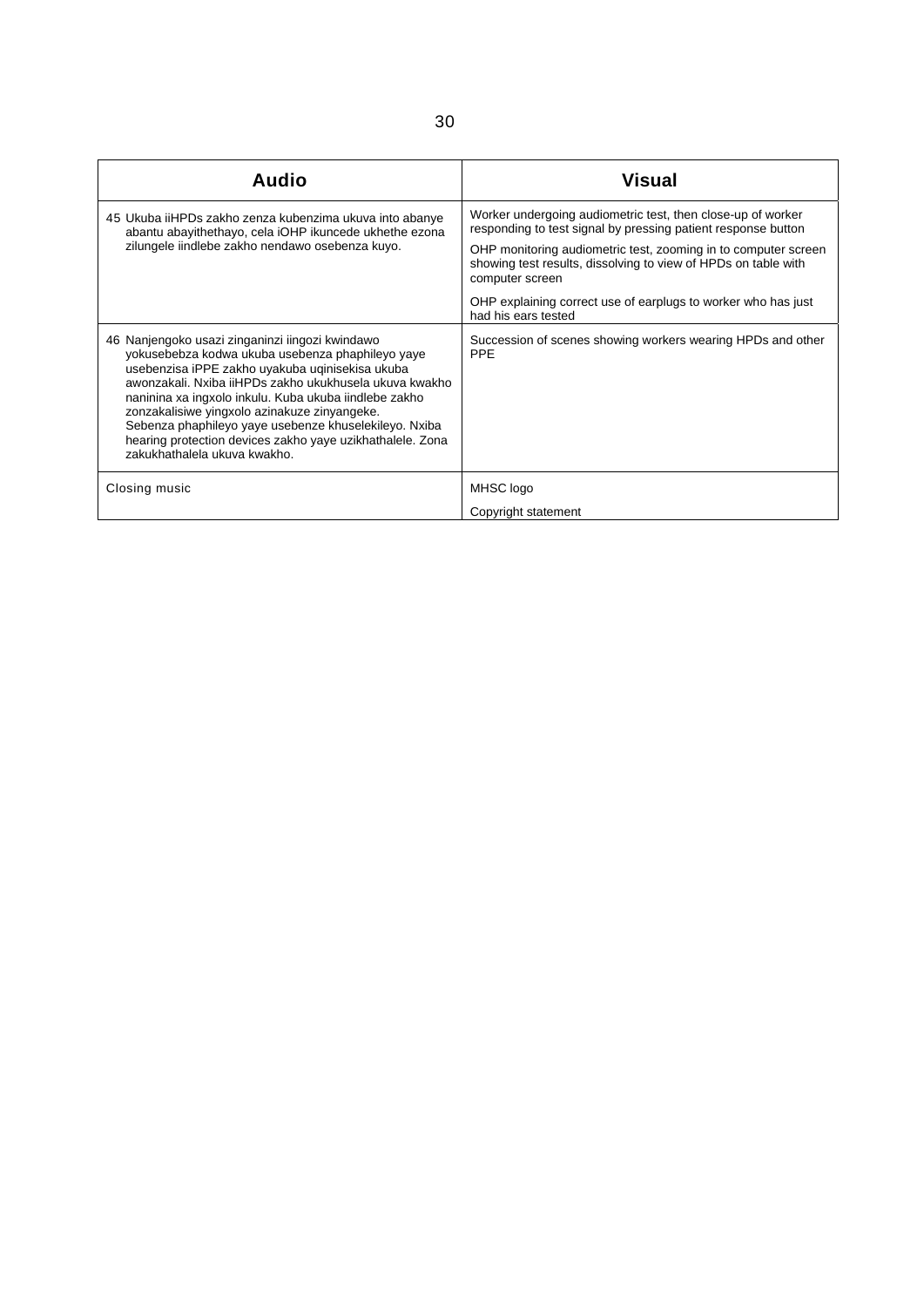# **Appendix 4 Zulu transcript for video programme "To Hear or Not to Hear: The Choice is Yours"**

## **A.4.1 Educational/Motivational Module**

|              | <b>Audio</b>                                                                                                                                                                                                                                                                                                                                                                                 | <b>Visual</b>                                                                                                                            |
|--------------|----------------------------------------------------------------------------------------------------------------------------------------------------------------------------------------------------------------------------------------------------------------------------------------------------------------------------------------------------------------------------------------------|------------------------------------------------------------------------------------------------------------------------------------------|
|              | Opening music                                                                                                                                                                                                                                                                                                                                                                                | MHSC logo                                                                                                                                |
| 1            | Abantu abasebenza ezimayini akubona nje abantu<br>abejwayelekile abenza umsebenzi owejwayelekile.<br>Abantu abanamandla nekhono abaziyo ukuthi<br>kusetshenzwa kanjani ndawonye ukuze benze umsebenzi.                                                                                                                                                                                       | Scenes of underground mining activities                                                                                                  |
| 2            | Njalo laba bantu basebenza ngemishini enamandla<br>ezimweni ezinzima ukukhipha umnotho wemvelo edwaleni,<br>bawuhlunge kahle bese bewucwenga futhi.                                                                                                                                                                                                                                          | Scenes of opencast mining and smelting operations<br>Opencast scene featuring signage for personal protective<br>equipment (PPE)         |
| 3            | Bazazi kahle izimo ezinzima zalapho besebenza khona<br>ngakhoke benza isiqiniseko sokuthi basebenzisa izimpahla<br>zabo zokugqoka ezivikelayo ukunciphisa ingozi yokulimala.<br>Bagqoka amabhuzi ukuvikela izinyawo zabo, ogadi<br>abavikela amadolo abo, amagilavu ezandla zabo, izibuko<br>zokuvikela amehlo, omakalabha bamakhanda abo<br>okokuvikela izindlebe zabo kanye nokuzwa kwabo. | Sequence of scenes showing safety boots worn by<br>mineworkers: waterproof garments, knee guards, gloves,<br>goggles, hardhats, and HPDs |
| 4            | Basebenza kanzima, kodwa basebenza ngokuhlakanipha,<br>ukusebenza ngokuhlakanipha kusho ukusebenza<br>ngokuphepha. Kodwa kunohlobo olulodwa lokulimala<br>abanye abantu abangalunakile njengoba kufanele.                                                                                                                                                                                    | Scenes of underground coal mining activities                                                                                             |
| 5            | Akukhona ukulimala okusobala, njengesandla esilimele<br>noma umlenze onqamukile. Olunye uhlobo lomonakalo<br>kanti lwenzeka kunoma ubani ongalunakile. Uhlobo<br>lomonakalo olubi kakhulu ngoba umuntu akazi ukuthi<br>luyenzeka futhi ngoba alwelapheki. Umonakali<br>ungunomphela.                                                                                                         | Close-up of injured hand being dressed                                                                                                   |
| 6            | Ngenxa yokuthi akunazinhlungu, umuntu angaqaphela<br>umonakalo kuphela emva kokuba kusho omunye umuntu<br>noma umuntu ahlolelwe ukuzwa kwaminyaka yonke.<br>Kodwa, ngalesi sikhathi usuke usudalekile vele umonakalo<br>ekuzweni komuntu. Sound effect: Audiometric test<br>signals, each one louder than the previous                                                                       | Close-ups of faces of female and male mineworkers inside<br>audiometric test booth                                                       |
| $\mathbf{7}$ | Narrator's translation of Subject 1's voice<br>"Ngiye ngathola ukuthi uma ungasezwa, isithunzi sakho<br>siyaphela. Abantu abakuthathi njengomuntu".                                                                                                                                                                                                                                          | Close-up of Subject 1                                                                                                                    |
| 8            | Narrator's translation of Subject 2's voice<br>"Kulukhuni kimina ngoba uma ngingezwa emsebenzini<br>ngeke ngisebenze njengoba kulindelekile. Ngenxa yalokhu<br>ngiyazabalaza ukusebenza. Angisakwazi ukuhola imali<br>yokusebenza ngaphansi komhlaba. Ngasuswa ngaphansi<br>komhlaba. Manje sengisebenza ngaphezulu."                                                                        | Close-up of Subject 2 (man with hearing aid)                                                                                             |
| 9            | Ukungezwa akuthinti kuphela umuntu ongezwa, kodwa<br>futhi nomngani wakhe kanye nomndeni wakhe, njengoba<br>kwenzeka ku-Octavia, inkosikazi yomsebenzi wasemayini,<br>nezingane zakhe ezimbili.                                                                                                                                                                                              | Still shots of Octavia and her two sons, followed by close-up of<br>Octavia speaking                                                     |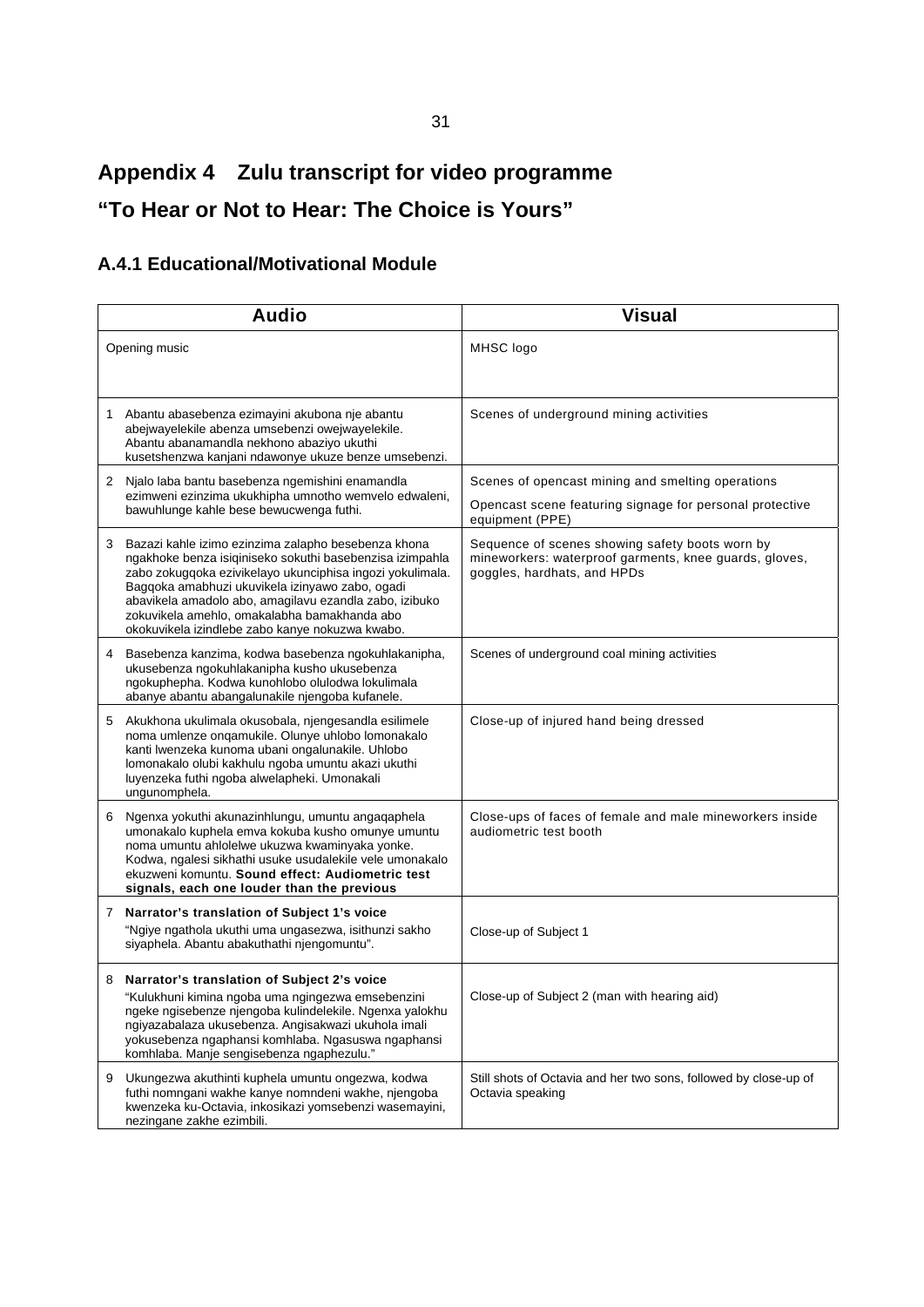| <b>Audio</b>                                                                                                                                                                                                                                                                                                                                                   | <b>Visual</b>                                                                                                                                                                                     |
|----------------------------------------------------------------------------------------------------------------------------------------------------------------------------------------------------------------------------------------------------------------------------------------------------------------------------------------------------------------|---------------------------------------------------------------------------------------------------------------------------------------------------------------------------------------------------|
| 10 Interview with Octavia, wife of a mineworker<br>"Akusafani nakugala – wayeyindoda ethambile egcwele<br>amahlaya futhi edlala imidlalo yebhola. Kwakufana nokuthi<br>akekho umama nobaba. Wayefana nje nenye yezingane<br>futhi sasiwumndeni obumbene."                                                                                                      | Camera pulls back to show Octavia in room with her two<br>sons and the interviewer                                                                                                                |
| 11 Interview with Sibusisu, Octavia's younger son<br>"Ngicabanga ukuthi uyasihlupha. Uma sihleka ucabanga<br>ukuthi siyamhleba futhi sihlekisa ngaye. Uma sikhuluma<br>ucabanga ukuthi sikhuluma ngaye. Akafuni sibuke i-TV.<br>Akafuni ngisho ukuthi sidlale amakhasethi noma silalele<br>izindaba. Uma sithi sizama ukudlala amakhasethi uthi<br>akasiqede." | Close-up of Sibusisu                                                                                                                                                                              |
| 12 Interview with Octavia<br>"Uma ufuna ukuthi akuzwe, kufanele umemeze ezindlebeni<br>zakhe. Hhayi nje futhi kanye, kufanele umemeze isikhathi<br>eside. Ngenxa yalokhu, angisakwazi ukuxoxa izindaba<br>zangasese noma zomndeni naye kanti lokhu<br>kuyangihlupha."                                                                                          | Close-up of Octavia                                                                                                                                                                               |
| 13 "Uyalwa ngoba ucabanga ukuthi simenza isilima. Ngisho<br>nasemsebenzini imbala uthi abantu bamenza ihlaya.<br>Akasenabudlelwano bobungani nasebenza nabo kanti<br>lokhu kungiphatha kabi. Bacabanga ukuthi uphakeme<br>kakhulu ukuthi angakhuluma nabo. Abaqondi ukuthi<br>akakwenzi lokhu ngenhloso. Yingoba engezwa."                                     | Wide view of Octavia and children in room with interviewer,<br>zooming to close-up of Octavia as she speaks                                                                                       |
| 14 Ukungezwa okudalwe umsindo akuhlangani nokuthi<br>umuntu unamandla noma ubuthakathaka kangakanani<br>noma musha noma mdala kangakanani. Umuntu ohluleka<br>ukubheka umsindo omkhulu angalahlekelwa ukuzwa<br>okunzima esemncane.                                                                                                                            | Group of underground coalminers, dissolving to scene of<br>drilling at a surface operation                                                                                                        |
| 15 Ukungezwa kudalwa ukusebenza ngemishini enomsindo<br>nokungakugqoki okokuvikela izindlebe njengalokhu<br>okubizwa ngama-earplugs noma ama-earmuffs.                                                                                                                                                                                                         | Dump truck passing in foreground of drill operators from<br>previous scene, dissolving to scene of dump truck and<br>loaders, then dissolving to wider view of activities at surface<br>operation |
| 16 Narrator's translation of Subject 2's voice<br>"Ngingamtshela umuntu, uma ngimbona engazigqokile<br>izivikeli, njengomuntu ongasezwa ngenxa yokusebenza<br>ngaphansi komhlaba, ngingamtshela ukuthi kufanele<br>asebenzise okokuvikela izindlebe."                                                                                                          | Close-up of Subject 2 (man with hearing aid)                                                                                                                                                      |
| 17 Izimpawu endaweni yomsebenzi zisexwayisa ngokuthi<br>sigqoke amabhuzi, amagilavu, omakalabha, izibuko<br>zokuvikela amehlo, nezinto zokuvikela izindlebe uma<br>kudingeka.                                                                                                                                                                                  | Shot of warning signs for PPE: Boots, gloves, hardhats,<br>goggles and HPDs                                                                                                                       |
| 18 Noma ubani osebenza ezimayini uyazi ukuthi kufanele<br>bagqoke umakalabha ukuvikela amakhanda abo. Kodwa<br>abanye abantu kubonakala sengathi abazi ukuthi kufanele<br>bagqoke okokuvikela izindlebe zabo.                                                                                                                                                  | Mineworker at surface operation wearing hardhat and<br>earplugs, dissolving to scenes of underground mineworkers,<br>some with and some without HPDs                                              |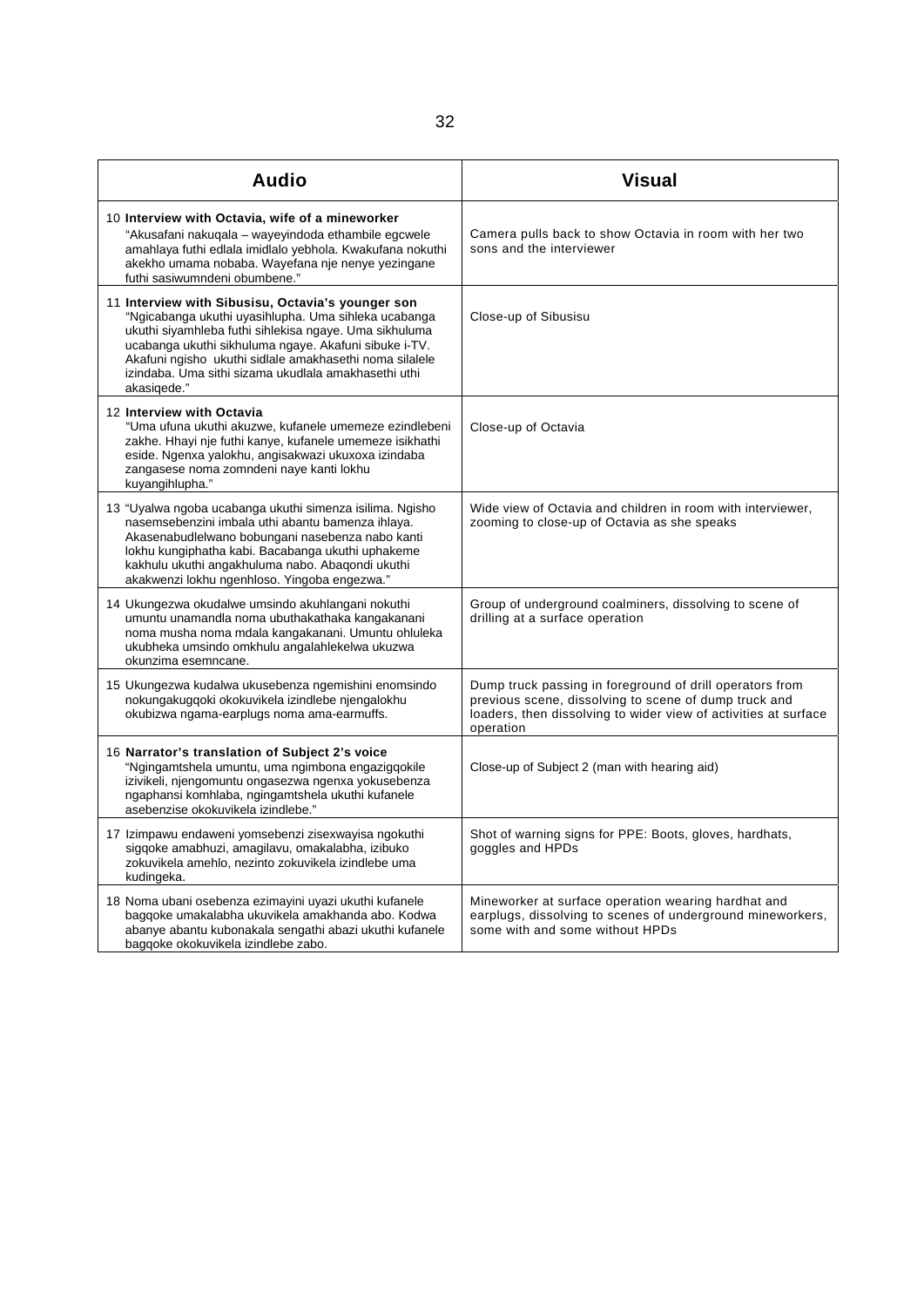| <b>Audio</b>                                                                                                                                                                                                                                                                                                                                                                                                                                                                                                                                                                                                                                                                                                                                                                                                                                                                                                                                                                   | <b>Visual</b>                                                                                                                                                                                                                                                                                                                                                                                                                                                                                                                                                                                                                                                                                                                                                                                                                         |
|--------------------------------------------------------------------------------------------------------------------------------------------------------------------------------------------------------------------------------------------------------------------------------------------------------------------------------------------------------------------------------------------------------------------------------------------------------------------------------------------------------------------------------------------------------------------------------------------------------------------------------------------------------------------------------------------------------------------------------------------------------------------------------------------------------------------------------------------------------------------------------------------------------------------------------------------------------------------------------|---------------------------------------------------------------------------------------------------------------------------------------------------------------------------------------------------------------------------------------------------------------------------------------------------------------------------------------------------------------------------------------------------------------------------------------------------------------------------------------------------------------------------------------------------------------------------------------------------------------------------------------------------------------------------------------------------------------------------------------------------------------------------------------------------------------------------------------|
| 19 Ake sibheke ukuthi zisebenza kanjani izindlebe zethu,<br>nokuthi umsindo omkhulu uzilimaza kanjani. Lapha<br>siyawubona umsindo ungena endlebeni ushaya lokhu<br>okubizwa nge-eardrum okuwungqengqengqe lwendlebe,<br>udale ukudlidlizela. Ngesikhathi ungqengqengqe lwendlebe<br>luya emumva naphambili, lufuqela lamathanjana amancane<br>amathathu engaphakathini lendlebe, okudala<br>okusamagagasi oketshezini oluphakathi.<br>Okusamagagasi kuhamba okotshezini bese kuphazamisa<br>lezi zinwedlana, okwenza ukuthi ziye emumva naphambili.<br>Ngesikhathi zihamba, imiyalezo ithunyelwa engqondweni<br>ukuze sizwe imisindo. Umsindo omkhulu udala<br>okusamagagasi amakhulu oketshezini.<br>Uma umsindo umkhulu kakhulu, okusamagagasi kulimaza<br>noma kone ezinye zezinwedlana, usuku nosuku.<br>Uma kwenzeka lokhu, umuntu ngeke esakwazi ukuzwa<br>imisindo ethile futhi, ngenxa yokuthi umonakalo ngeke<br>uselapheka noma ulungiseke, awube usezwa unomphela. | Animation of head and outer ear, with sound waves entering<br>the ear, travelling down the ear canal, causing the eardrum to<br>vibrate and push the middle ear ossicles against the inner ear<br>Close-up of eardrum and middle ear ossicles<br>Pull back to include view of inner ear and hair cells<br>Close-up of inner ear, showing movement of hair cells<br>Pull back to include view of impulses travelling along the auditory<br>nerve towards the brain, as well as middle and outer ear with<br>depiction of sound waves<br>Zoom to close-up of inner ear, showing damage to some of the<br>hair cells<br>Pull back to show auditory nerve with a reduced number of<br>impulses travelling towards the brain<br>Pull back further, for view of ear: of the external ear canal, middle<br>ear, inner ear and auditory nerve |
| 20 Abanye abantu bacabanga ukuthi uma ungasezwa<br>asisekho isidingo sokufaka izinto zokuvikela izindlebe.<br>Abangakuqondi ukuthi umonakala uya ngokuya uba mubi.<br>Ungaba mubi ngale ndlela yokuthi umuntu angeke<br>esakwazi ukusebenza ngokuphepha bese ethathwa<br>njengomuntu ongasalungele ukusebenza.                                                                                                                                                                                                                                                                                                                                                                                                                                                                                                                                                                                                                                                                 | Scene of dump truck in opencast operation, dissolving to<br>mineworker in foreground without HPDs                                                                                                                                                                                                                                                                                                                                                                                                                                                                                                                                                                                                                                                                                                                                     |
| 21 Interview with Subject 2<br>Kunabanye abantu abacabanga ukuthi kuhle ukungezwa<br>ngenxa yomsebenzi ngoba bazothola imali yesinxephezelo.<br>Kodwa awulalele ukuthi ithini le ndoda:<br>"Wena, uma ngikubuza, ubona imali ingcono, noma                                                                                                                                                                                                                                                                                                                                                                                                                                                                                                                                                                                                                                                                                                                                     | Close-up view, panning across bank notes<br>Dissolve to close-up of Subject 2 (man with hearing aid)                                                                                                                                                                                                                                                                                                                                                                                                                                                                                                                                                                                                                                                                                                                                  |
| ungacela uNkulunkulu ukuthi ubuye uzwe futhi:<br>ungakhethani?"<br>"Ngingakhetha ukuzwa futhi. Ngiyawuzwa umzwangedwa.<br>Angazi ukuthi yini lena ehlekisa abanye manje ngizwa<br>umzwangedwa ngaphakathi kimi.                                                                                                                                                                                                                                                                                                                                                                                                                                                                                                                                                                                                                                                                                                                                                                | listening to interviewer's question<br>Close-up of Subject 2 answering interviewer's question                                                                                                                                                                                                                                                                                                                                                                                                                                                                                                                                                                                                                                                                                                                                         |
| 22 Njalo uma umuntu eya endaweni enomsindo ngaphandle<br>kokufaka okokuvikela izindlebe, kudaleka umonakalo<br>ekuzweni kwabo kakhudlwana. Ekuqaleni izindlebe zabo<br>ziba ndikindiki bese kuthi emva kokuqeda ukusebenza<br>bengabe besezwa kahle hle okwesikhashana. Bengezwa<br>kukhenceza insimbi noma umsindo otswininizayo ovela<br>ngaphakathi ezindlebeni. Sound effect: High-pitched<br>ringing sound                                                                                                                                                                                                                                                                                                                                                                                                                                                                                                                                                                | Close-up of warning sign for noise and hearing protection,<br>pulling back to view of pump chamber<br>Dissolve to scene of conveyor belt, then milling plant<br>Close view of plant operator, pulling back to wider view of<br>plant                                                                                                                                                                                                                                                                                                                                                                                                                                                                                                                                                                                                  |
| 23 Lokhu kuyisexwayiso sokuthi umsindo ubumkhulu kanti<br>ubulimaza<br>izindlebe.<br>beghubeka<br>Uma<br>nokungena<br>emsindweni ngaphandle kokufaka okokuvikela izindlebe,<br>bayogcina bengasezwa unomphela kuqhubeke kube kubi<br>futhi uma bephindela endaweni enomsindo. Bayogcina<br>bezwa kancane kancane kuze kufike lapho bengasezwa<br>okushiwo abanye kubo.                                                                                                                                                                                                                                                                                                                                                                                                                                                                                                                                                                                                         | Dissolve to scene of a man at a social festival, with "dulled"<br>sound as he hears it. Pull back to wider view and dissolve to<br>close-up of Zulu dancers, with "crisp" sound as it actually is.<br>View of people in stands, with "dull" sound as heard by woman<br>pulling at her ear<br>Scene of horn players, with sound of the music suddenly<br>becoming "dulled", dissolving to scene of three women in crowd,<br>still with "dulled" music                                                                                                                                                                                                                                                                                                                                                                                  |
| 24 Ngabe lo muntu useyobezwa kanjani abanye abasebenzi<br>ukuthi bathini noma ezwe izimpawu zokwexwayisa?                                                                                                                                                                                                                                                                                                                                                                                                                                                                                                                                                                                                                                                                                                                                                                                                                                                                      | Dissolve to scene of two mineworkers at a surface operation, the<br>one without HPDs unable to hear what the other is saying                                                                                                                                                                                                                                                                                                                                                                                                                                                                                                                                                                                                                                                                                                          |
| 25 Uma umuntu engasezwa kahle, useyingozi kuyena qobo.<br>Lokhu sekuyosho ukuthi kufanele asiwe emsebenzini<br>ongabalulekile oneholo elincane noma, okubi kakhulu,<br>angabe esakwazi ukwenza noma yimuphi umsebenzi<br>emayini. Uma lokhu kwenzeka, kudalela umndeni wakhe<br>ukuhlupheka.<br>Sound effect: Warning signal from forklift                                                                                                                                                                                                                                                                                                                                                                                                                                                                                                                                                                                                                                     | Close-up of mineworker in front of surface conveyor without<br><b>HPDs</b><br>Dissolve to close-up of person mopping floor in workshop<br>Pull back to show that the person mopping the floor is unaware<br>of approaching forklift                                                                                                                                                                                                                                                                                                                                                                                                                                                                                                                                                                                                   |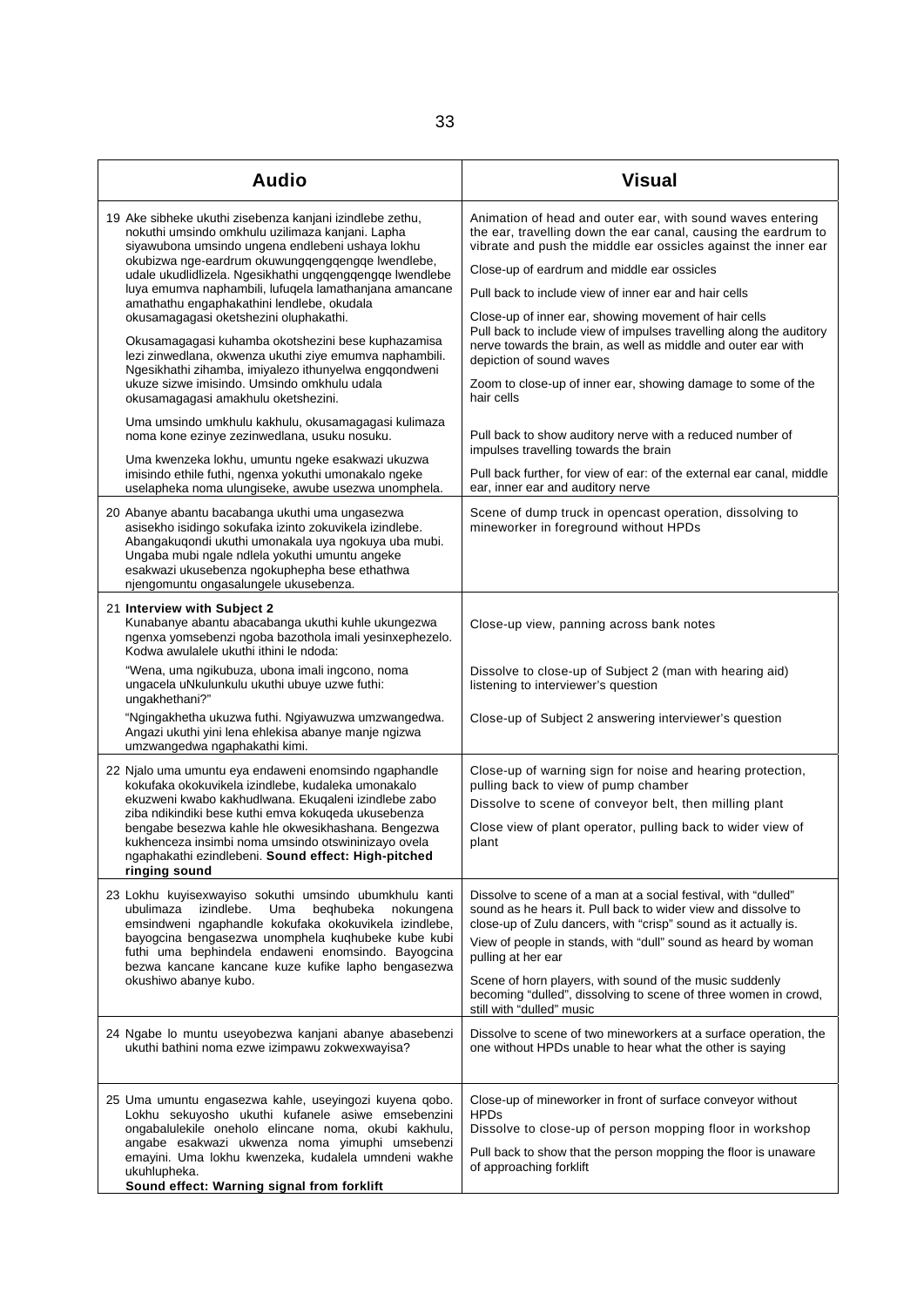| <b>Audio</b>                                                                                                                                                                                                                                                                                                                                              | <b>Visual</b>                                                                                                                                                                                                                                                                   |
|-----------------------------------------------------------------------------------------------------------------------------------------------------------------------------------------------------------------------------------------------------------------------------------------------------------------------------------------------------------|---------------------------------------------------------------------------------------------------------------------------------------------------------------------------------------------------------------------------------------------------------------------------------|
| 26 Akungcono kodwa ukuvikela ukungezwa nje zisuka? Yebo<br>kunjalo, kanti singakwenza lokhu ngokuhlala sifake<br>okokuvikela izindlebe uma sisebenza lapho kunomsindo<br>khona omkhulu.                                                                                                                                                                   | Sequence of scenes showing mineworkers wearing HPDs                                                                                                                                                                                                                             |
| 27 Wonke umuntu osebenza emsindweni omkhulu kudingeka<br>avikele ukuzwa kwakhe ekulimaleni. Ngakho noma kuphi<br>lapho ubona khona lolu phawu, noma kuphi lapho uma<br>umsindo umkhulu kakhulu kufanele ukuthi umemeze ukuze<br>uzwakale, qiniseka ukuthi ufake okokuvikela izindlebe.                                                                    | More scenes of mineworkers wearing HPDs,<br>Dissolve to close-up of HPD warning sign<br>Dissolve to workshop scene with two workers wearing HPDs                                                                                                                                |
| 28 Ungacabanga ukuthi kulungile ukufaka okokuvikela<br>izindlebe ezikhathini eziningi bese<br>futhi<br>ukususa<br>okwesikhashana. Kodwa<br>kuthatha imizuzwana<br>nje<br>embalwa kakhulu ukuthi umsindo omkhulu udale<br>umonakalo ekuzweni kwakho, ngakho akufanele neze<br>ukhiphe okokuvikela izindlebe, ngisho ngabe ufuna ukuzwa<br>okushiwo omunye. | Close-up of one worker removing an earplug, apparently to better<br>hear what the other is saying<br>Close-up of worker who removed his earplug apparently finding<br>the noise from the grinder to be unpleasant, and then replacing<br>his earplug                            |
| 29 Ukukhipha okokuvikela izindlebe ukuze uzwe ukuthi uthini<br>omunye kuwe kuyiphutha ngezindlela ezimbili.                                                                                                                                                                                                                                               | Animation of sound waves from machine noise (blue wave) and<br>sound waves from speech (green wave) reaching the ear, and<br>then the earplug being removed                                                                                                                     |
| Okokuqala nje,<br>kuvumela umsindo ukuthi ungene<br>ezindlebeni bese kudala umonakalo ekuzweni kwakho.<br>Sound effect: Loud machine noise                                                                                                                                                                                                                | Shift to view of machine noise and speech sounds reaching the<br>eardrum                                                                                                                                                                                                        |
| Futhi, uma umsindo umkhulu, okokuvikela izindlebe<br>kwenza kube lula ukuzwa ukuthi uthini omunye umuntu<br>kuwe ngoba kuvimbela umsindo omningi womshini<br>ngesikhathi kuvumela umsindo omningi wamazwi abantu<br>ukuthi ungene ezindlebeni.                                                                                                            | Shift back to view of entire ear with earplug in place, showing<br>greater attenuation of high-frequency machine noise (blue wave)<br>and less attenuation of middle- and low-frequency speech<br>sounds (green wave)                                                           |
| 30 Ngokunjalo<br>nezimpawu<br>zokwexwayisa:<br>emsindweni<br>omkhulu uyokwazi ukuzwa izimpawu ngokucacile futhi<br>usebenza kalula uma ufake izinto zakho zokuvikela<br>izindlebe.                                                                                                                                                                        | Dissolve to scene of reversing dump truck, with mineworker<br>walking behind and away from the truck apparently unable to<br>hear warning signal. A second worker, who is walking towards<br>the dump truck, points to the danger and pulls the first worker out<br>of the way. |
| Sound effect: Dump truck reversing signal                                                                                                                                                                                                                                                                                                                 |                                                                                                                                                                                                                                                                                 |
| 31 Uma izinto zakho zokuvikela izindlebe zenza kube nzima<br>ukuthi uzwe abanye abantu ukuthi bathini, cela i-OHP<br>okuwumsebenzi wezempilo emsebenzini ukuthi ikusize<br>ukhethe okuyiyona yona yezindlebe zakho kanjalo                                                                                                                                | Close-up of mineworker wearing HPDs.<br>Dissolve to scene of various HPDs on table at audiometric test<br>centre                                                                                                                                                                |
| neyasendaweni yomsebenzi.                                                                                                                                                                                                                                                                                                                                 | Close-up of hands holding earplugs; pull back to view of OHP<br>talking to mineworker about alternative HPDs                                                                                                                                                                    |
| 32 Ukukwazi kwakho ukuzwa isipho esimangalisayo, ngakho<br>ungazifaki engozini yokulahlekelwa yikho. Hlakanipha,<br>phepha, faka okokuvikela izindlebe noma kuphi lapho<br>kunomsindo khona omkhulu. Ngokwenza njalo uyobe<br>ungavikeli kuphela ukuzwa kwakho, kodwa futhi<br>nomsebenzi wakho nokuphila kahle komndeni wakho.                           | Animation of ear with earplug greatly attenuating machine<br>noise (blue wave) with minimal attenuation of speech<br>sounds (green wave)<br>Close-up of worker inside audiometric test booth<br>Dissolve to same worker wearing band-mounted earplugs,<br>and then earmuffs     |
|                                                                                                                                                                                                                                                                                                                                                           | Close-up of two mineworkers wearing HPDs                                                                                                                                                                                                                                        |
| Closing music                                                                                                                                                                                                                                                                                                                                             | MHSC logo                                                                                                                                                                                                                                                                       |
|                                                                                                                                                                                                                                                                                                                                                           | Copyright statement                                                                                                                                                                                                                                                             |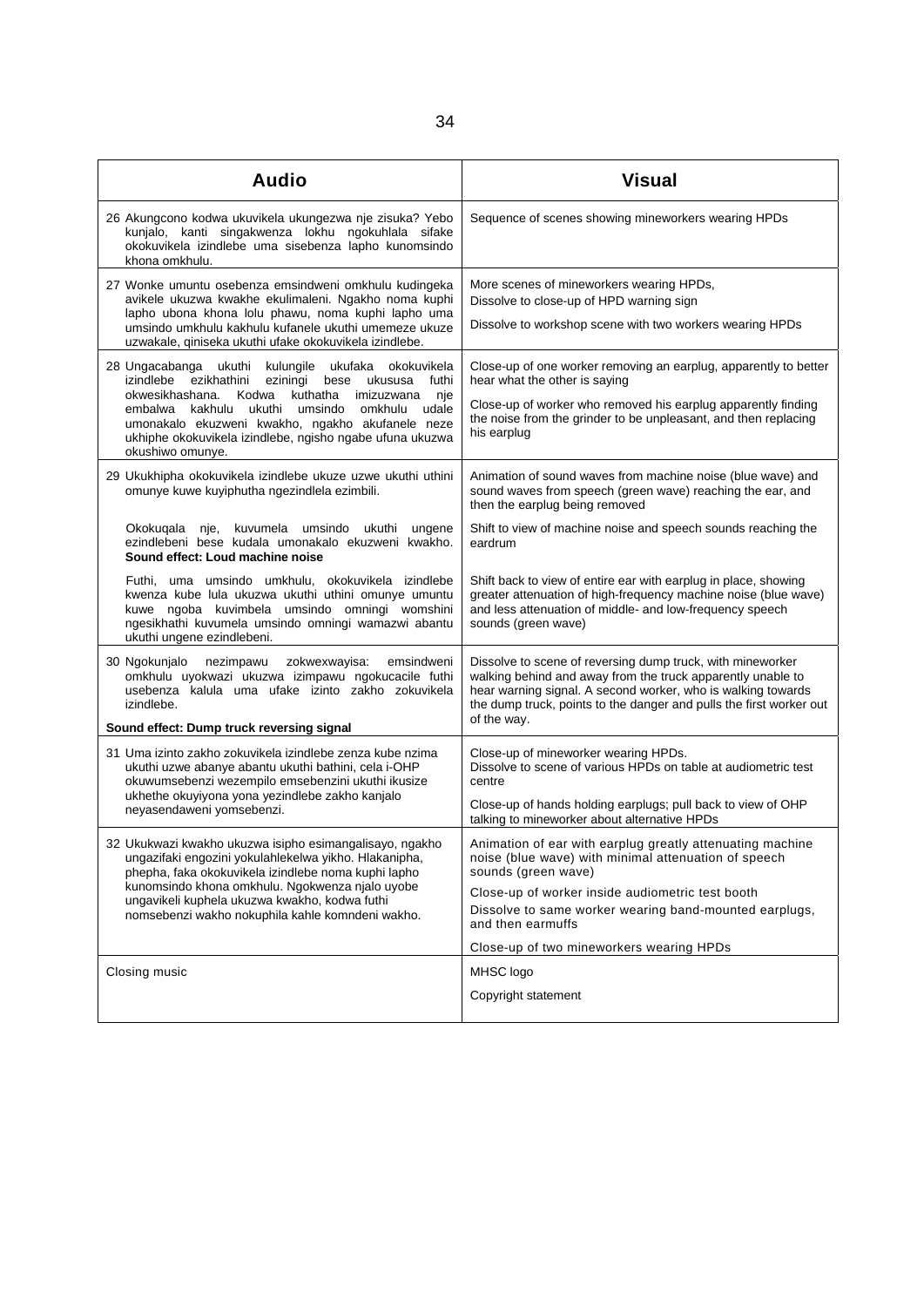# **A.4.2 HPD Training Module**

| <b>Audio</b>                                                                                                                                                                                                                                                               | <b>Visual</b>                                                                                                                                                                             |
|----------------------------------------------------------------------------------------------------------------------------------------------------------------------------------------------------------------------------------------------------------------------------|-------------------------------------------------------------------------------------------------------------------------------------------------------------------------------------------|
| <b>Opening music</b>                                                                                                                                                                                                                                                       | MHSC logo<br>Title: To Hear or Not to Hear: The Choice is Yours                                                                                                                           |
| Abantu abasebenza ezimayini akubona nje abantu<br>1<br>abejwayelekile abenza umsebenzi owejwayelekile. Abantu<br>abanamandla nekhono abaziyo ukuthi kusetshenzwa<br>kanjani ndawonye ukuze benze umsebenzi.                                                                | Scenes of underground and surface mining activities, with<br>mineworkers wearing HPDs                                                                                                     |
| Kulesi sifundo sizofunda ngokuthi ubonakala kanjani<br>2<br>umsindo oyingozi nokuthi singazivikela kanjani kuwo.                                                                                                                                                           | Dissolve to close-ups of various HPD types                                                                                                                                                |
| Sizobheka futhi izinhlobo ezehlukene zokokuvikela<br>3<br>izindlebe, noma ama-HPD, ukuthi kufakwa kanjani<br>ngendlela efanele nokuthi kunakekelwa kanjani.                                                                                                                | Sequence of HPD close-ups                                                                                                                                                                 |
| 4 Siyazi ukuthi umsindo omkhulu ungalimaza izindlebe zethu<br>futhi udale umonakalo ekuzweni kwethu, kodwa manje<br>sizokwazi kanjani uma umsindo umkhulu ngokwenele<br>ukuthi ungaba yingozi?                                                                             | Sequence of underground scenes                                                                                                                                                            |
| Umsindo ukalwa ngalokhu okubizwa ngama-decibel<br>5<br>ngemitha yomsindo kanje. Ama-decibel amaningi asho<br>ukuthi umsindo mkhulu futhi uyingozi ekuzweni kwethu.                                                                                                         | SLM display showing increasing decibel readings                                                                                                                                           |
| Esikhathini esiningi umsindo awuyona inkinga ngoba<br>6<br>uvame ukuba semazingeni aphephile. Kodwa endaweni<br>yomsebenzi, imishini yenza umsindo ongadala umonakalo<br>ekuzweni kwethu.                                                                                  | Sequence of street scenes<br>Dissolve to underground conveyor                                                                                                                             |
| 7 Lapho kunomsindo khona owenele ukudala umonakalo<br>ekuzweni kwethu, uphawu olufana nalolu luyasexwayisa<br>ukuthi sifake okokuvikela izindlebe uma siya lapho.                                                                                                          | Close-up of blue and white earmuff sign, pulling back to show other<br>warning signs                                                                                                      |
| Kodwa ngisho nangaphandle kophawu, singakwazi ukuzwa<br>8<br>ukuthi umsindo mkhulu kakhulu. Uma ume emitheni<br>elilodwa noma ebudeni bengalo kusuka komunye umuntu<br>bese kudinga umemeze ukuze nizwane, umsindo mkhulu<br>ngokwenele ukudala umonakalo ekuzweni kwakho. | Two workers, both wearing HPDs, standing close to each other and<br>talking<br>Dissolve to worker holding out an extended measuring tape<br>Dissolve back to two workers shown previously |
| Ngakho, noma nini uma kufanele umemeze ukuze<br>9<br>uzwakale noma kuphi lapho ubona khona lolu phawu<br>olwexwayisayo, qinisekisa ukuthi ufake okokuvikela<br>izindlebe.                                                                                                  | Blue and white earmuff sign<br>Dissolve to another warning sign for noise<br>Dissolve to close-up of earmuffs                                                                             |
| 10 Umbuzo olandelayo owokuthi yiluphi uhlobo lokokuvikela<br>izindlebe okufanele ulufake? Izinhlobo ezehlukene<br>zibandakanya okwaziwa ngama-earmuff kanye nezinhlobo<br>eziningi ezehlukene zama-earplug.                                                                | Sequence of scenes showing various earmuffs and earplugs                                                                                                                                  |
| 11 Ama-earmuff alungele abantu abaphuma bengena<br>ezindaweni ezinomsindo, ngoba kulula ukuwafaka<br>nokuwakhipha. Kodwa awaphathani kahle uma indawo                                                                                                                      | Worker descending stairs and donning earmuffs before walking into<br>workshop area                                                                                                        |
| yomsebenzi ishisa noma uma kufanele afakwe amahora<br>amaningi ngesikhathi.                                                                                                                                                                                                | Various close-ups of same worker wearing earmuffs                                                                                                                                         |
| 12 Ama-earplug wona alungele kakhulu abantu abenza<br>umsebenzi onzima, ikakhulukazi uma indawo yomsebenzi<br>ishisa. Futhi uma ama-earplug uma efakwe kahle,<br>akunikeza ukuvikeleka okungcono kakhulu emsindweni<br>omkhulu.                                            | Coal miners wearing HPDs standing at face                                                                                                                                                 |
| 13 manye ama-earplug ayalahlwa emva kokusetshenziswa<br>kanti enzelwe ukusetshenziswa esikhathini esisodwa<br>somsebenzi, ngoba awahlanzeki kalula.                                                                                                                        | Close-ups of disposable earplugs                                                                                                                                                          |
| 14 Amanye ama-earplug ayakwazi ukubuye asetshenziswe<br>kanti futhi angasetshenziswa amasonto amaningi, uma<br>egcinwa ehlanzekile futhi enakekelwa.                                                                                                                       | Close-ups of reusable earplugs                                                                                                                                                            |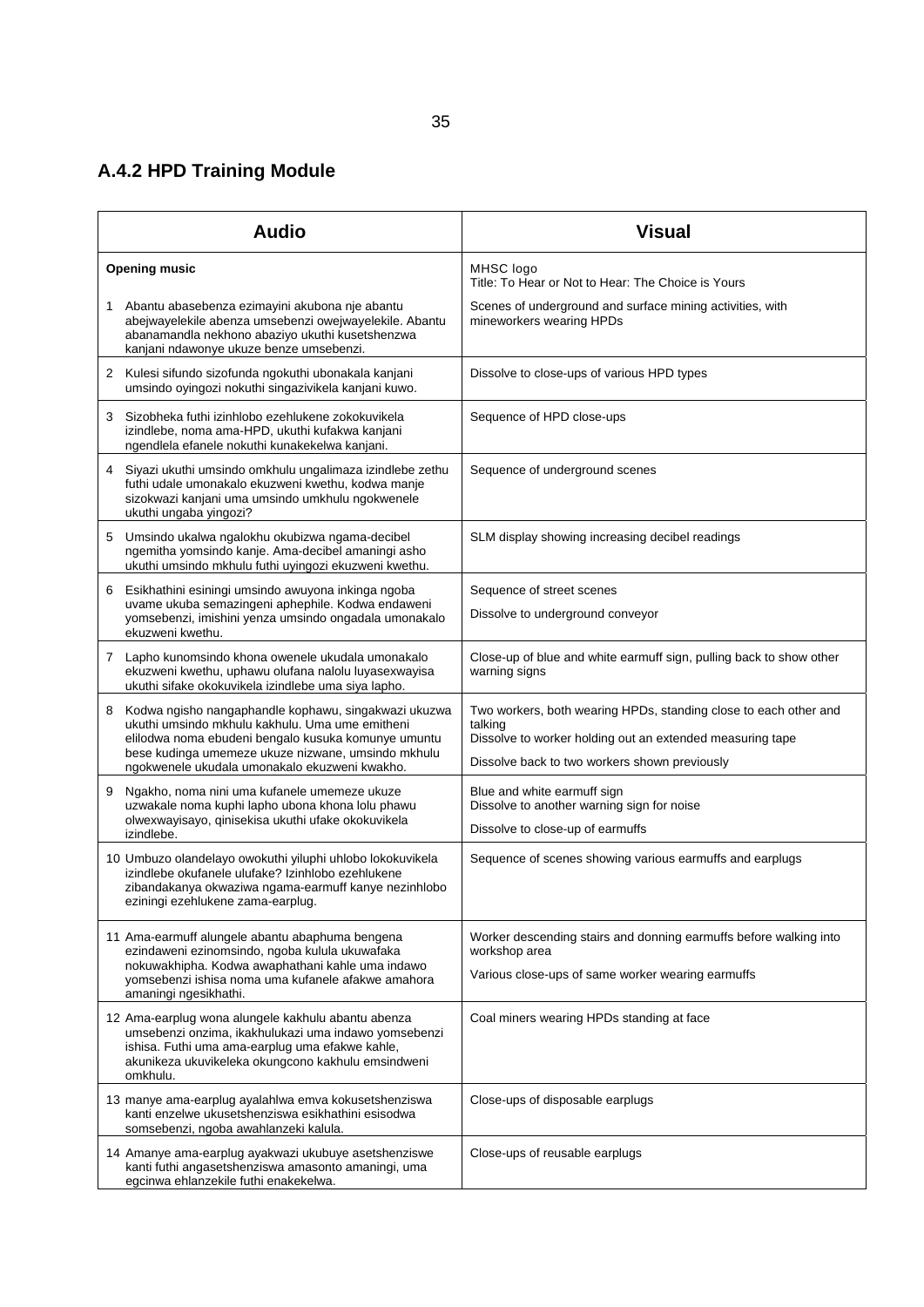| <b>Audio</b>                                                                                                                                                                                                                                                                                                                                                                   | <b>Visual</b>                                                                                                                                                                                                                                                                                           |
|--------------------------------------------------------------------------------------------------------------------------------------------------------------------------------------------------------------------------------------------------------------------------------------------------------------------------------------------------------------------------------|---------------------------------------------------------------------------------------------------------------------------------------------------------------------------------------------------------------------------------------------------------------------------------------------------------|
| 15 Ama-earplug asetshenziswa abuye alahlwe avame<br>ukwenziwa ngesimpontshi esicindezelekayo, okufanele<br>wenze umumo waso ngeminwe yakho ngaphambi kokuthi<br>uwafake ezindlebeni zakho. Kodwa angcola kalula futhi,<br>ngenxa yokuthi awahlanzeki, kufanele ashintshwe njalo.                                                                                               | Close-ups of compressible foam earplugs held between thumb and<br>forefinger<br>Dissolve to close-up of foam earplug being rolled between thumb and<br>fingers<br>Close-up of dirty earplugs in open hand                                                                                               |
| 16 Ama-earplug abuye asetshenziswe futhi avele esenzelwe<br>ukungena ezindlebeni kanti amanye anezibambo ukuze<br>angangcoli uma uwafaka ezindlebeni noma uwakhipha.                                                                                                                                                                                                           | Close-ups of reusable earplugs                                                                                                                                                                                                                                                                          |
| 17 Ama-earplug abuye asetshenziswe futhi ahlanzeka kalula,<br>ngakho ahlala isikhathi eside kunama-earplug<br>asetshenziswa abuye alahlwe.                                                                                                                                                                                                                                     | Earplugs being washed in basin under running water                                                                                                                                                                                                                                                      |
| 18 Amanye ama-earplug aboshelwe ebhandeni lepulasitiki,<br>elihamba emva kwentamo noma ngaphansi kwesilevu.<br>Njengama-earmuff, abalungele abantu abaphuma bengena<br>ezindaweni ezinomsindo, ngoba afakeka futhi akhipheka<br>kalula. Futhi aphatheka kalula kunama-earmuff uma<br>engafakiwe.                                                                               | Close-ups of band-mounted earplugs, pulling back to show worker<br>donning them with the band under the chin<br>Close-ups of band-mounted earplugs; dissolve to worker wearing<br>band-mounted earplugs behind neck<br>Close-up of band-mounted earcaps then of them being worn with<br>band under chin |
| 19 Lawa ama-earplug umumo wawo wenziwe ngengubo,<br>enzelwe ikakhulukazi ukungena endlebeni yomuntu<br>oyedwa nje kuphela. Lokho kwenza kube lula ukuwafaka<br>ngendlela.                                                                                                                                                                                                      | Close-up of custom-moulded earplugs in worker's hands,<br>then being worn in ears, first the right, then the left                                                                                                                                                                                       |
| 20 Lezi zinhlobo ezehlukene zokokuvikela izindlebe zonke<br>zinikeza ukuvikeleka okufanayo emsindweni omkhulu.<br>Uhlobo olukhethayo luncika ekutheni usebenzaphi nokuthi<br>nhloboni ekuphatha kahle uma uyifaka.                                                                                                                                                             | Close-ups of various HPD types                                                                                                                                                                                                                                                                          |
| 21 Uma kufanele ufake okokuvikela isikhathi sonke<br>somsebenzi, noma usebenza ngaphansi komhlaba noma<br>endaweni eshisayo, ama-earmuff awalungile. Nakuba<br>engekuphathe kahle okwesikhashana, emva kwesikhathi<br>ungezwela ukushisa kakhulu. Uma lokhu kwenzeka, emva<br>kwezinsuku ezimbalwa ama-earmuff angaqala<br>ukungaphathi kahle isikhumba noma kuqale ukuqubuka. | Mineworker in front of surface crusher wearing earmuffs, dissolving to<br>underground drill operator wearing earmuffs<br>Switch back to worker at surface crusher, who complains to fellow<br>worker that his earmuffs are too hot and exchanges his earmuffs for<br>earplugs and then inserts them     |
| 22 Futhi, uma usebenzisa izibuko zokuvikela amehlo ezifakwa<br>ngaphezu kwezindlebe, eziukuthi avale kuqine ezindlebeni<br>zakho.                                                                                                                                                                                                                                              | Close-up of safety glasses being worn with earmuffs<br>Dissolve to close-up of prescription glasses being worn with earmuffs                                                                                                                                                                            |
| 23 Ama-earplug iwona amahle kakhulu uma usebenza<br>emsindweni omkhulu izikhathi ezinde, ikakhulukazi uma<br>indawo yakho yomsebenzi ishisa.                                                                                                                                                                                                                                   | Close-up of reusable earplugs held between thumb and fingers, then<br>custom-moulded, disposable and band-mounted earplugs                                                                                                                                                                              |
| 24 Ama-earplug angakuphatha kabi uma ugala<br>ukuwasebenzisa, kodwa abantu abaningi bawejwayela<br>kalula. Uma emva kwezinsuku ezimbili noma ezintathu<br>uthola ukuthi asakuphatha kabi, kufanele ucele ukuzama<br>enye inhlobo ye-earplug.                                                                                                                                   | Scenes of mineworkers wearing earplugs                                                                                                                                                                                                                                                                  |
| 25 Uma usuyitholile inhlobo yama-earplug ekuphatha kahle<br>futhi usuwejwayele, ngeke aphinde akuhluphe. Eqinisweni,<br>uyokuthola kungemnandi ukuba sendaweni enomsindo<br>omkhulu ngaphandle kwawo.                                                                                                                                                                          | Workshop scene with workers wearing earplugs<br>One worker removes earplug, grimaces and immediately replaces his<br>earplug                                                                                                                                                                            |
| 26 Uyozizwa futhi ungcono kakhulu emva komsebenzi uma<br>ubufake izinto zakho zokuvikela izindlebe. Ngeke uzizwe<br>ukhathele kakhulu futhi izindlebe zakho ziyokwazi ukuzwa<br>kangcono kunokuba ubungakufakile okokuvikela izindlebe.<br>Futhi ngeke ubuye uzwe umsindo okhencezayo ezindlebeni<br>zakho.                                                                    | Scenes of underground mineworkers on surface at end of their shift                                                                                                                                                                                                                                      |
| 27 Uma ufaka ama-earplug akho, noma ngabe yilawa<br>asetshenziswa abuye alahlwe noma yilawa abuye<br>asetshenziswe futhi, kubaluleke kakhulu ukuthi uwafake<br>ngendlela ezindlebeni zakho ukuze umsindo omkhulu<br>ungadali umonakalo ekuzweni kwakho.                                                                                                                        | Animation showing earplug's attenuation of noise (blue sound waves)<br>and speech sounds (green sound waves)                                                                                                                                                                                            |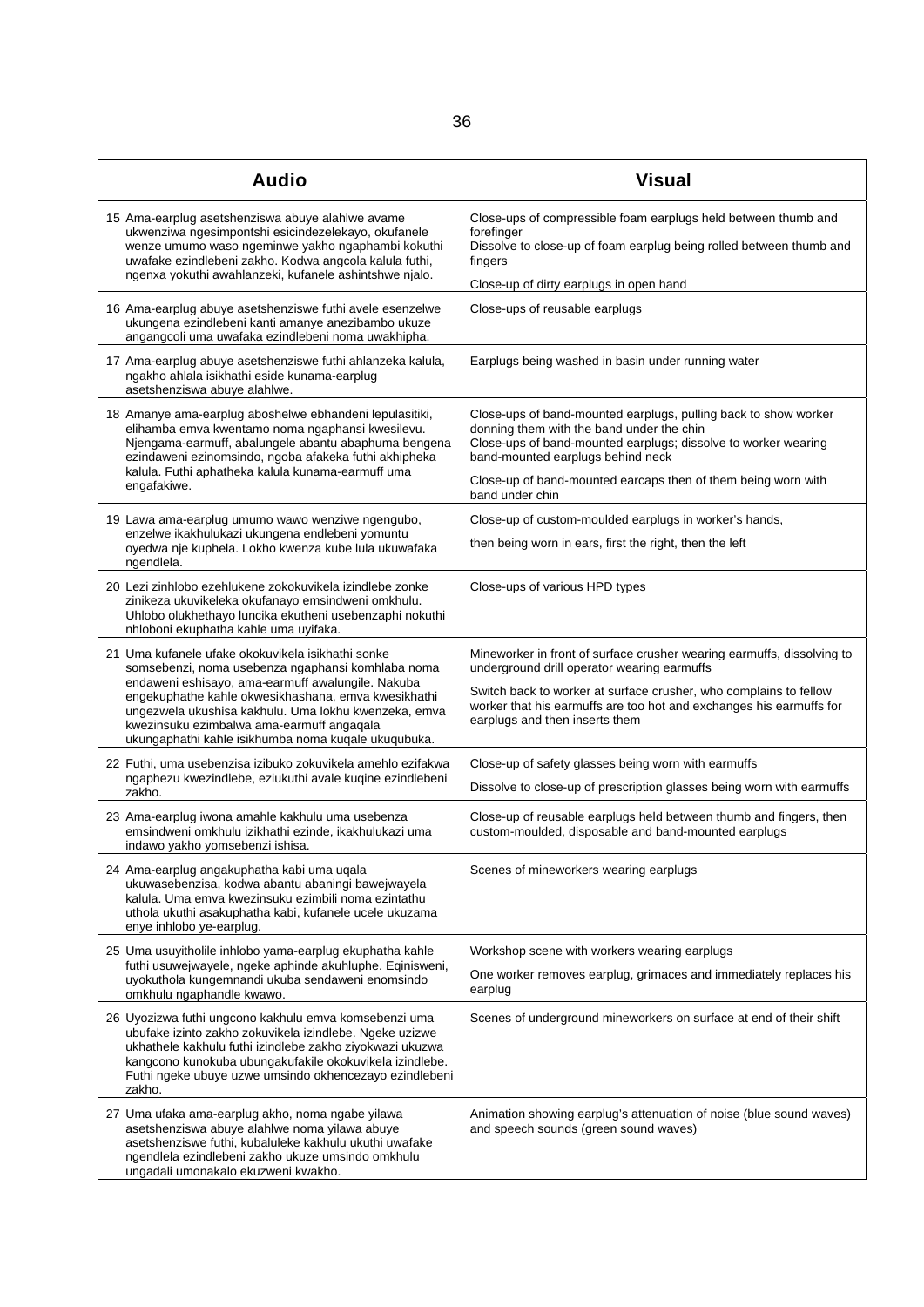| <b>Audio</b>                                                                                                                                                                                                                                                                                                                                                                                                                               | <b>Visual</b>                                                                                                                                                                       |
|--------------------------------------------------------------------------------------------------------------------------------------------------------------------------------------------------------------------------------------------------------------------------------------------------------------------------------------------------------------------------------------------------------------------------------------------|-------------------------------------------------------------------------------------------------------------------------------------------------------------------------------------|
| 28 Afakwa kanje ama-earplug ngendlela, Qala ngokubamba<br>phezulu ekhanda lakho bese udonsela indlebe ngaphandle<br>nasemuva, uze uzwe imbobo yendlebe yakho ivuleka.<br>Lokhu kuqondisa imbobo yendlebe. Manje fuqela i-earplug<br>endlebeni yakho ngesinye isandla ukuze ingene kahle futhi<br>iqine. Ngesikhathi usafuqa i-earplug, dedela indlebe. Bese<br>udedela futhi i-earplug.                                                    | Worker reaching over top of head and pulling ear outwards and back,<br>then inserting earplug with other hand                                                                       |
| 29 Uma eyodwa yama-earplug ingaqinile, kufanele uyifake<br>futhi, ngoba ngisho isikhala esincane nje phakathi kwe-<br>earplug nembobo yendlebe yakho iyovumela umsindo<br>ukuthi ungene bese udala umonakalo ekuzweni kwakho.                                                                                                                                                                                                              | Worker re-inserting one earplug                                                                                                                                                     |
| 30 Uma usebenzisa ama-earplug asetshenziswa abuye<br>alahlwe, kufanele ugale uwacindezele bese uwaginga<br>phakathi kwesithupha sakho neminwe ukwenza umumo<br>osasoseji omncane ngokwenele ukuthi ungene endlebeni.<br>Uma izandla zakho zingcolile, kufanele uqale uzigeze,<br>ngale kwalokho ama-earplug azongcola bese ukungcola<br>kungena ezindlebeni zakho.                                                                         | Close-ups of disposable earplugs being held between thumb and<br>fingers<br>Disposable earplugs being rolled down between thumb and fingers                                         |
| 31 Ngesikhathu usacindezela futhi uginga i-earplug ukuze ibe<br>ncane, bamba phezulu ekhanda lakho ngesinye isandla<br>ukuze udonsele indlebe ngaphandle nasemumva ukuze<br>uqondise imbobo yendlebe njengoba, kwenzelwe i-earplug<br>ebuye isetshenziswe futhi. Fuqa i-earplug ingene endlebeni<br>yakho ngesinye isandla bese, ngesikhathi ufuqa i-earplug<br>ukuthi ingene endlebeni, dedela indlebe. Bese udedela i-<br>earplug futhi. | Worker reaching over top of head to pull ear outwards and back<br>Worker inserting reusable earplug and pushing it in, releasing ear,<br>then releasing earplug and donning hardhat |
| 32 Noma ngabe yiluphi uhlobo lwama-earplug olusebenzisayo,<br>uma usughelile emsindweni futhi ufuna ukuwakhipha,<br>yenza njalo kancane kancane futhi ngokunakekela<br>ukuvikela ukuphatheka kabi. Qala ngokudonsela ichopho<br>lendlebe ngaphandle nasemumva, njengoba uwafakile<br>ukuqondisa imbobo yendlebe. Lokhu kuzovumela i-earplug<br>ukuthi iphume kalula.                                                                       | Close-ups of various earplugs<br>Scenes of worker straightening ear canal before removing earplugs                                                                                  |
| 33 Uma ungawafakile ama-earplug akho, agcine entweni<br>yokuwafaka ukuze angangcoli. Ukuvikela ukuthi alahleke<br>ama-earplug akho, ungabophela intambo yento<br>yokuwafaka ngaphakathi kumakalabha.                                                                                                                                                                                                                                       | Earplugs being placed in storage case and storage case being<br>attached to inside of hardhat                                                                                       |
| 34 Ama-earplug aboshelwe ebhandeni lepulasitiki angafakwa<br>nebhande ngemuva kwekhanda lakho noma ngaphansi<br>kwesilevu sakho. Akusho lutho, uma nje uwacindezele<br>kahle aqina ama-earplug ezindlebeni zakho.                                                                                                                                                                                                                          | Scenes of band-mounted earplugs worn under chin and behind<br>head                                                                                                                  |
| 35 Uma usebenzisa ama-earmuff, qiniseka kuqala ukuthi<br>amakhushini ahlanzekile. Uma kungenjalo, esule<br>ngendwangu ehlanzekile noma ngephepha lokwesula.<br>Ibhande lekhanda lepulasitiki kufanele lime ngendlela<br>efanele ukuze ama-earmuff angene kahle ezindlebeni<br>zakho.                                                                                                                                                       | Close-up of earmuff cushions being wiped clean with paper towel<br>Close-ups of earmuffs being worn without hardhat                                                                 |
| 36 Uma ugqoke umakalabha, intambo encane yasekhanda<br>kufanele ihambe phezu kwekhanda lakho ukuze ama-<br>earmuff ahlale esendaweni yawo, futhi ibhande lekhanda<br>lepulasitiki kufanele libe ngemuva kwekhanda ukuze<br>licindezele ama-earmuff aqine ezindlebeni zakho.                                                                                                                                                                | Earmuffs being worn with hardhat, then with hardhat removed to show<br>the thin head strap positioned over top of head<br>Earmuffs being worn with hardhat back in place            |
| 37 Uma unezinwele ezinde, izinwele zakho zifuqele emva<br>kwezindlebe ngale kwalokho zizovimba ama-earmuff ukuthi<br>aqine nokuthi avimbe umsindo. Amacici amakhulu kufanele<br>akhishwe ngoba nawo angavimba ama-earmuff ukuthi<br>aqine ezindlebeni.                                                                                                                                                                                     | Female worker pushing hair back behind ears, then donning earmuffs<br>Close-up of ear with earring; dissolve to same woman wearing her<br>earmuffs with hardhat and glasses         |